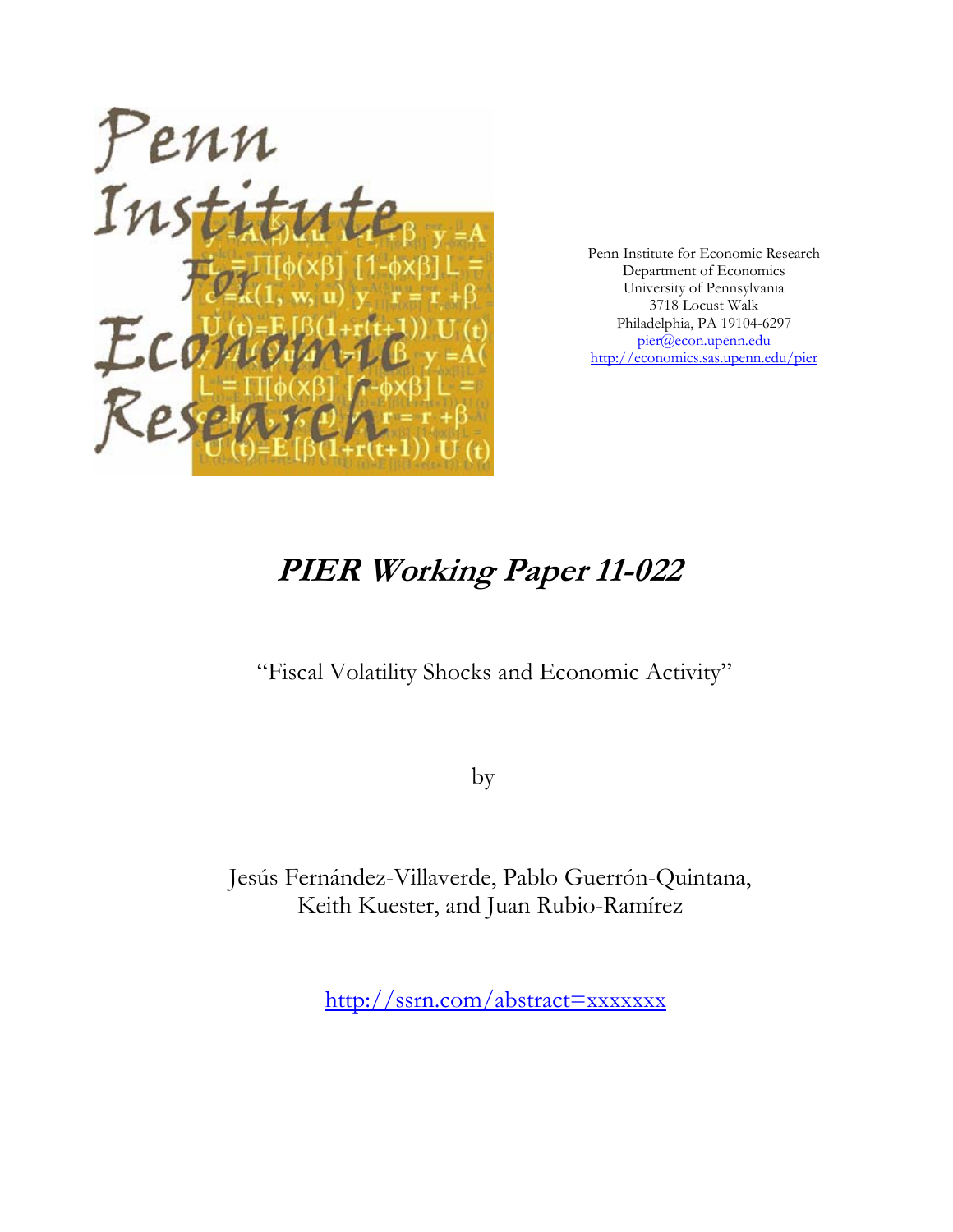# Fiscal Volatility Shocks and Economic Activity<sup>∗</sup>

Jesús Fernández-Villaverde<sup>†</sup> Pablo Guerrón-Quintana<sup>‡</sup> Keith Kuester<sup>§</sup>

Juan Rubio-Ramírez

August 9, 2011

#### Abstract

We study the effects of changes in uncertainty about future fiscal policy on aggregate economic activity. Fiscal deficits and public debt have risen sharply in the wake of the financial crisis. While these developments make fiscal consolidation inevitable, there is considerable uncertainty about the policy mix and timing of such budgetary adjustment. To evaluate the consequences of this increased uncertainty, we first estimate tax and spending processes for the U.S. that allow for time-varying volatility. We then feed these processes into an otherwise standard New Keynesian business cycle model calibrated to the U.S. economy. We find that fiscal volatility shocks have an adverse effect on economic activity that is comparable to the effects of a 25-basis-point innovation in the federal funds rate.

Keywords: DSGE models, Uncertainty, Fiscal Policy, Monetary Policy. JEL classification numbers: E10, E30, C11.

<sup>∗</sup>We thank participants of seminars at the Atlanta Fed, Bank of Canada, Board of Governors, Concordia, CREI, Drexel, IMF, Northwestern, and the Philadelphia Fed, and conference presentations at the Midwest Macro Meetings and the Society for Computational Economics for comments and Jim Nason for a careful reading of a first draft of the paper. Michael Chimowitz and Behzad Kianian provided excellent research assistance. Any views expressed herein are those of the authors and do not necessarily coincide with those of the the Federal Reserve Banks of Atlanta or Philadelphia, or the Federal Reserve System. We also thank the NSF for financial support.

<sup>†</sup>University of Pennsylvania, <jesusfv@econ.upenn.edu >.

<sup>&</sup>lt;sup>‡</sup>Federal Reserve Bank of Philadelphia, <pablo.guerron@phil.frb.org>.

 $\S$ Federal Reserve Bank of Philadelphia,  $\leq$ keith.kuester@phil.frb.org>.

<sup>¶</sup>Duke University, <juan.rubio-ramirez@duke.edu>.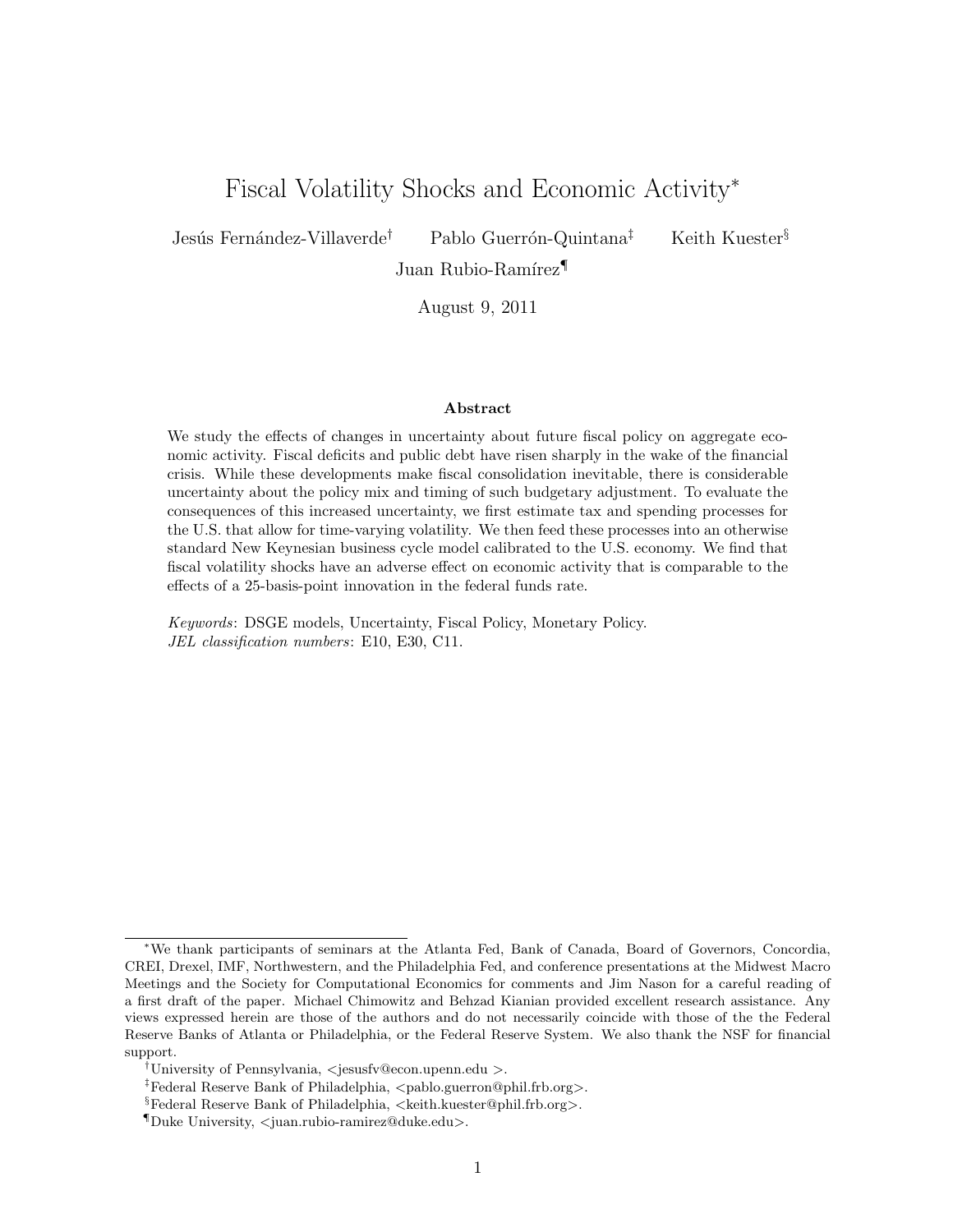"Expectations of large and increasing deficits in the future could inhibit current household and business spending — for example, by reducing confidence in the longer-term prospects for the economy or by increasing uncertainty about future tax burdens and government spending and thus restrain the recovery. " (Ben S. Bernanke, 10/04/2010)

"The tax changes required to balance the budget in the future could be modest or enormous, depending on what happens to spending." (Christina Romer, 12/04/2010)

"The restraining effects of [fiscal] policy uncertainties are repeated frequently and with great vehemence. In my opinion, a first priority is that government authorities bring clarity to matters central to business planning." (Dennis P. Lockhart, 11/11/2010)

# 1 Introduction

The global financial crisis has strained public finances in the U.S. and in other industrialized countries: fiscal deficits remain exceptionally high and sovereign debt is growing fast. Despite the paralysis of many governments, a dire fiscal consolidation seems inevitable. However, as plainly illustrated by the prolonged struggle between the President and Congress regarding the debt limit during the summer of 2011, there exists little consensus among policymakers about both the fiscal mix and the timing of such an adjustment. Will it happen mainly through cuts in government spending or through higher taxes? And if through higher taxes, which ones? Taxes on labor or on capital (or both)? And, when will it happen? This administration? The next one?

In this paper, we investigate whether all this increased uncertainty about the mix and timing of fiscal austerity has a detrimental impact on current business conditions through its effect on the expectations and behavior of households and firms.<sup>1</sup> This investigation is important because, while the quotes above demonstrate that heightened fiscal policy uncertainty has clearly been a concern of policymakers, there is not much work in macroeconomics that measures its actual importance on economic activity. (Barro (1989) is an early attempt to describe the impact that fiscal uncertainty may have on real activity.)

To fill this gap, we first estimate tax and spending processes for the U.S. that allow for timevariant volatility. We interpret the changes in the volatility of the different fiscal instruments as an intuitive representation of the variations in fiscal policy uncertainty, that is, of the variations in uncertainty about the future path of fiscal policy.The estimated rules discipline our modeling exercise by forcing the evolution of volatility to follow its historical variation.

In a second step, we feed the estimated rules into an otherwise standard medium-sized New Keynesian business cycle model similar to those in Christiano et al. (2005) or Smets and Wouters

<sup>&</sup>lt;sup>1</sup> In this work, and following the literature, we use the term "uncertainty" as shorthand for what would more precisely be referred to as "objective uncertainty" or "risk."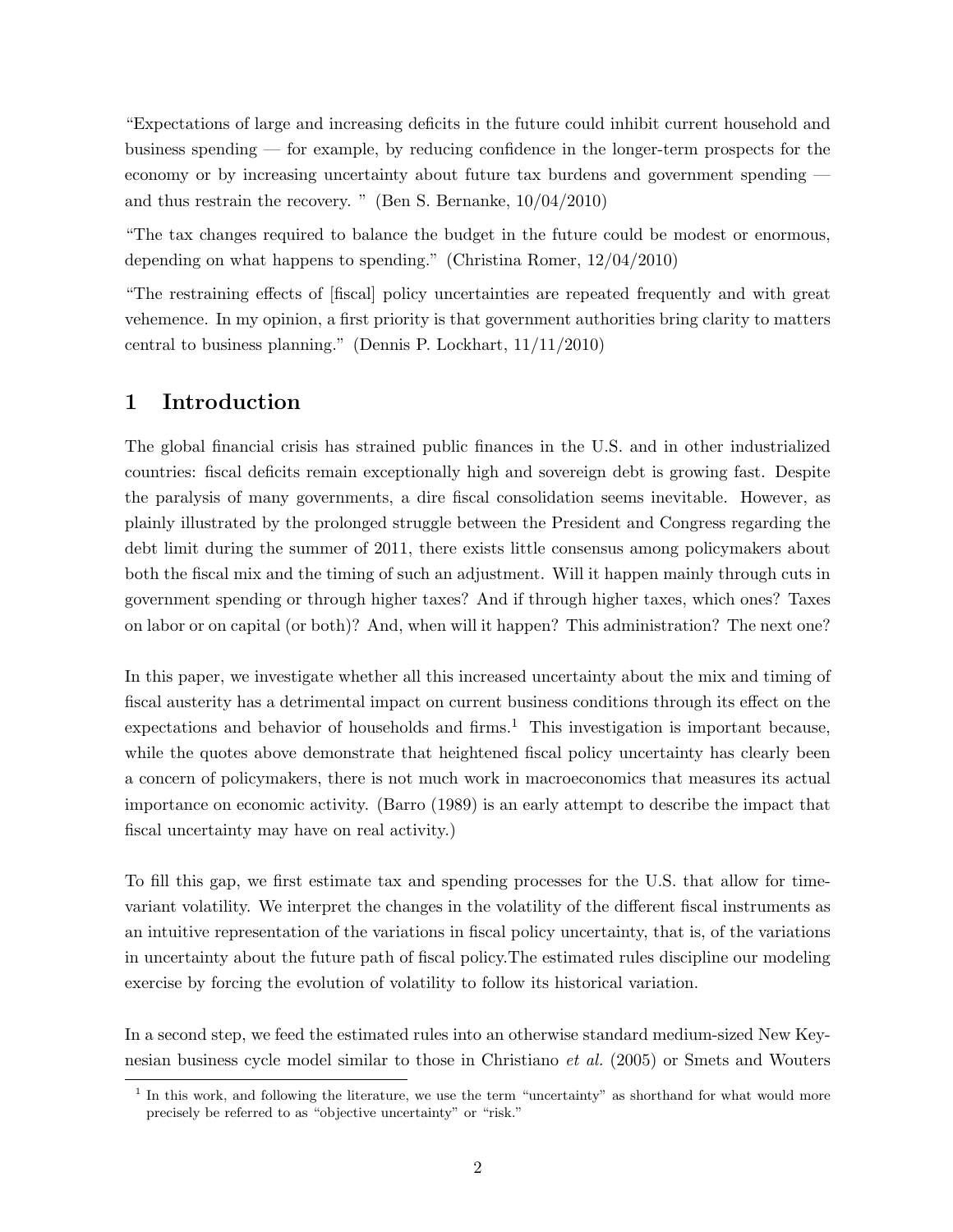(2007). We calibrate the model to replicate observations of the U.S. economy and we simulate the equilibrium using a non-linear solution method (which is essential, since time-varying volatility is an inherently non-linear process that would disappear in a linerarization). In particular, we compute impulse response functions to fiscal volatility shocks (to be defined precisely below) that capture the idea of a burst in fiscal policy uncertainty.

Our main results are as follows:

- 1. Fiscal volatility shocks reduce economic activity: aggregate output, consumption, investment, and hours worked drop on impact and stay low for several quarters. The main transmission mechanism is through a fall in investment triggered by higher uncertainty about future returns on capital.
- 2. An increase in fiscal policy uncertainty of two standard deviations (for example, as happened around the "Reagan revolution" of the 1980s) has an effect similar to a 25-basis-point innovation in the federal funds rate.
- 3. An alternative comparison of the impact of the previous fiscal volatility shock can be made with the recent exercise in quantitative easing. The effects that we compute have roughly the same size (but opposite sign) as the effects of quantitative easing estimated by Hamilton (2008) and Hamilton and Wu (2010).
- 4. Heightened fiscal policy uncertainty is "stagflationary": it creates inflation while output falls. Fiscal volatility shocks mean a higher chance of a large change in tax policy. This makes marginal costs harder to predict. In particular, it raises the risk that firms will face much higher marginal costs in the future. In addition, an increase in fiscal policy uncertainty also raises the volatility of demand, which means that firms stand to lose more by making mistakes in pricing. In our model, this leads firms to take a cautionary approach, opting for higher prices, since prices too high ex post have less impact on profits than prices too low ex post.
- 5. Most of the effects of fiscal volatility shocks work through the larger uncertainty about the future tax rate on capital income.

Although the size of these effects may not seem exceptionally big, we think about them as a sensible lower bound on the importance of fiscal volatility shocks. We document much bigger effects in several counterfactuals. For example, eliminating the role of automatic stabilizers in the estimated fiscal rules or increasing the persistence of the fiscal volatility shocks multiplies the effects by 5 to 6 times. Furthermore, we do not include additional amplification mechanisms, such as irreversible investment (Bloom  $(2009)$ ) or financial frictions (Christiano *et al.*  $(2010)$ ), which have been shown to be important in other contexts when uncertainty plays a role and that, most likely, would further increase the results of fiscal volatility shocks.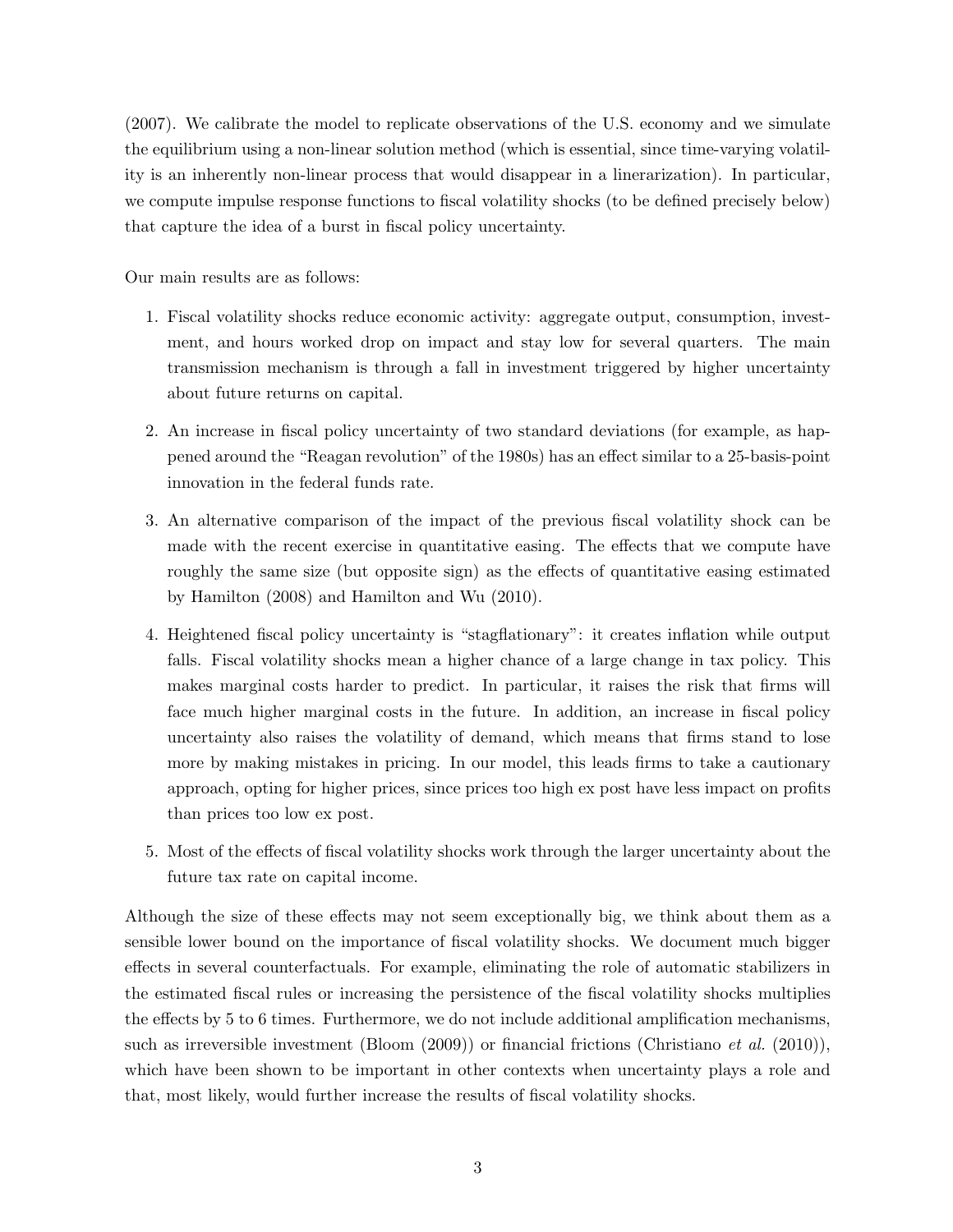More to the point, we do not claim that, in an average quarter of the U.S. economy, fiscal volatility shocks are a particularly key driver of the business cycle. We claim, instead, that there are a number of situations in the data, such as during the mid-1970s, the early 1980s, and most recently, in 2008-2009, where fiscal volatility shocks may have played an important role in determining aggregate fluctuations. In particular, if we eliminate the role of automatic stabilizers and consider a situation with very persistent fiscal volatility shocks (a not unreasonable description of the current situation in Washington), these can generate falls in output of 0.5 percent.

We perform a number of additional exercises to reinforce our message. First, we compare fiscal volatility shocks with fiscal shocks. Second, we show how an accommodative monetary policy, far from helping to reduce the effects of fiscal volatility shocks, increases them even more. We find, interestingly, that a stronger focus of monetary policy on inflation, rather than on employment, alleviates the negative outcomes of fiscal volatility shocks on economic activity. Third, we study how changing the degree of nominal rigidities affects the impact of fiscal volatility shocks and how eliminating depreciation allowances noticeably increases the shocks' consequences. This last result suggests that more distortionary tax systems exacerbate the importance of fiscal volatility shocks.

To the best of our knowledge, our paper is the first attempt to fully characterize the dynamic consequences of fiscal volatility shocks. At the same time, our work is placed in a growing literature that analyzes how different types of volatility shocks interact with aggregate variables. Bloom (2009) demonstrates that volatility shocks in productivity at the firm level can induce decision makers to delay investment decisions, which results in a contraction in output. Fernández-Villaverde et al. (2011) use a small open economy model to document how volatility shocks in country spreads can generate recessions. Other examples include Basu and Bundick  $(2011)$ , Arellano et al.  $(2010)$ , Baker and Bloom  $(2011)$ , Bloom et al.  $(2008)$ , and Bachmann and Bayer (2009).<sup>2</sup>

In addition, we are also linked to a long tradition in economics that studies the impact of uncertainty about future prices and demand on investment decisions. One channel emphasized by the literature is that, in many settings, the marginal revenue product of capital is convex in the price of output. Then, higher uncertainty – general equilibrium effects apart – increases the expected future marginal revenue and thus investment (see, among others, Hartman (1972), Abel (1983), and Caballero (1991)). A second channel operates through the real options effect that arises with adjustment costs. If investment can be postponed, but is partially or completely irreversible once put in place, waiting for the resolution of uncertainty before committing to

<sup>&</sup>lt;sup>2</sup> After circulating the draft of this paper, we have been made aware of related work by Born and Peifer  $(2011)$ , who are also concerned with measuring the effect of fiscal policy uncertainty.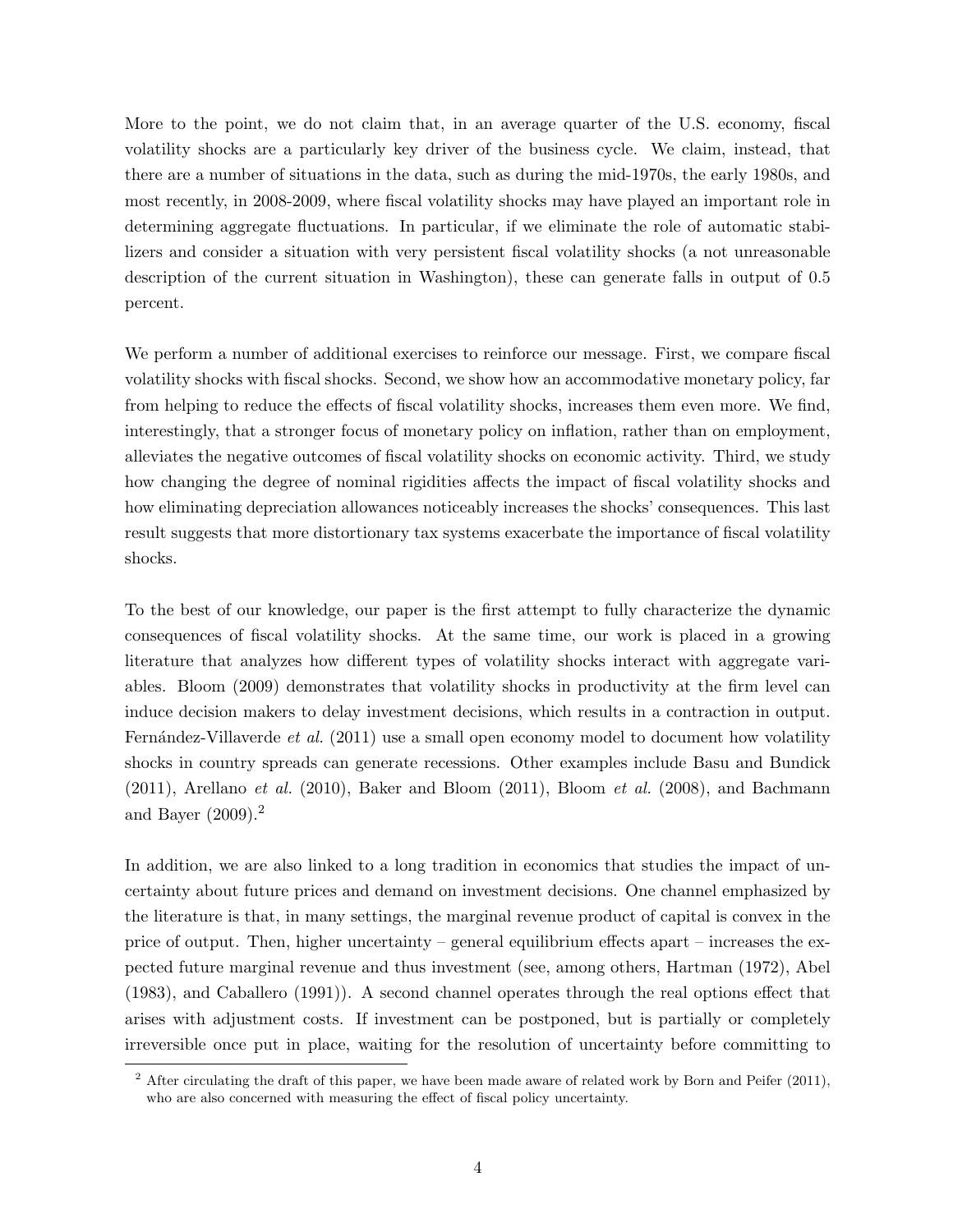investing has a positive call option value. Thus a real options effect means that uncertainty depresses economic activity (see Pindyck (1988)).

A difference between our paper and some of the previous papers is our emphasis on the relevance of general equilibrium effects through changes in the rental rate of capital and wages. Indeed, in earlier work Pindyck (1993) stresses that price effects can reduce investment activity if aggregate uncertainty increases, and Craine (1989) highlights the connection of aggregate uncertainty and investment activity through the stochastic discount factor.

Naturally, since taxes affect both the revenue and the costs of firms, as well as the income streams of households, the consequences of the level of tax uncertainty for investment and labor supply decisions of households have been extensively studied as well. Notable contributions include Barro (1989), Bizer and Judd (1989), Dotsey (1990), Alm (1988), and, more recently, Bi et al. (2011).

The remainder of the paper is structured as follows. Section 2 estimates the tax and spending processes that form the basis for our quantitative analysis. Section 3 discusses the model and section 4 its calibration and solution. Sections 5 to 7 present the main results and several additional experiments. We also report in section 8 a number of robustness exercises. We close with some final remarks. An appendix reports details regarding the construction of the data.

# 2 Fiscal Policy Rules with Time-Varying Volatility

In this section, we estimate fiscal policy rules with time-varying volatility using time-series data. Later, we will rely on these estimated rules to discipline our quantitative exercise in section 3.

There are, at least, two alternatives to our approach. First, the direct use of agents' expectations. Unfortunately, and to the best of our knowledge, there are no surveys that inquire about individuals' expectations with regard to future fiscal policies. Furthermore, market prices of securities are hard to exploit to back out these expectations because of the intricacies of the tax code. We cannot, therefore, rely on cross-sectional measures of fiscal expectations to inform our views about what constitutes a reasonable degree of time-varying volatility. A second alternative would be to estimate a fully-fledged business cycle model using likelihood-based methods and to smooth out the time-varying volatility in fiscal policy rules. However, the sheer size of the state space in that exercise would make the strategy too challenging for practical implementation. Thus, we prefer our approach to any of these two alternatives.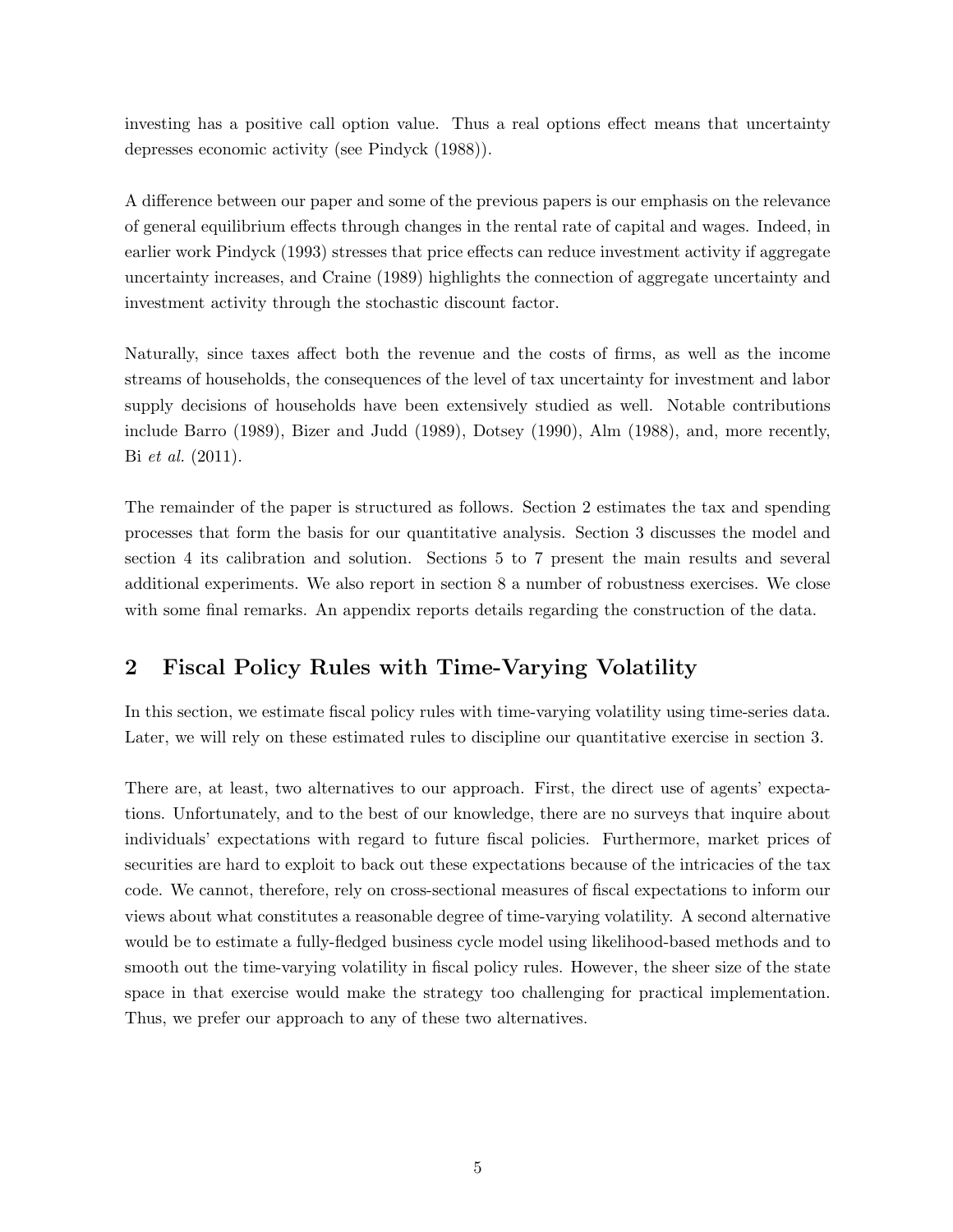## 2.1 Our Data

Before estimating the rules, we build a data sample of average tax rates and spending of the consolidated government sector (federal, state, and local) at quarterly frequency that goes from 1970.Q1 to 2010.Q2. The tax data are constructed from the national accounts as in Leeper *et al.* (2010). See Appendix A for details. Government spending is the ratio of government consumption expenditures and gross investment to output, also taken from the national accounts (we do not model, in the current paper, the time-varying volatility of transfers). The debt series is federal debt held by the public recorded in the St. Louis Fed's FRED database.

|         | Tax on (percent) |                        |       | Ratio to GDP (percent) |       |  |
|---------|------------------|------------------------|-------|------------------------|-------|--|
|         | Labor            | Capital<br>Consumption |       | Gov. spending          | Debt  |  |
| Average | 22.44            | 7.75                   | 37.12 | 19.84                  | 35.86 |  |
| 2010Q2  | 20.82            | 6.41                   | 32.32 | 20.51                  | 60.00 |  |

Table 1: Average and Current Tax Rates, Expenditure and Debt Level

Notes: Average and current tax rates, and ratios of spending and debt to output in the sample.

Table 1 reports summary statistics of our sample. The first row displays sample averages and the second row the latest reading (2010.Q2). In 2010, government spending was above its historical average while tax rates were somewhat lower. Most important, government debt exceeded its historical average of 36 percent of output by 24 percentage points. Observers such as the OECD (2010) have forecast further steep increases of public debt ahead. This budgetary mismatch will need to be eventually resolved either by cutting expenditure, by raising taxes, or through a combination of the two.<sup>3</sup> However, the timing and the policy mix that will achieve the fiscal consolidation remain uncertain. This is the phenomenon that we aim to capture, in part, by the time-varying volatility in the law of motion of the fiscal instruments that we introduce next.

#### 2.2 Law of Motion for Fiscal Policy Instruments

We model the evolution of four fiscal policy instruments: government spending as a share of output,  $\tilde{g}_t$ , and taxes on labor income,  $\tau_{l,t}$ , on capital income,  $\tau_{k,t}$ , and on personal consumption expenditures,  $\tau_{c,t}$ . For each instrument, we postulate the law of motion:

$$
x_t - x = \rho_x (x_{t-1} - x) + \phi_{x,y} \tilde{y}_{t-1} + \phi_{x,b} \left( \frac{b_{t-1}}{y_{t-1}} - \frac{b}{y} \right) + \exp(\sigma_{x,t}) \varepsilon_{x,t}, \varepsilon_{x,t} \sim \mathcal{N}(0, 1), \quad (1)
$$

for  $x \in \{\tilde{g}, \tau_l, \tau_k, \tau_c\}$ . Above,  $\tilde{y}_{t-1}$  is lagged detrended output,  $\tilde{g}$  is the average government spending,  $\tau_x$  is the mean of the tax rate, and  $b_t$  is public debt (with target level b).

<sup>&</sup>lt;sup>3</sup> Alternatively, it may be resolved through strong economic growth. Since the required growth rates to balance the budget without further action are unreasonably high, we do not entertain this possibility in our analysis.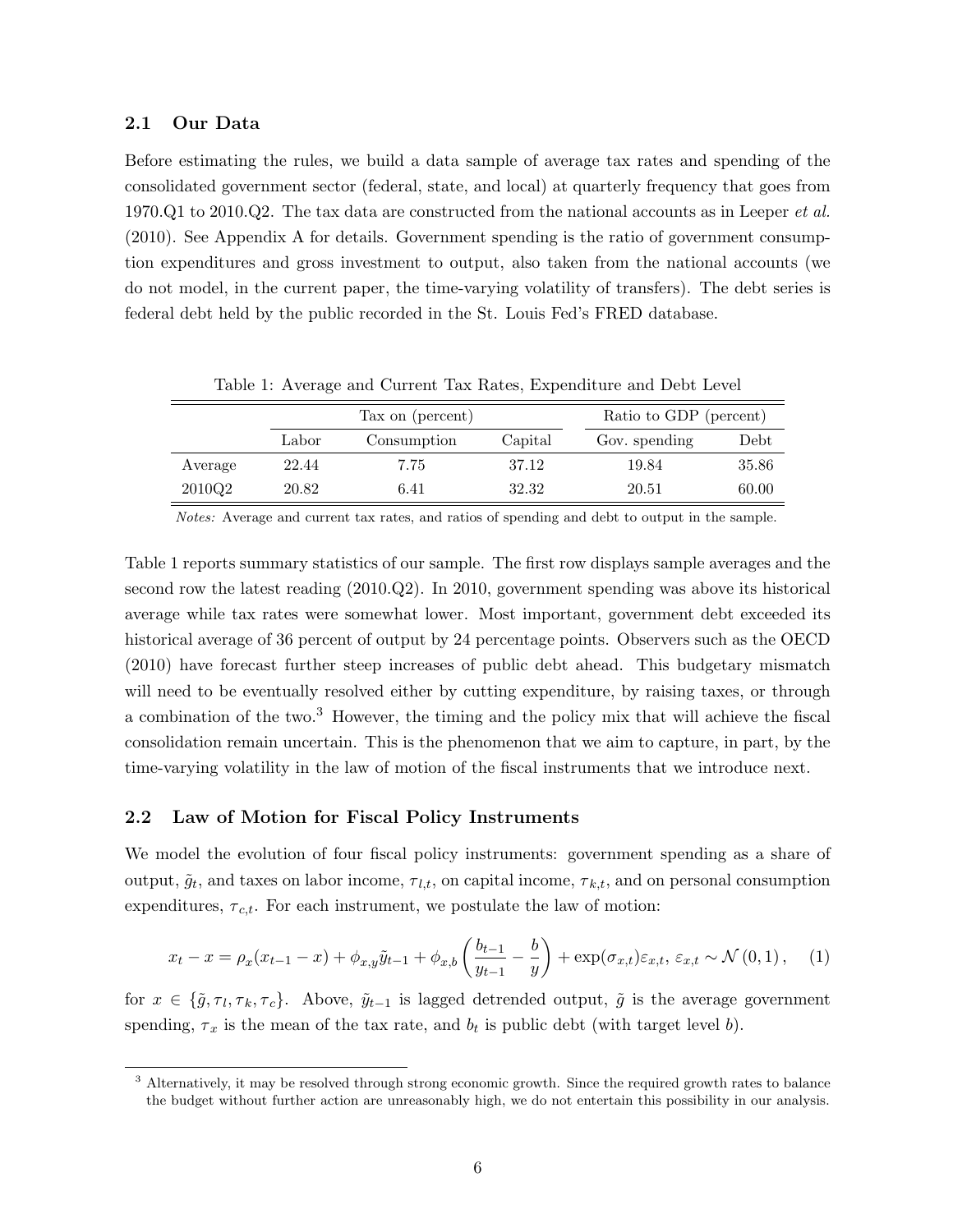Equation (1) allows for both automatic stabilizers ( $\phi_{\tau_x,y} > 0$  and  $\phi_{\tilde{g},y} < 0$ ) and a debt-stabilizing role of the fiscal instruments ( $\phi_{\tau_x,b} > 0$  and  $\phi_{\tilde{g},b} < 0$ ). This structure follows Bohn (1998), who models the primary fiscal surplus as an increasing function of the debt-output ratio, correcting for war time spending and cyclical fluctuations. Below, we will compare our fiscal rules with the literature in more detail.

The novel feature of our specification is that the processes for the fiscal instruments incorporate time-varying volatility in the form of stochastic volatility. Namely, the log of the standard deviation,  $\sigma_{x,t}$ , of the innovation to each policy instrument is random, and not a constant, as traditionally assumed. We model  $\sigma_{x,t}$  as an  $AR(1)$  process:

$$
\sigma_{x,t} = (1 - \rho_{\sigma_x}) \sigma_x + \rho_{\sigma_x} \sigma_{x,t-1} + (1 - \rho_{\sigma_x}^2)^{(1/2)} \eta_x u_{x,t}, u_{x,t} \sim \mathcal{N}(0,1).
$$
 (2)

In our formulation, two independent innovations affect the fiscal instrument  $x$ . The first innovation,  $\varepsilon_{x,t}$ , changes the instrument itself, while the second innovation,  $u_{x,t}$ , determines the spread of likely values for the fiscal instrument. In what follows, we will call  $\varepsilon_{x,t}$  an innovation to the fiscal shock to instrument x and  $\sigma_{x,t}$  a fiscal volatility shock to instrument x with innovation  $u_{x,t}$ .

The parameter  $\sigma_x$  determines the average standard deviation of an innovation to the fiscal shock to instrument x,  $\eta_x$  is the unconditional standard deviation of the fiscal volatility shock to instrument x, and  $\rho_{\sigma_x}$  determines its persistence. A value of  $\sigma_{\tau_k,t} > \sigma_{\tau_k}$ , for example, implies that the range of possible future capital tax rates is larger than usual. Variations of  $\sigma_{x,t}$  over time, in turn, will depend on the size of  $\eta_x$  and  $\rho_{\sigma_x}$ .

We interpret fiscal volatility shocks to a fiscal instrument as capturing greater-than-usual uncertainty about the future path of that instrument. After a positive fiscal volatility shock to capital taxes, for instance, agents' perceptions about likely movements of the tax rate are more spread out in either direction. Stochastic volatility offers an intuitive modeling of such changes. Bloom  $(2009)$ , Bloom *et al.*  $(2008)$ , and Fernández-Villaverde *et al.*  $(2011)$  use similar specifications to characterize the time-varying volatility associated with the evolution of productivity or with the cost of servicing sovereign debt. Relative to other specifications, equation (2) is parsimonious since it introduces only two additional parameters for each irnstrument  $(\rho_{\sigma_x}$  and  $\eta_x)$ . At the same time, it is flexible enough to capture important features of the data and it is simple to enrich it, as we will do later, with further elements such as correlated innovations.

Our fiscal shocks capture not only explicit changes in legislation, such as those considered by Romer and Romer (2010), but also a wide range of fiscal actions whenever government behavior deviates from what could have been expected on average. Indeed, there may be fiscal shock innovations even if no new legislation alters the tax code. Examples we have in mind include changes in the effective tax rate if policymakers, through legislative inaction, allow for bracket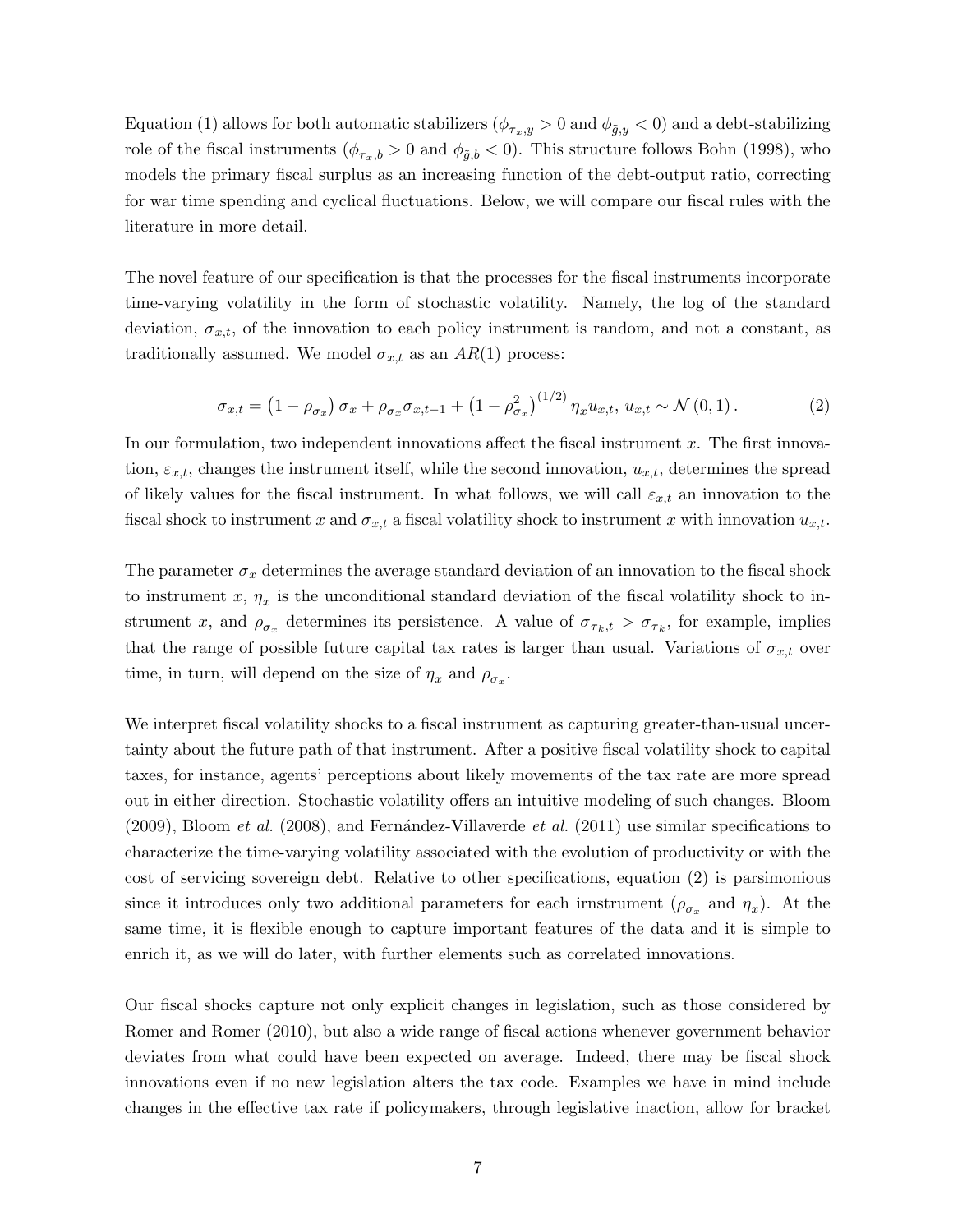creep in inflationary times, or for changes in effective capital tax rates in episodes of booming stock markets. We now turn to our estimates.

## 2.3 Estimation

Our baseline specification focuses on the case that we have both automatic stabilizers and a debt-stabilizing role of fiscal instruments. This means that we impose  $\phi_{\tau_{\bullet,\bullet}} \geq 0$  and  $\phi_{\tilde{q}_{\bullet,\bullet}} \leq 0$ . In some of the robustness exercises below, we will suppress either one or both of the feedback terms and consider two alternative specifications. In a first exercise, we will set  $\phi_{x,y} = 0$  and call this specification *fiscal policies with partial feedback*. Second, we will set both  $\phi_{x,y} = 0$  and  $\phi_{x,b} = 0$  and call this specification *fiscal policies without feedback*.

Before proceeding, we set the means for taxes and expenditures in equation (1) to the average values reported in table 1. Then, we estimate the rest of the parameters in equations  $(1)$  and  $(2)$ using a likelihood-based approach. The non-linear interaction between the innovations to fiscal shocks and their volatility shocks complicates this task. We overcome this problem by using the particle filter as described in Fernández-Villaverde et al.  $(2010)$ . We follow a Bayesian approach to inference by combining the likelihood function with a prior and sampling from the posterior with a Markov Chain Monte Carlo.

In the estimation, we entertain flat priors over the respective support of each of the parameters for two reasons. First, we want to show how our results arise from the shape of the likelihood and not from pre-sample information. Second, the discussion in Fernández-Villaverde et al.  $(2011)$ illustrates that eliciting priors for the parameters controlling stochastic volatility processes is difficult: we deal with units that are unfamiliar to most economists. Even with these flat priors, given the parsimonious nature of the fiscal rules, a relatively short draw suffices to achieve convergence, as verified by standard convergence tests. We draw 50,000 times from the posterior. These draws are obtained after an extensive search for appropriate initial conditions. We discarded an additional 5,000 burn-in draws at the beginning of our simulation. We selected the scaling matrix of the proposal density to induce the appropriate acceptance ratio of proposals as described in Roberts et al. (1997). Each evaluation of the likelihood was performed using 10,000 particles.

Table 2 reports estimates of the posterior median along with 95 percent probability intervals. The tax rates and government spending are estimated to be quite persistent. Importantly for our exercise, time-varying volatility is significant; see the estimates reported in row " $\eta_x$ ." Except for labor income taxes, episodes of deviation from average volatility last for some time; see the significantly positive estimates in row " $\rho_{\sigma_x}$ ," although that persistence is not identified as precisely as the persistence of the fiscal shocks.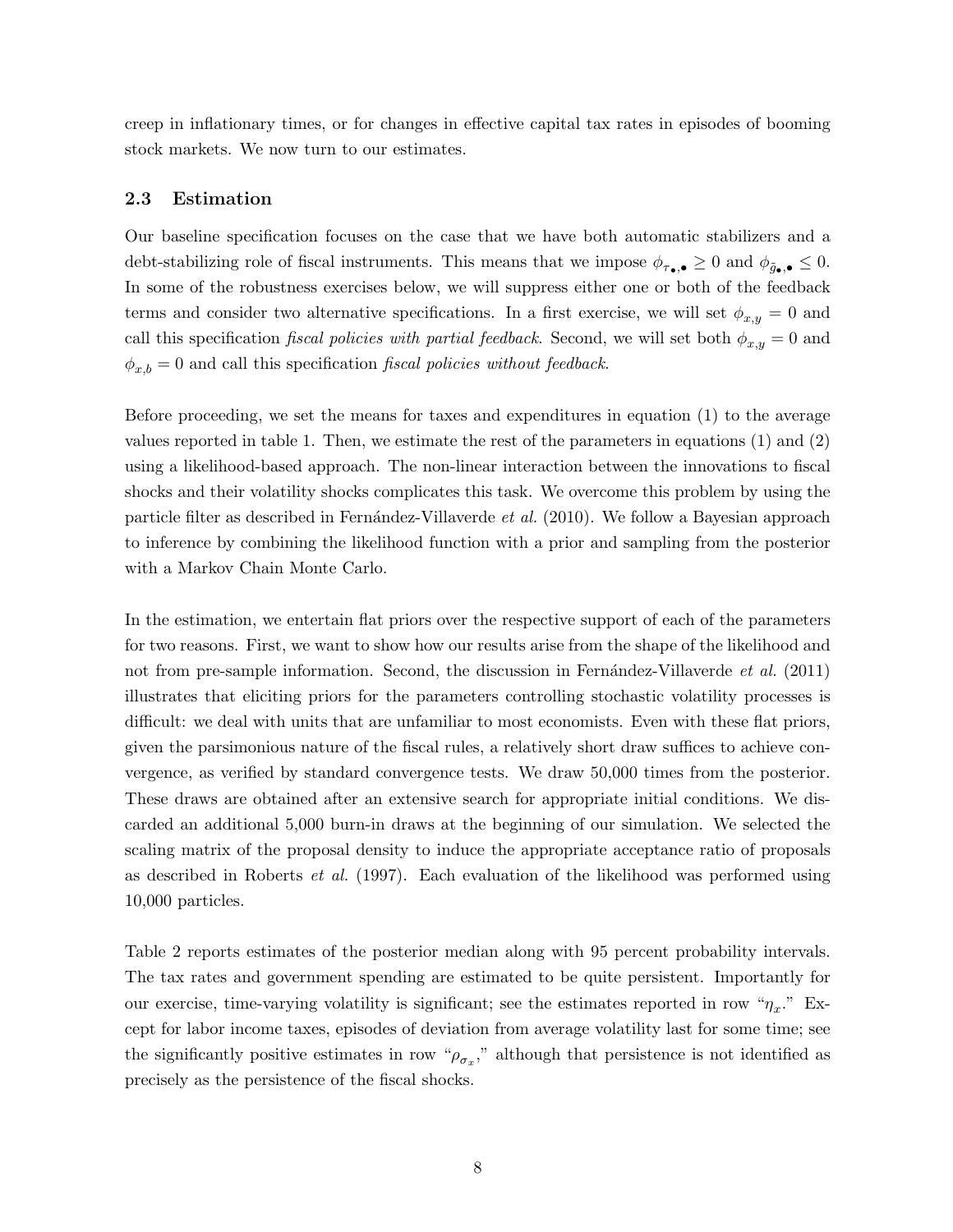|                   |                  | Tax rate on      |                  | Government         |
|-------------------|------------------|------------------|------------------|--------------------|
|                   | Labor            | Consumption      | Capital          | Spending           |
| $\rho_x$          | 0.9919           | 0.9946           | 0.9668           | 0.9710             |
|                   | [0.976, 0.999]   | [0.982, 0.999]   | [0.93, 0.996]    | [0.949, 0.994]     |
| $\sigma_x$        | $-6.005$         | $-7.107$         | $-4.962$         | $-6.144$           |
|                   | $[-6.29, -5.72]$ | $[-7.36, -6.81]$ | $[-5.26, -4.58]$ | $[-6.46, -5.54]$   |
| $\phi_{x,y}$      | 0.0709           | 0.0023           | 0.1005           | $-0.009$           |
|                   | [0.025, 0.125]   | [0.001, 0.011]   | [0.007, 0.252]   | $[-0.04, 0.00]$    |
| $\phi_{x,b}$      | 0.0033           | 0.0006           | 0.0048           | $-0.0082$          |
|                   | [0.00, 0.007]    | [0.00, 0.002]    | [0.00, 0.016]    | $[-0.013, -0.003]$ |
| $\rho_{\sigma_x}$ | 0.3010           | 0.6248           | 0.7659           | 0.9251             |
|                   | [0.06, 0.55]     | [0.34, 0.90]     | [0.48, 0.93]     | [0.34, 0.99]       |
| $\eta_x$          | 0.9454           | 0.6017           | 0.5758           | 0.1804             |
|                   | [0.74, 1.18]     | [0.32, 0.93]     | [0.34, 0.89]     | [0.06, 0.45]       |

Table 2: Posterior Median Parameters – baseline specification

Notes: For each parameter, the posterior median is given and a 95 percent probability interval (in parenthesis).

To put these numbers into context, let us, momentarily, concentrate on the estimates for the law of motion of capital taxes in the third column in table 2. The innovation to the capital tax rate has an average standard deviation of 0.70 percentage point  $(100 \exp(-4.96))$ . A one-standard-deviation fiscal volatility shock to capital taxes increases the standard deviation of the innovation to taxes to  $100 \exp(-4.96 + (1 - 0.77^2)^{1/2} 0.58)$ , or to 1.02 percentage points. Starting at the average tax, if we observe a simultaneous one-standard-deviation innovation to the rate and its fiscal volatility shock, the tax rate jumps by about 1 percentage point (rather than only by 0.70 percentage point as would be the case if the fiscal volatility shock did not happen). The half-life of that change to the tax rate is 20 quarters ( $\rho_{\tau_k} = 0.97$ ). As a result, the persistence in the fiscal shock propagates the effects generated by the fiscal volatility shock.

Conditional on our median estimates, figure 1 displays the evolution of the (smoothed) fiscal volatility shocks,  $100 \exp \sigma_{x,t}$ , for each of the four fiscal instruments. The numbers in the figure can be interpreted as percentage points of the respective fiscal instrument. More precisely, the figure shows by how many percentage points a one-standard-deviation fiscal shock would have moved that instrument at different points in time. For example, we estimate that a onestandard-deviation fiscal shock would have moved the capital tax rate by anywhere between more than two percentage points (in 1976) or just 0.4 percentage point (in 1993). Periods of fiscal reform coincided with times of a high fiscal uncertainty as estimated by our procedure. For instance, the policy changes during the Reagan presidency appear in our estimation as a sustained increase in the volatility of government spending and capital and consumption taxes. Similarly, the fiscal overhauls by Presidents Bush senior and Clinton contributed to the increase in the volatility of all three taxes (both overhauls called for deficit cuts through a combination of tax increases and restraints on spending). Interestingly, these latter bursts of volatility happened during expansions. Our estimates reveal that fiscal volatility shocks to all instruments were typically higher during recessions (for instance 1981-1982). Based on our estimates, the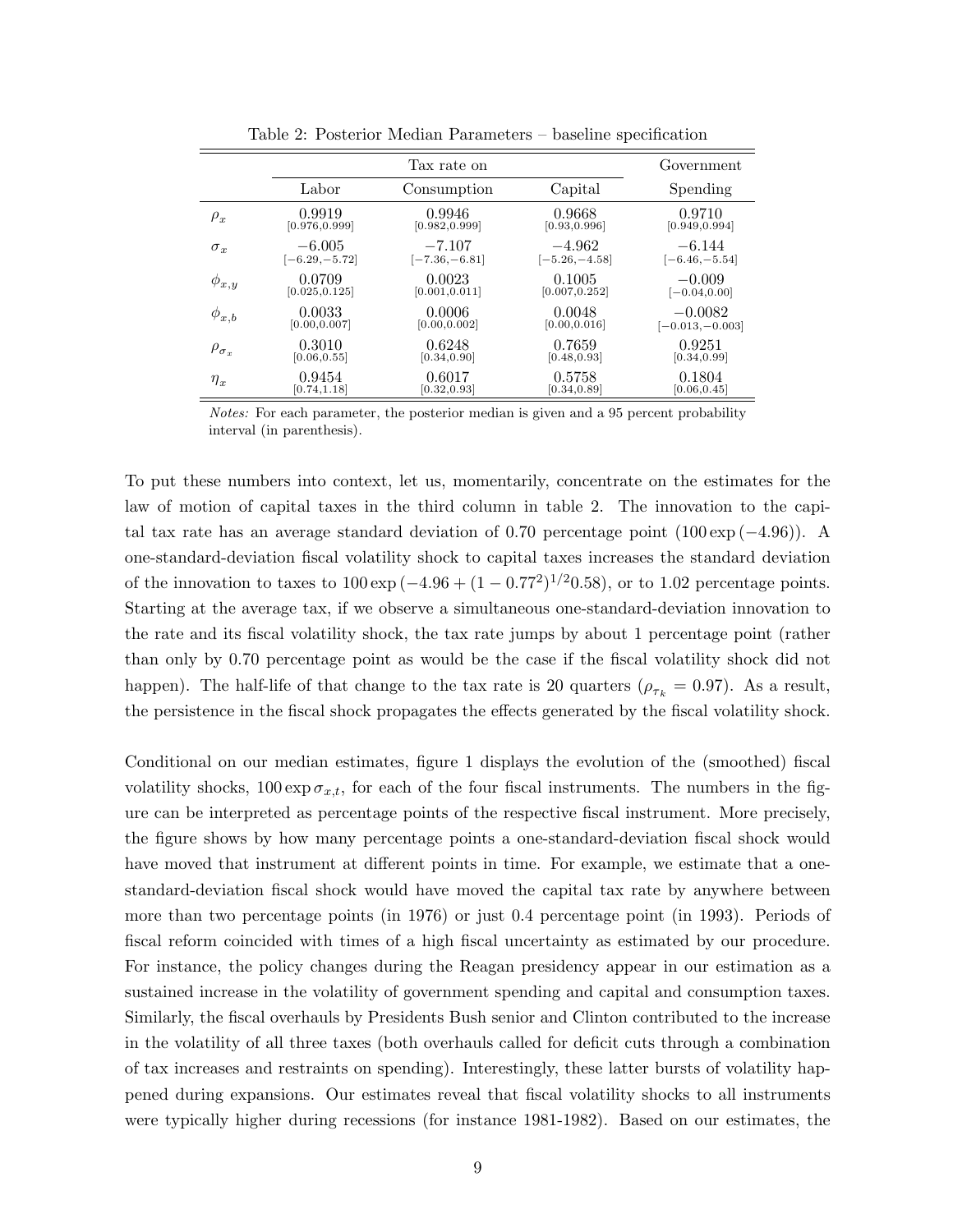

Figure 1: Smoothed fiscal volatilities,  $\sigma_{x,t}$ 

Notes: Volatilities expressed in percentage points.

level of fiscal volatility that agents faced during the latest recession is commensurate with the volatility that prevailed in the early 1980s. In sum, fiscal policy in the U.S. does display quantitatively significant time-varying volatility.

Figure 2 shows how this time-varying volatility translates into changes in expected fiscal policy paths. The figure shows the 95 percent confidence intervals for future tax rates and government spending. In each panel, we set  $\phi_{x,b} = \phi_{x,y} = 0$  for all the fiscal instruments. The blue dashed lines at the center correspond to fiscal processes with constant volatility; that is, we set  $\eta_x = 0$ for all instruments. The black solid lines mark confidence intervals when fiscal volatility shocks stay at their mean for the whole simulation. It is apparent how stochastic volatility increases the uncertainty around future fiscal policy. The figure also shows, as red dots, the effect when, in the initial period, there is a two-standard-deviation innovation to the fiscal volatility shock to each of the fiscal instruments. The initial jump in volatility increases the dispersion of the possible paths of the fiscal instruments for some quarters. Due to the stationarity of both processes, the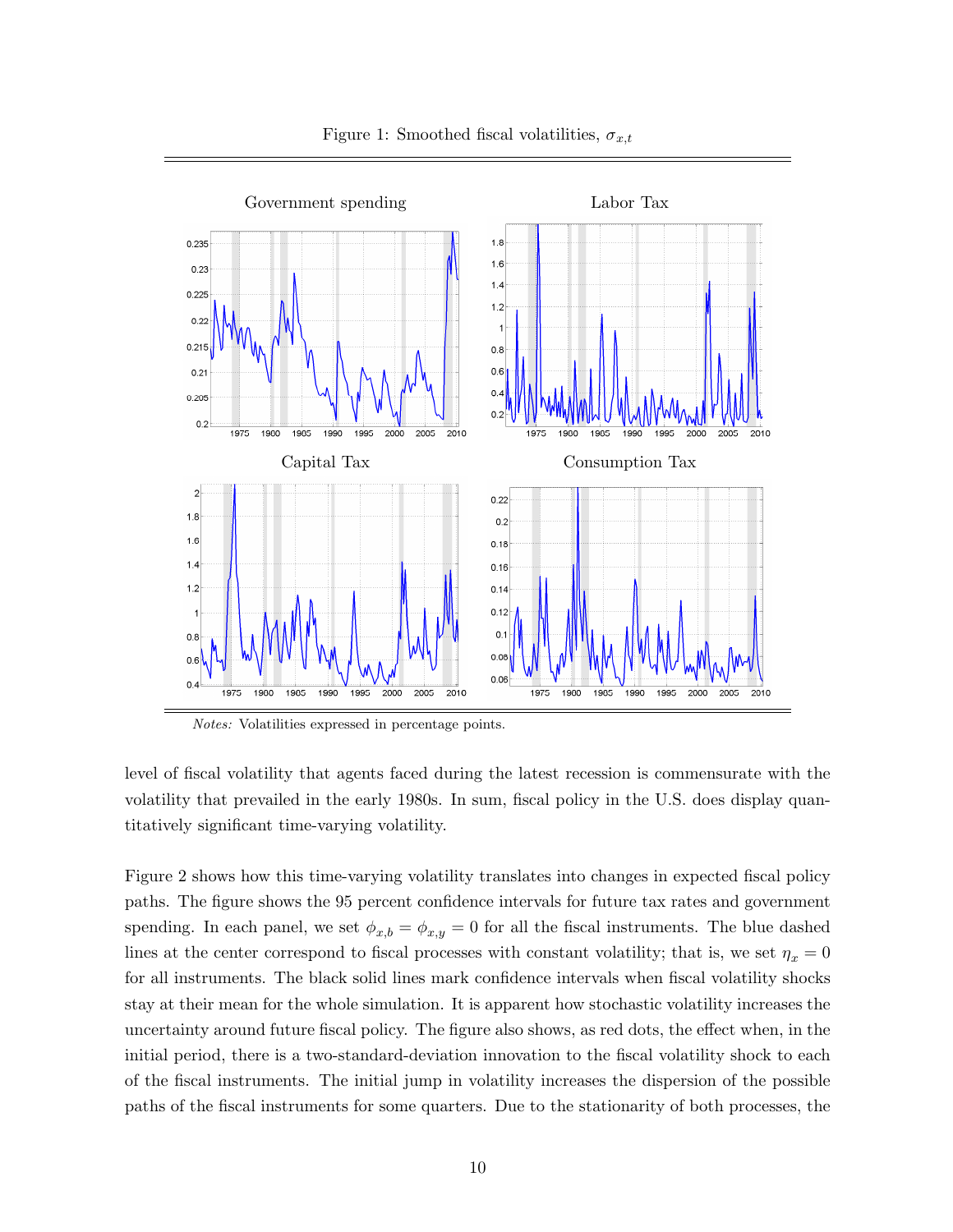

Figure 2: Dispersion of future fiscal instruments

Notes: 95 percent confidence intervals for forecasts made at period 0 for fiscal instruments up to 40 quarters ahead. Solid black line: baseline specification. Red dots: baseline specification with a two-standard-deviation fiscal volatility shock innovation to all instruments in period 0. Dashed blue line: specification with constant volatility held fixed at the steady-state value.

red dots and black lines converge after some time.

## 2.4 Robustness of the Estimates

While reading our previous results, we must remember that the literature has not yet reached a consensus on how to specify fiscal rules or on how to interpret the result from their estimation. As Barro and Redlick (2010) put it "The empirical evidence on the response of real GDP and other economic aggregates to changes in government purchases and taxes is thin." Similarly, Perotti (2007) argues that "perfectly reasonable economists can and do disagree on the basic theoretical effects of fiscal policy and on the interpretation of the existing empirical evidence."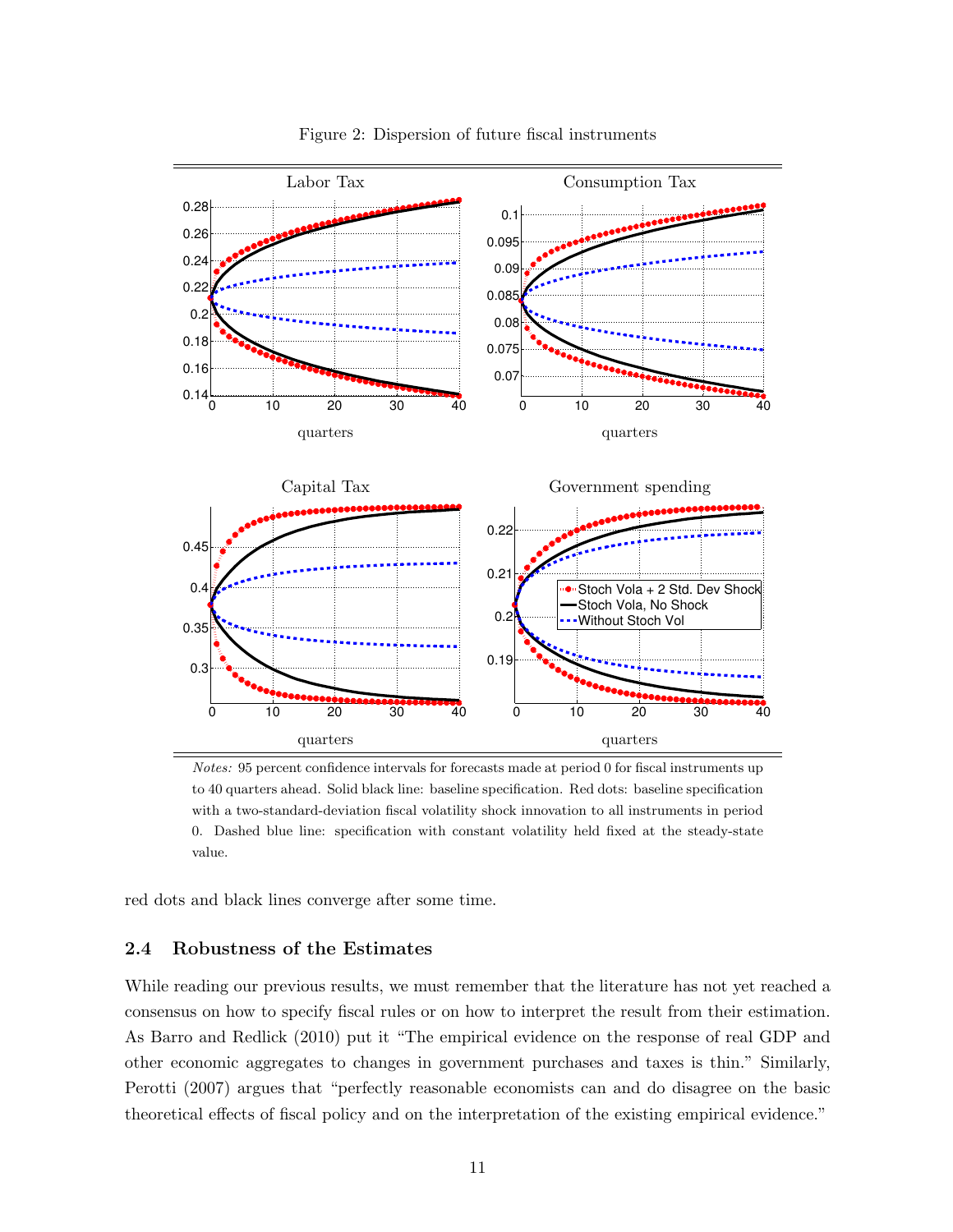Although we feel comfortable that our specification of fiscal rules is a good mechanism for estimating the effects we are interested in, we need to address the implications of the lack of consensus we just described. We do it in two ways. First, we stress that the core of our methodological contribution, the estimation of fiscal rules with stochastic volatility and their use in an otherwise standard business cycle model, is independent of the details of our specification. Researchers who prefer other forms for the fiscal rules just need to follow the steps laid down in the paper: estimate their favorite rules and check, as we will do in the next sections, how important the time-varying volatility of those fiscal rules is. Second, we assess the robustness of our estimated volatility components as we entertain different assumptions. Summing up these experiments, we find our estimates to be remarkably robust. Thus, we can consider the innovations that we back up in our fiscal rules as structural in the sense of Hurwicz (1962), that is, as invariant to the class of policy interventions that we are interested in.

Instead of reviewing all the robustness exercises, for clarity, we focus here on how to control for the endogeneity of fiscal instruments, perhaps the biggest bone of contention in the literature. The interested reader can find additional exercises in section 7, where we explore the role of anticipation in fiscal shocks.

An important concern in our rules is the potential two-way dependence between fiscal policy and the business cycle. In the presence of small disturbances, current output is highly correlated with lagged output. Our rules control for that endogeneity by incorporating a feedback in terms of lagged (detrended) output. One can easily think about it as an instrument for current output.

However, the rules may not fully account for endogeneity when the economy is buffeted by large shocks (since the forecast based on lagged output may be a poor descriptor of today's output). To examine the extent to which this is a problem in practice, we estimate versions of our rules using the Aruoba-Diebold-Scotti (ADS) business conditions index of the Federal Reserve Bank of Philadelphia (Aruoba et al. (2009)) as our measure of economic activity. This index tracks real business conditions at high frequency by statistically aggregating a large number of data series and, hence, it is a natural alternative to our detrended output measure. For brevity, we report only the case for the tax on capital. Below, in section 5, we will document how most of the action in the model comes from shocks to this instrument.

We estimate three versions of the fiscal rule: (I) with the value of the ADS index at the beginning of the quarter, (II) with the value of the ADS index in the middle of the quarter, and (III) with the value of the ADS index at the end of the quarter. To the extent that fiscal and other structural shocks arrive uniformly within the quarter, the ADS index with different timings incorporates different information that may or may not be correlated with our fiscal measures. If endogeneity is an issue, our fiscal rule estimates should be sensitive to the timing of the ADS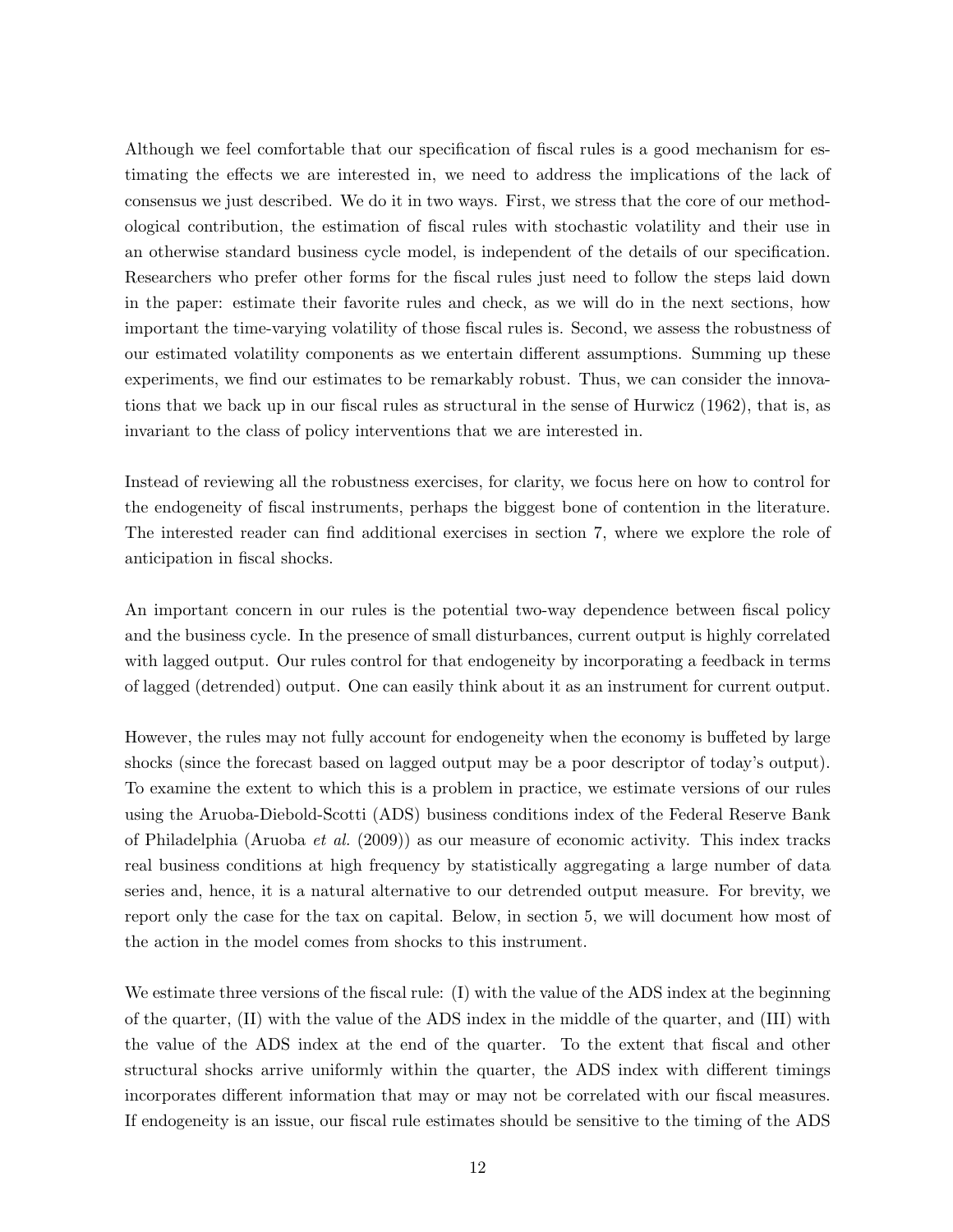index. With these considerations in mind, the new law of motion for capital taxes as a function of the value of the ADS index,  $ads_t$  is:

$$
\tau_{k,t} - \tau_k = \rho_{\tau_k}(\tau_{k,t-1} - \tau_k) + \phi_{\tau_k,ads}ads_t + \phi_{\tau_k,b}\left(\frac{b_{t-1}}{y_{t-1}} - \frac{b}{y}\right) + \exp(\sigma_{\tau_k,t})\varepsilon_{\tau_k,t}, \ \varepsilon_{\tau_k,t} \sim \mathcal{N}\left(0,1\right). \tag{3}
$$

The dynamics of  $\sigma_{\tau_k,t}$  are the same as in equation 2.

Table 3 compares the estimates of the baseline specification (row labeled 0) with the three versions using the ADS index (with the same order as above). The main lesson of the table is that the effects of relying on a different measure of the business cycle are small and that the timing of the index does not have a strong bearing on the estimates of the parameters of the stochastic volatility process.<sup>4</sup> Thus, we infer that endogeneity is not a major concern in our baseline specification once we control for lagged (detrended) output and that we can safely use our estimated rules as a component in our business cycle model below.

Table 3: Posterior Median Parameters – Fiscal Rules with ADS Index

|          | Volatility Parameters |                          |              |                 | Level Parameters    |                   |  |  |
|----------|-----------------------|--------------------------|--------------|-----------------|---------------------|-------------------|--|--|
|          | $\sigma_{\tau_k}$     | $\rho_{\sigma_{\tau_k}}$ | $\eta_k$     | $\rho_{\tau_k}$ | $\phi_{\tau_k,ads}$ | $\phi_{\tau_k,b}$ |  |  |
| $\theta$ | $-4.96$               | 0.77                     | 0.37         | 0.96            | 0.10                | 0.005             |  |  |
|          | $[-5.25, -4.58]$      | [0.20, 0.91]             | [0.22, 0.57] | [0.93, 0.99]    | [0.007, 0.25]       | [0.001, 0.02]     |  |  |
|          | $-5.01$               | 0.75                     | 0.38         | 0.95            | 0.003               | 0.003             |  |  |
|          | $[-5.29,-4.62]$       | [0.44, 0.94]             | [0.29, 0.52] | [0.91, 0.98]    | [0.002, 0.005]      | [0.001, 0.01]     |  |  |
| II       | $-4.97$               | 0.69                     | 0.34         | 0.96            | 0.003               | 0.003             |  |  |
|          | $[-5.22, -4.72]$      | [0.20, 0.91]             | [0.18, 0.56] | [0.92, 0.99]    | [0.001, 0.004]      | [0.001, 0.01]     |  |  |
| HН       | $-4.96$               | 0.77                     | 0.34         | 0.96            | 0.002               | 0.004             |  |  |
|          | $[-5.25, -4.64]$      | [0.49, 0.93]             | [0.25, 0.48] | [0.93, 0.99]    | [0.001, 0.003]      | [0.001, 0.014]    |  |  |

*Notes:* Row 0 is the baseline specification, row  $I$  is the specification with the value of the ADS index at the beginning of the quarter, row II with the value of the ADS index in the middle of the quarter, and row III with the value of the ADS index at the end of the quarter. For each parameter, the posterior median is given and a 95 percent probability interval (in parenthesis).

Another potential criticism is that our estimates of the tax rules are based on average tax rates rather than on marginal tax rates, say, averaged over the population, which are employed in some of the literature, such as in Barro and Sahasakul (1983) and Barro and Sahasakul (1986). To the extent that the tax code for labor and capital taxes is progressive, we may therefore underestimate the extent to which the respective tax rates are distortionary in the first place. Assuming that marginal income tax rates, in terms of persistence and volatility, display characteristics similar to those of the average tax rates, we would then underestimate the detrimental effect of

<sup>&</sup>lt;sup>4</sup> The parameter  $\phi_{x,ads}$  is naturally different from the feedback parameter  $\phi_{x,y}$  that we estimated earlier, since detrended output and the ADS index are measured in different units.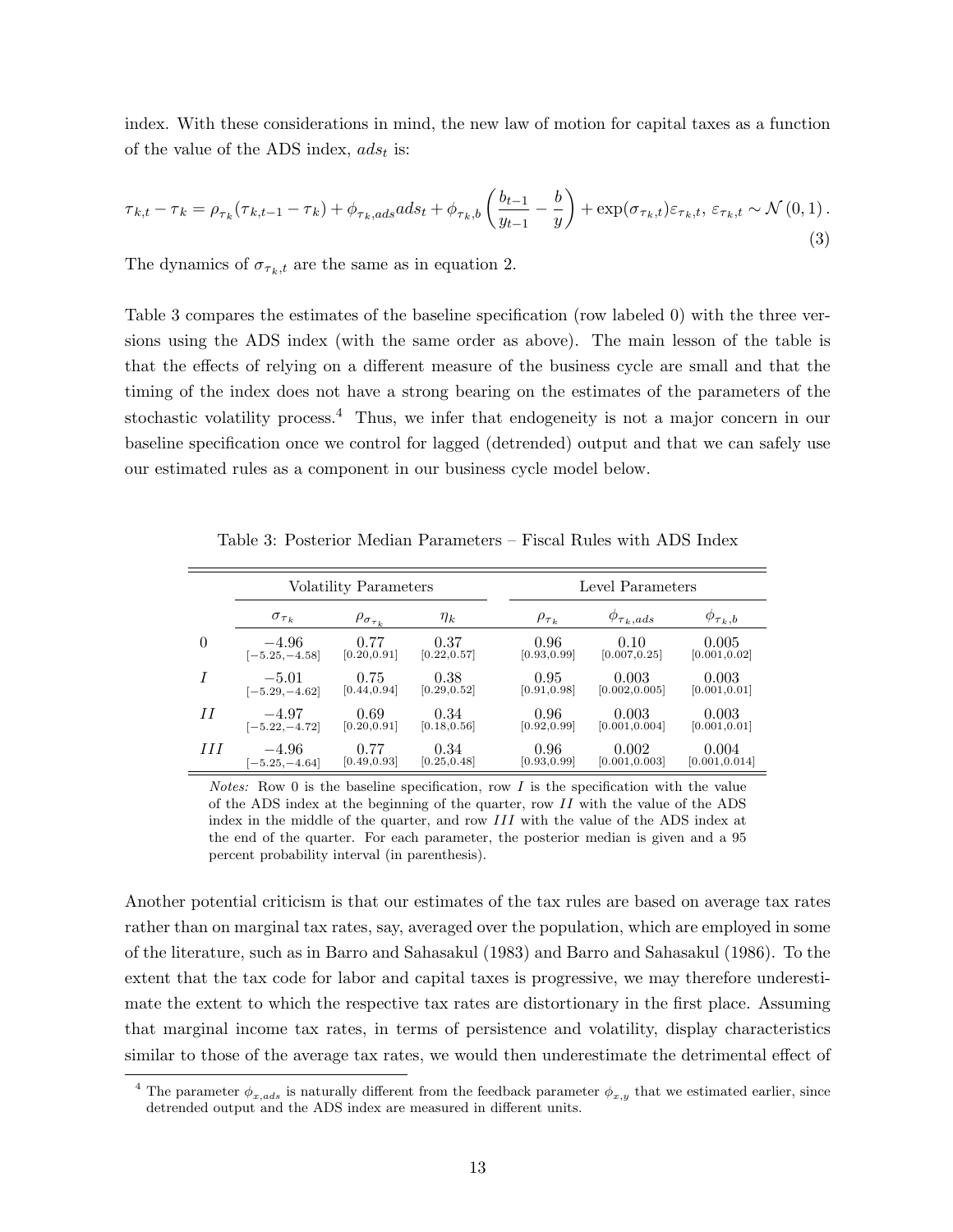fiscal volatility shocks. To check that hypothesis, we could estimate our fiscal rules using the update of the Barro-Sahasakul measure of average marginal income tax rates provided in Barro and Redlick (2010). These measures include both federal income tax rates (individual income tax rates and Social-Security payroll taxes) as well as state income tax rates. Unfortunately, the Barro and Redlick (2010) data are available only through 2006, which would preclude us from analyzing the current episode of increased uncertainty and it only covers, in its current version, labor income (and, as we have already argued, our results below work mainly through taxes on capital income). In addition, the frequency of the data is annual, which complicates the estimation of time-varying volatility as these type of processes usually operate at higher frequencies.

#### 2.5 Comparison with the Literature

Now, we compare our estimated fiscal rules with the previous work in the literature. Our paper is closest to Leeper et al. (2010), who estimate a linearized RBC model with fiscal rules for several instruments without stochastic volatility. These rules allow for feedback from output and the debt level and simultaneous shocks to the instruments.<sup>5</sup> The main difference between that paper and ours is that it estimates the model and the fiscal rules simultaneously. While there may be efficiency gains, Leeper *et al.* (2010) can do that because they linearize their model and, hence, can evaluate the likelihood function with the Kalman filter. As we argued above, stochastic volatility is inherently a non-linear process that cannot be linearized. A simultaneous estimation using likelihood-based methods of a non-linear business cycle model solved up to third-order and the fiscal rules is a challenging task given current computational power.

In contrast, most of the literature focuses on more aggregated fiscal reaction functions, such as those centered on the (primary) deficit that nets out the various spending and revenue components rather than on specific fiscal instruments as in, for example, Bohn (1998). Thus, it is hard to compare most of the estimated rules with our specification.<sup>6</sup>

Nevertheless, and because of its influence in the literature, of particular interest is Galí and Perotti (2003), who study the cyclically adjusted primary deficit  $d_t$  for OECD countries. On annual data, they estimate a rule for  $d_t$  using output gap  $x_t$  and debt  $b_t$  of the form:

$$
d_t = const + \alpha_1 \mathbb{E}_{t-1} x_t + \alpha_2 b_{t-1} + \alpha_3 d_{t-1} + u_t,
$$

 $5$  Leeper *et al.* (2010) build on early contributions by Braun (1994), McGrattan (1994), and Jones (2002). McGrattan uses maximum likelihood to estimate an RBC model with exogenous stochastic processes for fiscal instruments. Braun follows a similar approach but using GMM. Jones estimates fiscal rules for government spending, capital, and labor taxes by means of GMM and allows for contemporaneous feedback to output and employment, as well as a number of lags of these and the dependent variable. His model, however, assumes balanced budgets, achieved through lump-sum taxes. As a result, he does not have debt as a feedback variable.

 $6$  An exception is Lane (2003), who focuses on the cyclical responses of subcomponents of government spending for OECD countries to measures of activity.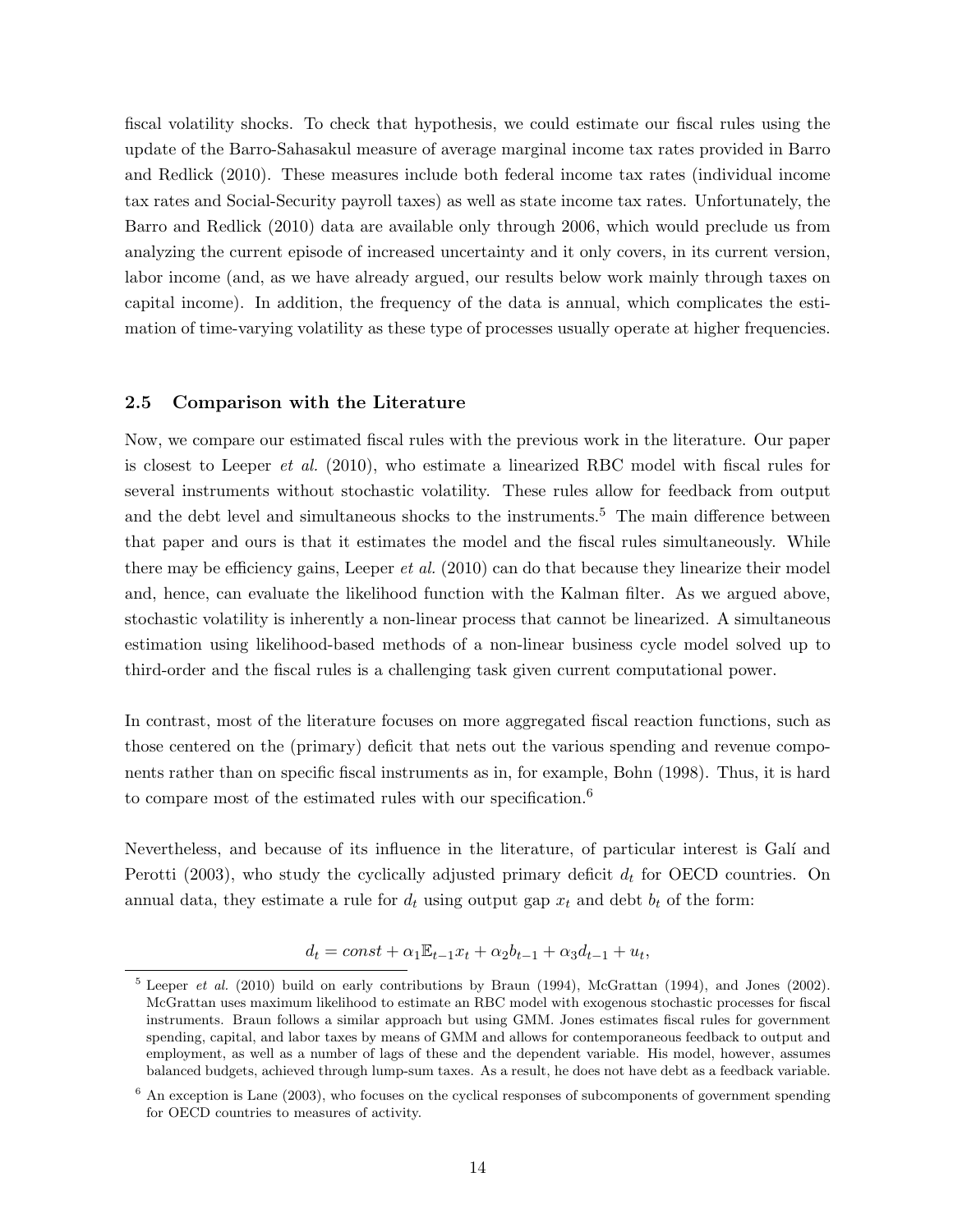instrumenting for the output gap using the lagged output gap and the output gap of another economic area (in their case, they instrument for the output gap in the euro area using the output gap in the U.S. and vice versa). Their rule is close to our specification once we realize that the regressor  $\mathbb{E}_{t-1}x_t$  and our measure of the business cycle component with a lag are similar.

Finally, a large literature has concentrated on the identification of the fiscal transmission mechanism with vector autoregressions (VARs), either through the use of timing conventions (Blanchard and Perotti (2002)), of sign restrictions (Mountford and Uhlig (2009)), or of a narrative approach that isolates exogenous shocks to expenditure (Ramey and Shapiro (1998) and Ramey (2011)) or taxes (Romer and Romer (2010)). In contrast with the aforementioned papers, we do not aim to identify the entire fiscal transmission process in the data and we do not intend to use our estimates to conduct inference about the rigidities that prevail in the economy. Rather, we estimate fiscal rules that we consider one reasonable representation of the fiscal policymakers' behavior. We then examine how fiscal volatility shocks in these rules affect economic activity in a standard New Keynesian model. Therefore, we do not require to impose additional identification restrictions, the details of which unfortunately have been shown to be important in determining the innovations that VARs recover.

## 3 Model

Motivated by our previous findings, we build a business cycle model to examine whether our estimated processes for fiscal uncertanty translate into aggregate effects. We adopt a standard New Keynesian model in the spirit of Christiano et al. (2005) or Smets and Wouters (2007) and extend it to allow for fiscal policy. Since this model is the basis of much applied analysis at policymaking institutions, it is the natural environment for our investigation.

The structure of the model is as follows. There is a representative household that works, consumes, and invests in capital and government bonds. The household sets wages for differentiated types of labor input subject to nominal rigidities. A continuum of monopolistically competitive firms produce intermediate goods by renting capital services from the household and homogeneous labor from a packer that aggregates the different types of labor. Intermediate goods firms set their prices subject to nominal rigidities. The final good used for investment and consumption is competitively produced by a firm that aggregates all intermediate goods. The government taxes labor and capital income and consumption and engages in public spending following the laws of motion estimated in section 2. The model is closed by a monetary authority that steers the short-term nominal interest rate following the prescriptions of a Taylor rule.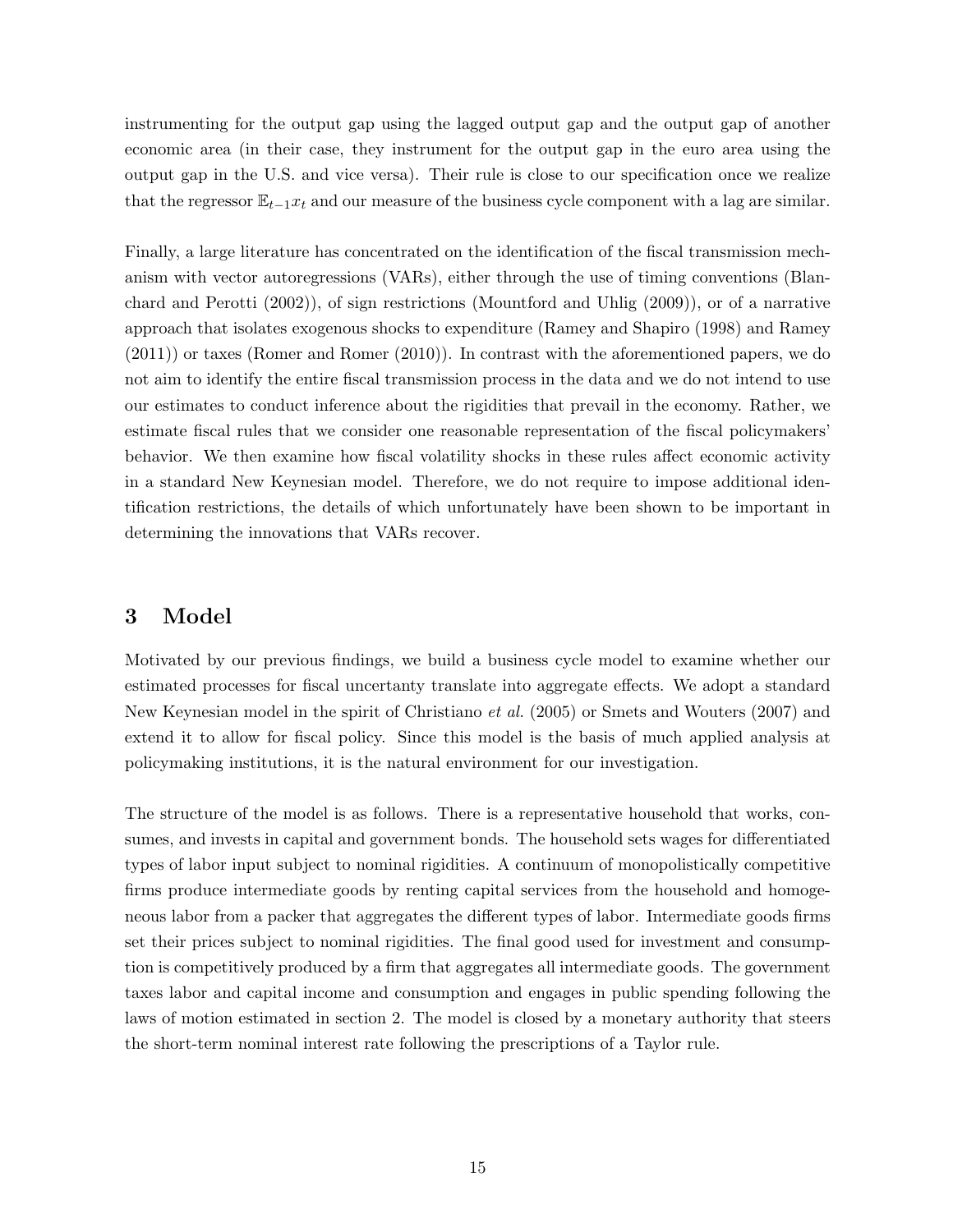## 3.1 Household

In the following, capital letters refer to nominal variables and small letters to real variables. Letters without a time subscript indicate steady-state values. The economy is populated by a representative household whose preferences are separable in consumption,  $c_t$ , and labor of the form:

$$
\mathbb{E}_0 \sum_{t=0}^{\infty} \beta^t d_t \left\{ \frac{(c_t - b_h c_{t-1})^{1-\omega}}{1-\omega} - \psi \int_0^1 \frac{l_{j,t}^{1+\vartheta}}{1+\vartheta} d\mathrm{j} \right\},\,
$$

The household consists of a unit mass of members who supply differentiated types of labor  $l_{i,t}$ , as in Erceg *et al.* (2000). E<sub>0</sub> is the conditional expectation operator,  $\beta$  is the discount factor,  $\vartheta$ is the inverse of the Frisch elasticity of labor supply, and  $b<sub>h</sub>$  is the habit formation parameter.

Preferences are subject to an intertemporal shock  $d_t$  that follows:

$$
\log d_t = \rho_d \log d_{t-1} + \sigma_d \varepsilon_{dt}, \, \varepsilon_{dt} \sim \mathcal{N}(0, 1),
$$

These preference shocks provide flexibility for the equilibrium dynamics of the model to capture fluctuations in interest rates not accounted for by variations in consumption.

The household can invest in physical assets,  $i_t$ , and hold government bonds,  $B_t$ , that pay a nominal gross interest rate of  $R_t$  in period  $t + 1$ . Then  $b_t = B_t/P_t$  is the real value of those bonds at the end of the period and  $b_{t-1} \frac{R_{t-1}}{\prod_t}$  $\frac{t_{t-1}}{\Pi_t}$  the real value at the start of the period of the bonds bought last period (before interest payments), where  $P_t$  is the price level and  $\Pi_t = P_t/P_{t-1}$  is the inflation rate between periods  $t - 1$  and t.

The household pays consumption taxes  $\tau_{c,t}$ , labor income taxes  $\tau_{l,t}$ , and capital income taxes  $\tau_{k,t}$ . In addition, it pays lump-sum taxes  $\Omega_t$ . Capital tax is levied on capital income defined as the rental rate of capital  $r_{k,t}$  times its utilization rate  $u_t$  times the amount of capital owned by the household  $k_{t-1}$ . There is a depreciation allowance for the book value of capital,  $k_{t-1}^b$ . Finally, the household receives its share of the profits of the firms in the economy  $F_t$ . Hence, the household's budget constraint is given by:

$$
(1 + \tau_{c,t})c_t + i_t + b_t + \Omega_t + \int_0^1 AC_{j,t}^w dj
$$
  
=  $(1 - \tau_{l,t}) \int_0^1 w_{j,t} l_{j,t} dj + (1 - \tau_{k,t}) r_{k,t} u_t k_{t-1} + \tau_{k,t} \delta k_{t-1}^b + b_{t-1} \frac{R_{t-1}}{\Pi_t} + \mathcal{F}_t.$  (4)

The function:

$$
AC_{j,t}^{w} = \frac{\phi_w}{2} \left( \frac{w_{j,t}}{w_{j,t-1}} - 1 \right)^2 y_t,
$$

stands in for real wage adjustment costs for labor type j, where  $w_{j,t}$  is the real wage paid for labor of type  $j$  and  $y_t$  is aggregate output. We prefer this a la Rotemberg wage setting mechanism over the more common Calvo setting because it is a more natural framework to think about the responses of the agents to fiscal volatility shocks. In a Calvo world, we would have many wages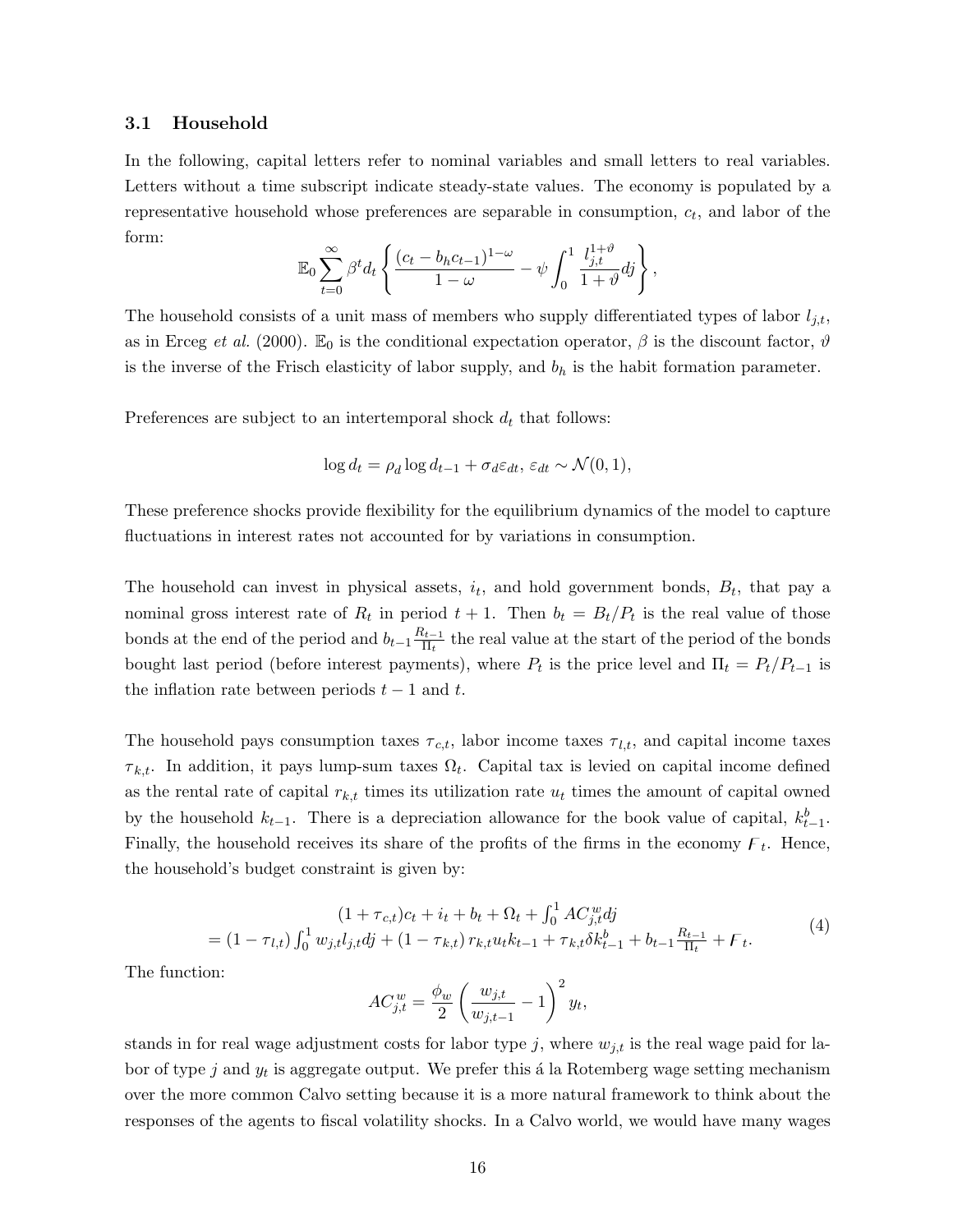stuck at old levels that cannot react whatsoever to the changes in volatility.<sup>7</sup> Aggregate output appears in the adjustment cost function to scale it.

The different types of labor  $l_{j,t}$  are aggregated by a labor packer into homogeneous labor  $l_t$  with the production function:

$$
l_t = \left(\int_0^1 l_{j,t}^{\frac{\epsilon_w -1}{\epsilon_w}} df\right)^{\frac{\epsilon_w}{\epsilon_w -1}}.
$$

where  $\epsilon_w$  is the elasticity of substitution among labor types. The homogeneous labor is rented to intermediate good producers at real wage  $w_t$ . The labor packer is perfectly competitive and takes the wages  $w_{j,t}$  and  $w_t$  as given. Optimal behavior by the labor packer implies a demand for each type of labor:

$$
l_{j,t} = \left(\frac{w_{j,t}}{w_t}\right)^{-\epsilon_w} l_t.
$$

Then, by a zero-profit condition

$$
w_t = \left(\int_0^1 w_{j,t}^{1-\epsilon_w}\right)^{\frac{1}{1-\epsilon_w}}.
$$

The capital accumulated by the household at the end of period  $t$  is given by:

$$
k_t = (1 - \delta(u_t)) k_{t-1} + \left(1 - S\left[\frac{i_t}{i_{t-1}}\right]\right) i_t
$$

where  $\delta(u_t)$  is the depreciation rate that depends on the utilization rate according to

$$
\delta(u_t) = \delta + \Phi_1(u_t - 1) + \frac{1}{2}\Phi_2(u_t - 1)^2.
$$
\n(5)

Here,  $\Phi_1$  and  $\Phi_2$  are strictly positive. We assume a standard quadratic adjustment cost:

$$
S\left[\frac{i_t}{i_{t-1}}\right] = \frac{\kappa}{2} \left(\frac{i_t}{i_{t-1}} - 1\right)^2,
$$

which implies  $S(1) = S'(1) = 0$  and  $S''(1) = \kappa$ .

To keep the model manageable, our representation of the U.S. tax system is highly stylized. However, it is important to incorporate the observation that, in the U.S. tax system, depreciation allowances are based on the book value of capital and a fixed accounting depreciation rate rather than on the replacement cost and economic depreciation (we consider adjustment costs of investment and a variable depreciation rate depending on the utilization rate). Hence, the

<sup>7</sup> We will derive a non-linear solution of the model and, hence, the two settings are not equivalent, as would be the case in a standard linearization without inflation in the steady state. In any case, our choice is not particularly consequential. We also computed the model with Calvo pricing and we obtained, with our baseline calibration, very similar results.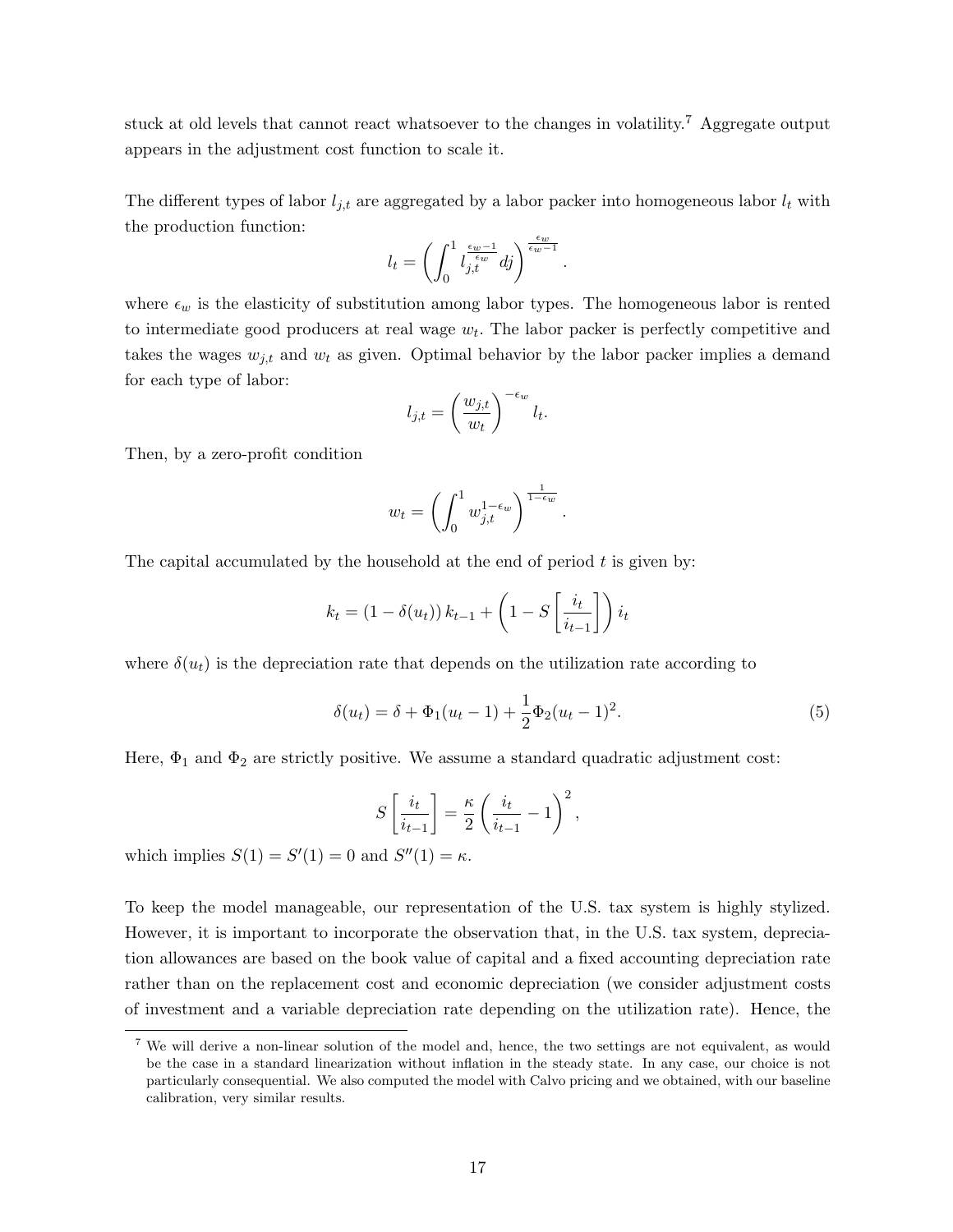value of the capital stock employed in production differs from the book value of capital used to compute tax depreciation allowances.<sup>8</sup>

To approximate the depreciation allowances, we assume a geometric depreciation schedule, under which in each period a share  $\delta$  of the remaining book value of capital is tax-deductible. For simplicity, this parameter is the same as the intercept in equation (5). Thus, the depreciation allowance in period t is given by  $\delta k_{t-1}^b \tau_{k,t}$ , where  $k_t^b$  is the book value of the capital stock that evolves according to

$$
k_t^b = (1 - \delta)k_{t-1}^b + i_t.
$$

Focusing on a symmetric equilibrium in the labor market, the first-order conditions of the household problem of maximizing expected utility with respect to  $w_{j,t}, j \in (0,1), c_t, b_t, u_t, k_t$ ,  $k_t^b$ , and  $i_t$  can be written as:

$$
\frac{d_t}{(c_t - b_h c_{t-1})^{\omega}} - \mathbb{E}_t \frac{b_h \beta d_{t+1}}{(c_{t+1} - b_h c_t)^{\omega}} = \lambda_t (1 + \tau_{c,t}),
$$
  

$$
\phi_w y_t \left(\frac{w_t}{w_{t-1}} - 1\right) \frac{w_t}{w_{t-1}} = \mathbb{E}_t \left\{\beta \frac{\lambda_{t+1}}{\lambda_t} \phi_w y_{t+1} \left(\frac{w_{t+1}}{w_t} - 1\right) \frac{w_{t+1}}{w_t}\right\}
$$

$$
+ \left[\frac{d_t}{\lambda_t} \varphi_t \psi \epsilon_w (l_t^d)^{1+\vartheta} - (\epsilon_w - 1)(1 - \tau_{l,t}) w_t l_t^d\right],
$$

$$
\lambda_t = \beta \mathbb{E}_t \left\{\lambda_{t+1} \frac{R_t}{\Pi_{t+1}}\right\},
$$

$$
r_{k,t} (1 - \tau_{k,t}) \lambda_t = q_t \delta' [u_t],
$$

$$
q_t = \mathbb{E}_t \left\{\beta \frac{\lambda_{t+1}}{\lambda_t} \left[ (1 - \delta[u_{t+1}]) q_{t+1} + (1 - \tau_{k,t+1}) r_{k,t+1} u_{t+1} \right] \right\},
$$

$$
q_t^b = \mathbb{E}_t \left\{\beta \frac{\lambda_{t+1}}{\lambda_t} \left[ (1 - \delta) q_{t+1}^b + \delta \tau_{k,t+1} \right] \right\},
$$
(6)

and

$$
1 = q_t \left( 1 - S \left[ \frac{i_t}{i_{t-1}} \right] - S' \left[ \frac{i_t}{i_{t-1}} \right] \frac{i_t}{i_{t-1}} \right) + \beta \mathbb{E}_t \left\{ q_{t+1} \frac{\lambda_{t+1}}{\lambda_t} S' \left[ \frac{i_{t+1}}{i_t} \right] \left( \frac{i_{t+1}}{i_t} \right)^2 \right\} + q_t^b.
$$

Above,  $\lambda_t$ , is the Lagrange multiplier associated with the budget constraint and  $q_t$  is the marginal Tobin's Q, that is, the multiplier associated with the investment adjustment constraint normalized by  $\lambda_t$ . Similarly,  $q_t^b$ , is the normalized multiplier on the book value of capital.

<sup>8</sup> The U.S. tax system incorporates some exceptions. In particular, at the time that firms sell capital goods to other firms, any actual capital loss is realized (reflected in the selling price). As a result, when ownership of capital goods changes hands, firms can lock in the economic depreciation rate. Since in our model all capital is owned by the representative household, we abstract from this margin.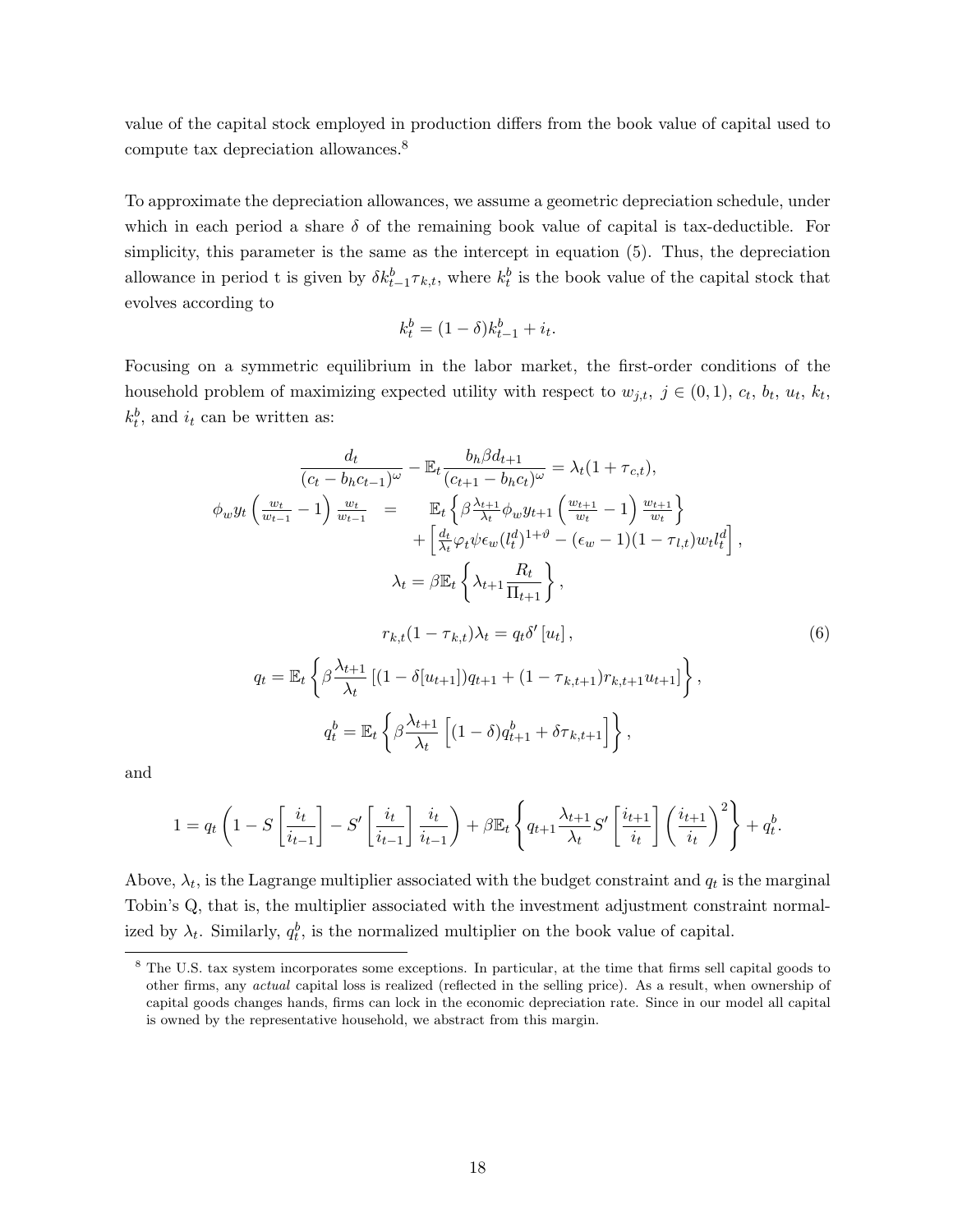## 3.2 The Final Good Producer

There is a competitive producer of a final good that aggregates the continuum of intermediate goods:

$$
y_t = \left(\int_0^1 y_{it}^{\frac{\varepsilon - 1}{\varepsilon}} dt\right)^{\frac{\varepsilon}{\varepsilon - 1}}\tag{7}
$$

where  $\varepsilon$  is the elasticity of substitution.

Taking prices as given, the final good producer minimizes its costs subject to the previous production function (7). The optimality conditions of this problem result in a demand function for each intermediate good:

$$
y_{it} = \left(\frac{P_{it}}{P_t}\right)^{-\varepsilon} y_t \qquad \forall i \tag{8}
$$

where  $y_t$  is the aggregate demand and the price index for the final good is:

$$
P_t = \left(\int_0^1 P_{it}^{1-\varepsilon} di\right)^{\frac{1}{1-\varepsilon}}.
$$

## 3.3 Intermediate Good Producers

Each of the intermediate goods is produced by a monopolistically competitive firm. The production technology is Cobb-Douglas  $y_{it} = A_t k_{it}^{\alpha} l_{it}^{1-\alpha}$ , where  $k_{it}$  and  $l_{it}$  are the capital and labor input rented by the firm.  $A_t$  is neutral productivity that follows:

$$
\log A_t = \rho_A \log A_{t-1} + \sigma_A \varepsilon_{At}, \varepsilon_{At} \sim \mathcal{N}(0, 1) \text{ and } \rho_A \in [0, 1).
$$

Intermediate good producers produce the quantity demanded of the good by renting labor and capital at prices  $w_t$  and  $r_{k,t}$ . Cost minimization implies that in equilibrium all intermediate good producers have the same marginal cost:

$$
mc_t = \left(\frac{1}{1-\alpha}\right)^{1-\alpha} \left(\frac{1}{\alpha}\right)^{\alpha} \frac{w_t^{1-\alpha} r_{k,t}^{\alpha}}{A_t},
$$

and that, in addition, all firms have the same capital to labor ratio:

$$
\frac{k_{it}}{l_{it}} = \frac{w_t}{r_{k,t}} \frac{\alpha}{1 - \alpha}.
$$

The intermediate good producers are subject to nominal rigidities. Given demand function (8), the monopolistic intermediate good producers maximize profits by setting prices subject to adjustment costs as in Rotemberg (1982) (expressed in terms of deviations with respect to the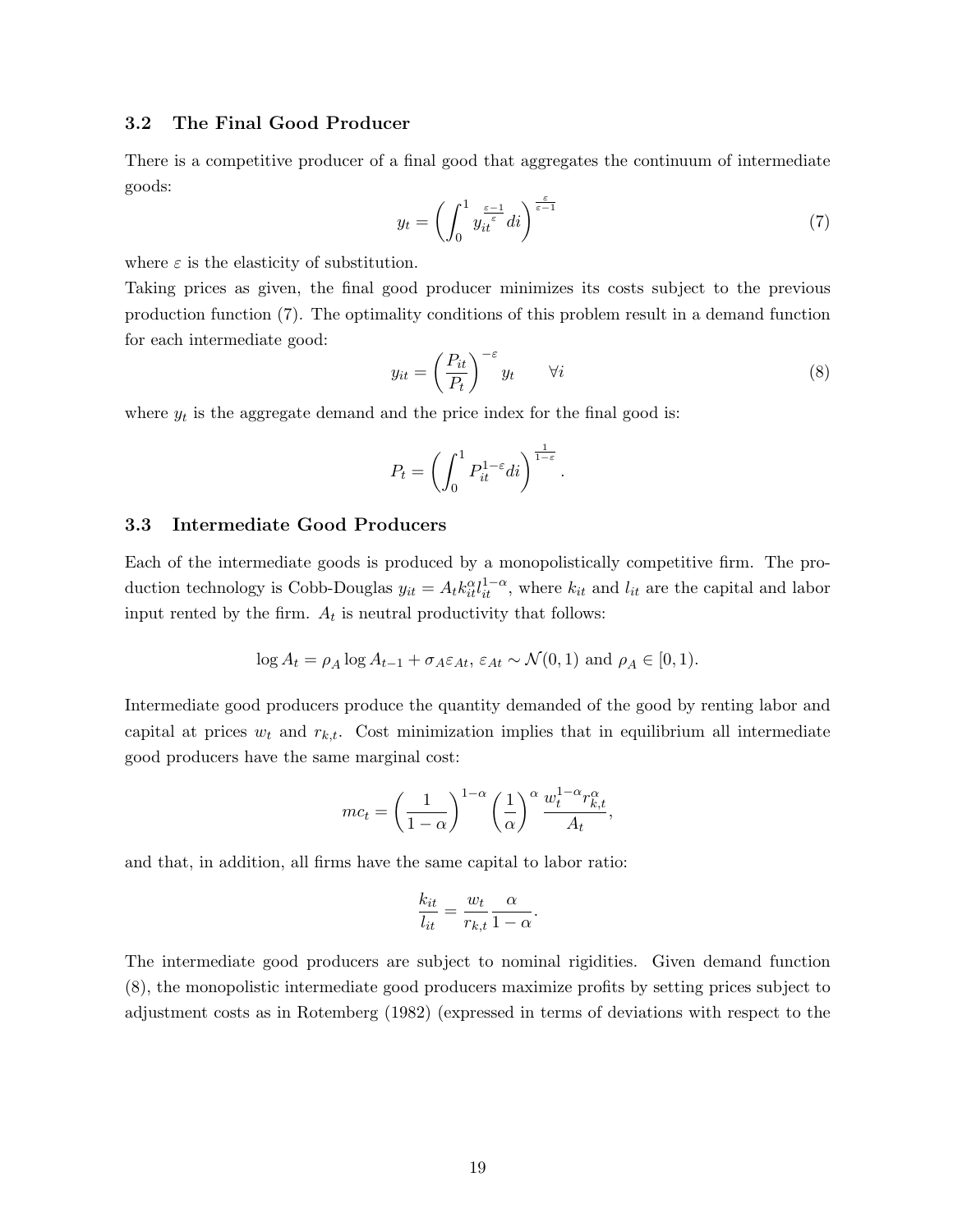inflation target  $\Pi$  of the monetary authority). Thus, firms solve:

$$
\max_{P_{i,t+s}} \mathbb{E}_t \sum_{s=0}^{\infty} \beta^s \frac{\lambda_{t+s}}{\lambda_t} \left( \frac{P_{i,t+s}}{P_{t+s}} y_{i,t+s} - mc_{t+s} y_{i,t+s} - AC_{i,t+s}^p \right)
$$
  
s.t.  $y_{i,t} = \left( \frac{P_{i,t}}{P_t} \right)^{-\varepsilon} y_t$ ,  

$$
AC_{i,t}^p = \frac{\phi_p}{2} \left( \frac{P_{i,t}}{P_{i,t-1}} - \Pi \right)^2 y_{i,t}.
$$

where they discount future cash flows using the pricing kernel of the economy,  $\beta^s \frac{\lambda_{t+s}}{\lambda_s}$  $\frac{t+s}{\lambda_t}$  .

In a symmetric equilibrium, and after some algebra, the previous optimization problem implies an expanded Phillips curve:

$$
\left[ (1 - \varepsilon) + \varepsilon mc_t - \phi_p \Pi_t (\Pi_t - \Pi) + \frac{\varepsilon \phi_p}{2} (\Pi_t - \Pi)^2 \right] + \phi_p \beta \mathbb{E}_t \frac{\lambda_{t+1}}{\lambda_t} \Pi_{t+1} (\Pi_{t+1} - \Pi) \frac{y_{t+1}}{y_t} = 0.
$$

#### 3.4 Government

The model is closed by a description of the monetary and fiscal authorities. The monetary authority sets the nominal interest rate following a modified Taylor rule:

$$
\frac{R_t}{R} = \left(\frac{R_{t-1}}{R}\right)^{1-\phi_R} \left(\frac{\Pi_t}{\Pi}\right)^{(1-\phi_R)\gamma_{\Pi}} \left(\frac{y_t}{y}\right)^{(1-\phi_R)\gamma_y} e^{\sigma_m \xi_t}.
$$

The parameter  $\phi_R \in [0,1)$  captures the degree of interest-rate smoothing. The parameters  $\gamma_{\Pi} > 0$  and  $\gamma_y \geq 0$  are the responses to inflation from target  $\Pi$  and steady-state output y. The steady-state nominal interest rate  $R$  is determined by the equilibrium of the economy and, hence, it is not a choice for the monetary authority once it has picked Π. The monetary policy shock,  $\xi_t$ , follows a  $\mathcal{N}(0,1)$  process.

As regards the fiscal authority, its budget constraint is given by:

$$
b_t = b_{t-1} \frac{R_{t-1}}{\Pi_t} + g_t - (c_t \tau_{c,t} + w_t l_t \tau_{l,t} + r_{k,t} u_t k_{t-1} \tau_{k,t} - \delta k_{t-1}^b \tau_{k,t} + \Omega_t).
$$

The fiscal authority levies taxes on personal consumption expenditures, on labor income, and on capital income, and engages in government spending according to the rules described in equations (1) and (2). Finally, for consistency, we also assume that lump-sum taxes operate to gradually stabilize the debt to output ratio over the longer term; that is, we restrict ourselves to a passive fiscal regime as defined by Leeper (1991):

$$
\Omega_t = \Omega + \phi_{\Omega,b} \left( b_{t-1} - b \right),\tag{9}
$$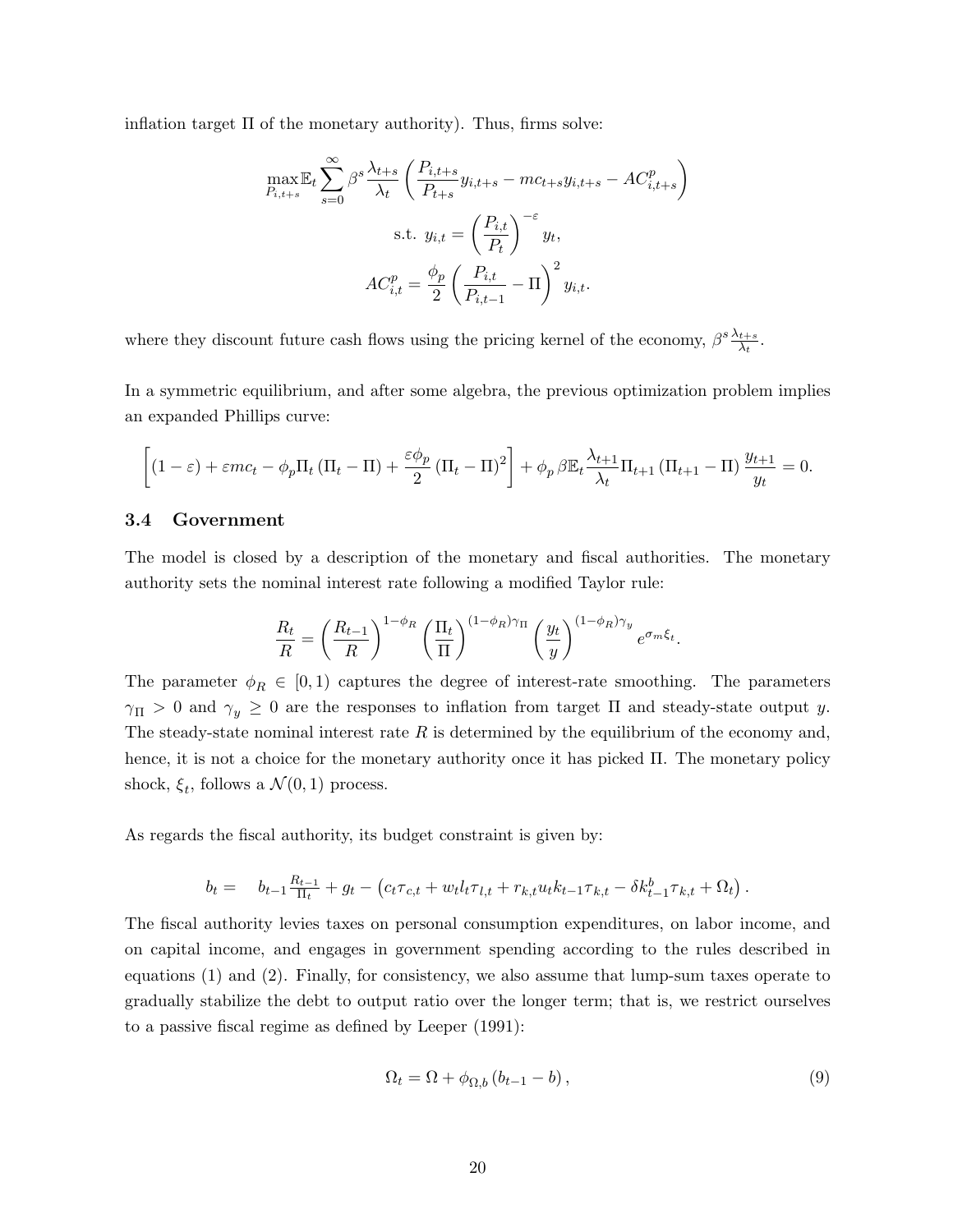where  $\phi_{\Omega,b} > 0$  and just large enough to ensure a stationary debt level.<sup>9</sup>

## 3.5 Aggregation

Aggregate demand is given by:

$$
y_t = c_t + i_t + g_t + \frac{\phi_p}{2} (\Pi_t - \Pi)^2 y_t + \frac{\phi_w}{2} \left( \frac{w_t}{w_{t-1}} - 1 \right)^2 y_t.
$$

By relying on the observation that the capital-labor ratio is the same for all firms and that,

$$
k_{t-1} = \int_0^1 k_{it} di \tag{10}
$$

we can derive that aggregate supply is:

$$
y_t = A_t (u_t k_{t-1})^{\alpha} l_t^{1-\alpha}.
$$

Market clearing requires that

$$
y_t = c_t + i_t + g_t + \frac{\phi_p}{2} (\Pi_t - \Pi)^2 y_t + \frac{\phi_w}{2} \left( \frac{w_t}{w_{t-1}} - 1 \right)^2 y_t = A_t (u_t k_{t-1})^{\alpha} l_t^{1-\alpha}.
$$

Aggregate profits of firms in the economy are given by

$$
F_t = y_t - w_t l_t - r_t^k u_t k_{t-1} - \frac{\phi_p}{2} [\Pi_t - \Pi]^2 y_t.
$$

The definition of equilibrium for this economy is standard and, thus, we skip it. Now we are ready to calibrate the model.

# 4 Calibration and Solution

We calibrate the model to the U.S. economy. One time period is one quarter. Table 4 summarizes our parameter values except those governing the processes for the fiscal instruments, which we set equal to the posterior median values that we obtain in the estimation of the fiscal rules, as reported in table 2. Most of the calibrated parameters are standard choices in the literature.

The time discount factor,  $\beta$ , targets an annual real rate of interest of 2.4 percent in steady state to match the average real interest rate in Fernández-Villaverde *et al.* (2010). We set  $\omega = 2$  and  $\vartheta = 2$ . The first value is conventional. The second one implies a Frisch elasticity of labor supply of 0.5, which is appropriate given that our model does not distinguish between an intensive and

<sup>&</sup>lt;sup>9</sup> In the absence of distortionary taxes and a cyclical response of government spending, a stationary debt level would be ensured whenever  $|1/\beta - \phi_{\Omega,b}| < 1$ ; see Leeper (1991) for details.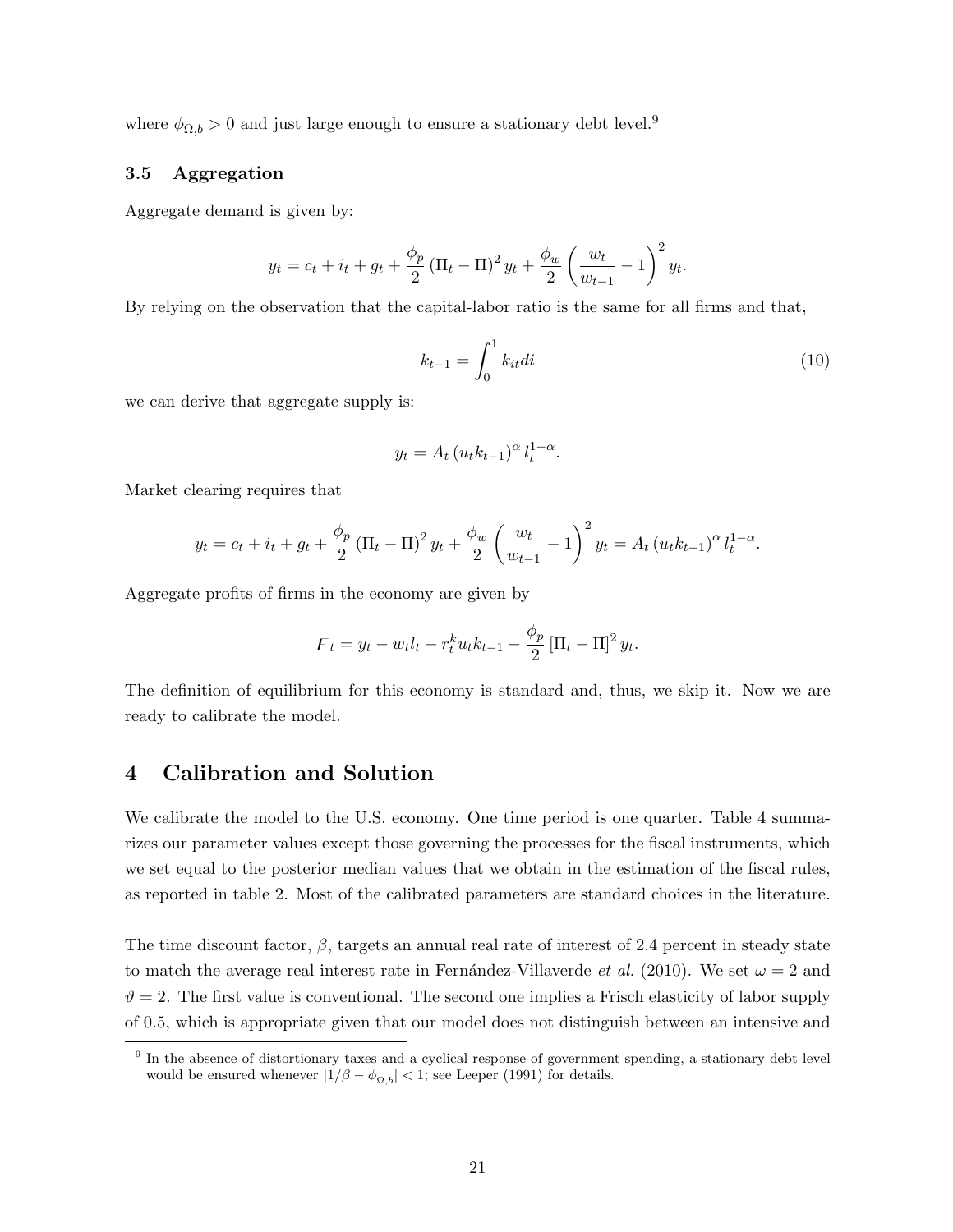| Preferences and consumer |                  |                                                                      |  |  |  |  |
|--------------------------|------------------|----------------------------------------------------------------------|--|--|--|--|
| $\beta$                  | 0.994            | Annual real rate of 2.4%.                                            |  |  |  |  |
| $\omega$                 | 2                | Elasticity of intertemporal substitution = $1/\omega$ .              |  |  |  |  |
| vθ                       | $\overline{2}$   | Frisch elasticity of 0.5.                                            |  |  |  |  |
| $\psi$                   | 125.9            | steady-state hours $(l = 1/3)$ .                                     |  |  |  |  |
| $b_h$                    | 0.75             | Habit formation as in Christiano $et \ al. (2005)$                   |  |  |  |  |
| $\phi_w$                 | 4868             | in line with Calvo wage stickiness of 0.75; Altig $et \ al.$ (2011). |  |  |  |  |
| $\epsilon$               | 21               | markup of 5% in Altig <i>et al.</i> (2011).                          |  |  |  |  |
|                          |                  | Cost of utilization and investment                                   |  |  |  |  |
| $\Phi_1$                 | 0.0310           | From steady-state utilization FOC.                                   |  |  |  |  |
| $\Phi_2$                 | 0.0001           | Flexible capital utilization adjustment                              |  |  |  |  |
| $\kappa$                 | $\boldsymbol{3}$ | Investment adjustment cost                                           |  |  |  |  |
| <u>Firms</u>             |                  |                                                                      |  |  |  |  |
| $\alpha$                 | 0.36             | Labor share of $64\%$ .                                              |  |  |  |  |
| $\delta$                 | 0.025            | Steady-state investment/output ratio of 18%.                         |  |  |  |  |
| $\phi_p$                 | 235.75           | In line with Calvo price stickiness of 0.75.                         |  |  |  |  |
| $\epsilon_w$             | 21               | markup of $5\%$ .                                                    |  |  |  |  |
|                          |                  | Monetary policy and lump-sum taxes                                   |  |  |  |  |
| Π                        | 1.005            | Steady-state inflation of 2%.                                        |  |  |  |  |
| $\phi_R$                 | 0.7              | Fernández-Villaverde et al. (2010).                                  |  |  |  |  |
| $\gamma_{\Pi}$           | 1.25             | Fernández-Villaverde et al. (2010).                                  |  |  |  |  |
| $\gamma_y$               | 1/4              | Fernández-Villaverde et al. (2010).                                  |  |  |  |  |
| Ω                        | $-4.3e-4$        | Follows from gov. budget constraint                                  |  |  |  |  |
| $\phi_{\Omega,b}$        | 0.0005           | Stabilize debt                                                       |  |  |  |  |
| <b>Shocks</b>            |                  |                                                                      |  |  |  |  |
| $\rho_A$                 | $0.95\,$         | King and Rebelo (1999)                                               |  |  |  |  |
| $\sigma_A$               | 0.0040           | Calibrated to match volatility of output                             |  |  |  |  |
| $\rho_d$                 | 0.18             | Smets and Wouters (2007)                                             |  |  |  |  |
| $\sigma_d$               | 0.0075           | Calibrated to match volatility of consumption                        |  |  |  |  |
| $\sigma_m$               | 0.0025           | Fernández-Villaverde et al. (2010).                                  |  |  |  |  |

Table 4: Parameters and Targets

extensive margin of employment (Rogerson and Wallenius (2009)) and it is in line with the recommendation of Chetty et al. (2011) based on an extensive survey of the literature. The value of  $\psi$  targets  $l = 1/3$ . Habit formation is set to the value estimated in Christiano *et al.* (2005). We set the wage stickiness parameter,  $\phi_w$ , to a value that would replicate, in a linearized setup, the slope of the wage Phillips curve derived using Calvo stickiness with an average duration of wages of one year. Finally, an elasticity of demand  $\epsilon = 21$  is reported in Altig *et al.* (2011). As regards the costs of utilization and adjusting investment,  $\Phi_1 = 0.031$  follows from the first-order condition for capacity utilization in steady state,  $\Phi_2 = 0.0001$  implies that capital utilization can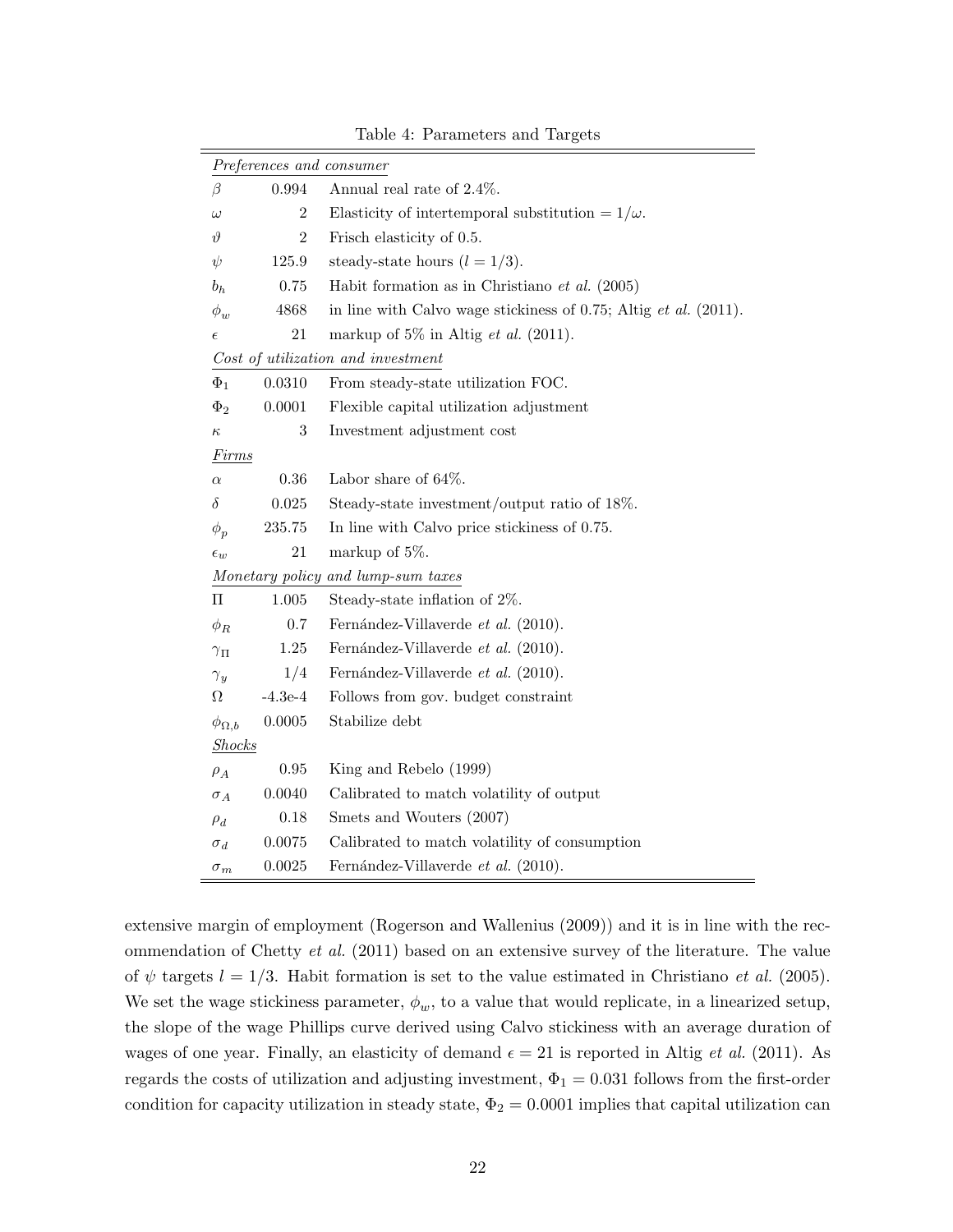be adjusted at a low cost, and  $\kappa = 3$  is a value consistent with the estimates typically reported in the literature.

We set  $\alpha = 0.36$  to get a labor income share of about 64 percent. The depreciation rate  $\delta = 0.025$ delivers a steady-state ratio of investment to output of 18 percent. Parameter  $\phi_p$  renders the slope of the Phillips curve in the current model consistent with the slope of a Calvo-type New Keynesian Phillips curve without strategic complementarities when prices last for a year on average. Similar values are commonly used in the literature; see, for example, Galí and Gertler (1999). As we chose for  $\epsilon$ , the elasticity of demand for the respective types of labor is  $\epsilon_w = 21$ .

For the Taylor rule, we pick  $\phi_R = 0.7$ ,  $\gamma_{\Pi} = 1.25$ , and  $\gamma_y = 0.25$ , following the estimates in Boivin (2006) and Fernández-Villaverde et al. (2010). We set  $\pi = 1.005$  to get an annualized steady-state inflation target of 2 percent. The size of the steady-state lump-sum taxes ensures that the government's budget constraint is satisfied in that steady state. The response of lumpsum taxes to the debt level is inconsequential if there is no feedback of distortionary taxes or spending to the debt level ( $\phi_{x,b} = 0$ ) as long as debt is stabilized (Leeper (1991)). In practice, we set a value for  $\phi_{\Omega,b}$  that is large enough to achieve this. When there is feedback, however, the value of  $\phi_{\Omega,b}$  does matter for the real allocations. Thus, we set it to the smallest numerically possible non-negative value for which a unique bounded equilibrium exists.

Last, the persistence for the productivity and the intertemporal shock is set to standard values in the literature. Their standard deviation is set such that the model replicates the HP-filtered standard deviation of output and consumption in the data. The size of the monetary shock follows the estimates of Fernández-Villaverde  $et \ al.$  (2010).

We solve the model by third-order perturbation around the steady state. As discussed in more detail in Fernández-Villaverde et al.  $(2011)$ , models with volatility shocks such as ours are inherently non-linear and linearization cannot be applied to compute them. Perturbation is, in practice, the only method that can solve a business cycle model with as many state variables as the one in this paper in any reasonable amount of time. A third-order approximation is important because, as shown in Fernández-Villaverde *et al.* (2010), innovations to volatility shocks to different instruments only appear by themselves in the solution of the model in the third-order terms. This will be particularly important when, below, we compute impulse response functions (IRFs) to fiscal volatility shocks.

Once the model is solved, we can simulate it and compute IRFs. As a preliminary diagnosis of the model and to give the reader an indication of its fit, table 5 presents summary information for second moments of selected endogenous variables and compares them with the data. The model does a fair job at matching the data, especially given that we use only two of the observed moments for calibration.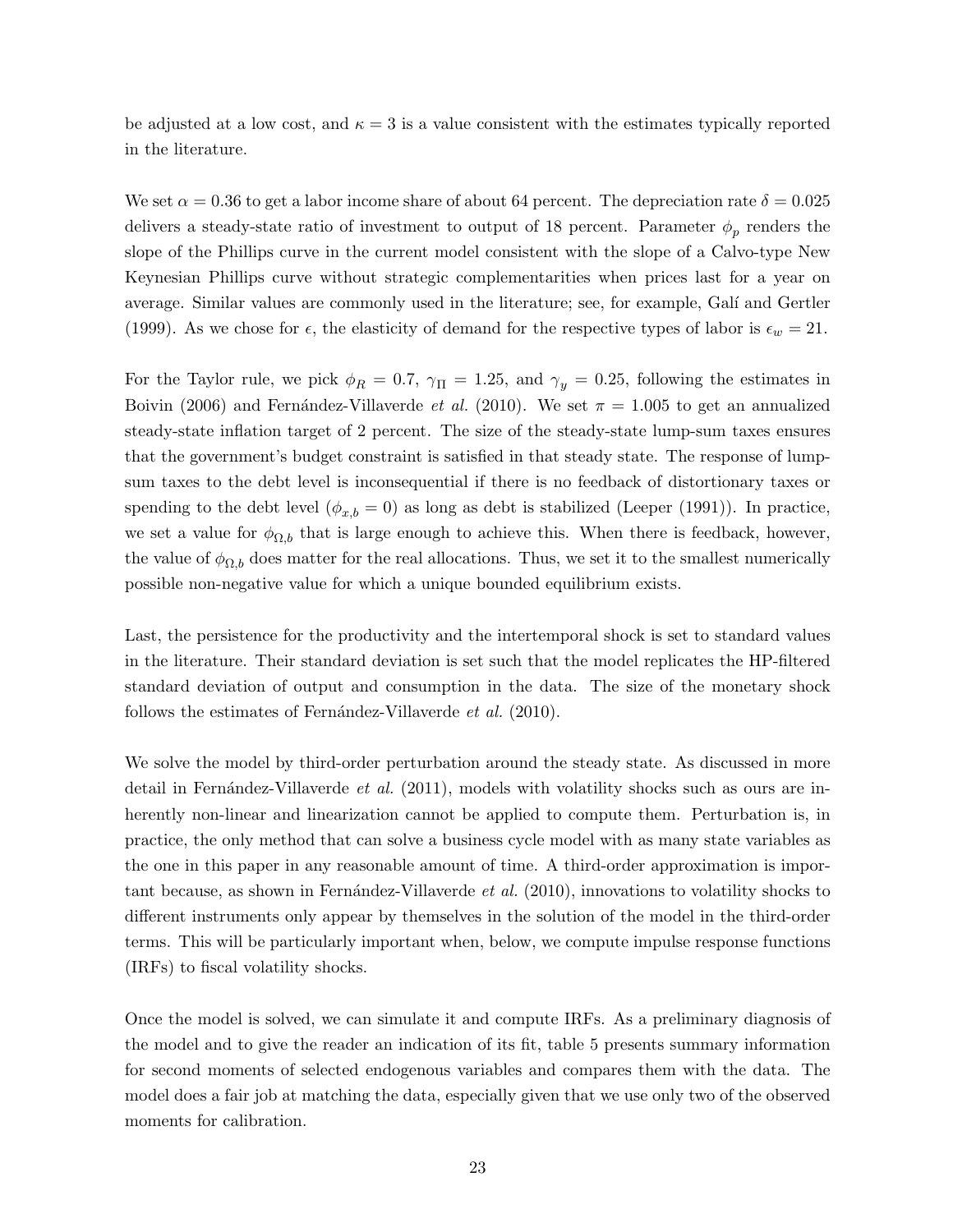|                   |      | Model                                 |                                    |      | Data  |          |  |  |
|-------------------|------|---------------------------------------|------------------------------------|------|-------|----------|--|--|
|                   | std  | AR(1)                                 | Cor(x,y)                           | std  | AR(1) | Cor(x,y) |  |  |
|                   |      |                                       | Output, consumption and investment |      |       |          |  |  |
| $\widehat{y}_t$   | 1.59 | 0.61                                  | 1                                  | 1.57 | 0.87  | 1        |  |  |
| $\widehat{c}_t$   | 1.18 | 0.66                                  | 0.41                               | 1.28 | 0.89  | 0.87     |  |  |
| $\widehat{i}_t$   | 4.60 | 0.93                                  | 0.32                               | 7.69 | 0.83  | 0.91     |  |  |
|                   |      | Wages, labor and capacity utilization |                                    |      |       |          |  |  |
| $\widehat{w}_t$   | 0.10 | 0.95                                  | 0.40                               | 0.88 | 0.76  | 0.10     |  |  |
| $\widehat{h}_t$   | 1.68 | 0.52                                  | 0.92                               | 1.93 | 0.92  | 0.87     |  |  |
| $\widehat{u}_t$   | 2.11 | 0.62                                  | 0.82                               | 3.24 | 0.87  | 0.86     |  |  |
| Nominal variables |      |                                       |                                    |      |       |          |  |  |
| $\widehat R_t$    | 2.82 | 0.84                                  | 0.09                               | 3.67 | 0.93  | 0.18     |  |  |
| $\widehat{\Pi}_t$ | 3.09 | 0.65                                  | 0.41                               | 2.47 | 0.98  | $-0.004$ |  |  |

Table 5: Moments in the Model and the Data

Notes: The moments in the model are taken from HP-filtered simulations of the model. Data correspond to the period 1970.Q1 - 2010.Q3 and are taken from the St. Louis Fed's FRED database (mnemonics GDPC1 for output, GDPIC96 for investment, PCECC96 for personal consumption, FEDFUNDS for the effective fed funds rate, GDPDEF for the price deflator, HCOMPBS for compensation per hour, HOABS for hours worked, and TCU for capacity utilization). All data are in logs, HP-filtered, and multiplied by 100 in order to express them in percentage terms. Inflation and interest rate are annualized.

## 5 Results

In this section, we present five sets of results. First, we show the IRFs to a fiscal volatility shock. Second, we compare the IRFs to fiscal volatility shocks with those to monetary policy shocks and, third, with those to fiscal level shocks. Fourth, we explain why nominal rigidities matter for our result. Fifth, we decompose the response to fiscal volatility shocks into its different parts. In the three sections thereafter, we will explore results when we change some aspect of the estimated fiscal rules or of the model.

## 5.1 Impact of Fiscal Policy Uncertainty

Fiscal policy uncertainty can be parsimoniously captured by a simultaneous increase in the volatilities of the innovations to all fiscal instruments. That is, we model a spike in fiscal policy uncertainty as positive innovations  $u_{x,t}$  for all x. Here we confront an important choice: the magnitude of the increase. While a one-standard-deviation increase may seem the obvious choice, the smoothed volatilities in figure 1 suggest that this may underestimate the degree of fiscal policy uncertainty that the U.S. economy currently faces. Thus, we define a fiscal volatility shock as a simultaneous increase of two standard deviations in the innovations to the standard deviation of the four fiscal policy instruments. This is the same measure of volatility shocks that Bloom (2009) uses.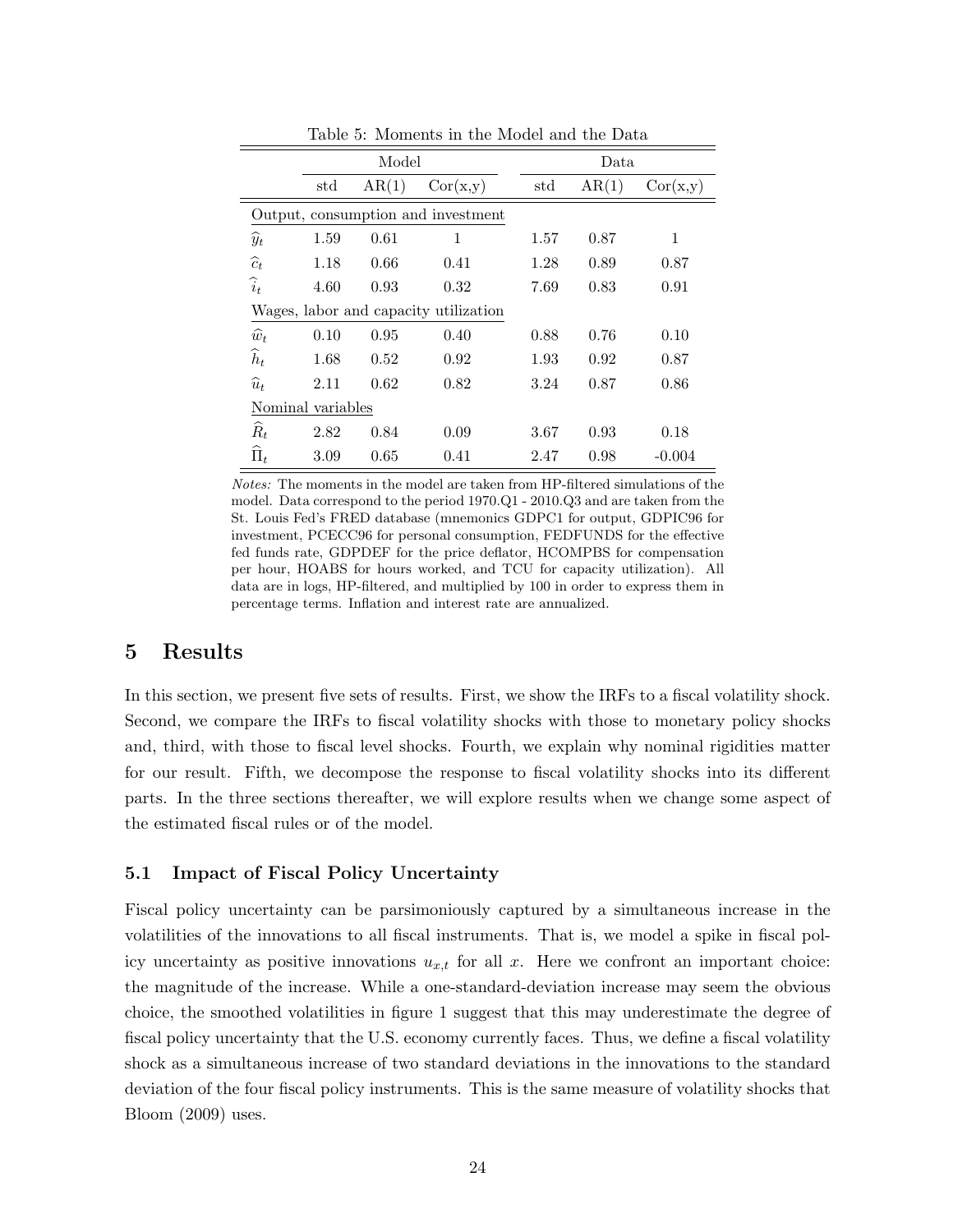

Figure 3: Fiscal volatility shock vs. 25 bps monetary shock

Notes: The solid black lines correspond to a fiscal volatility shock. The dashed red line corresponds to a 25-basis-point shock to the annualized nominal interest rate. The figures are expressed as percentage changes from the mean of the ergodic distribution of each variable. Interest rates and inflation rates are in annualized basis points. From left to right: standard-deviation, first-order autocorrelation, and correlation with output.

We start by plotting the IRFs to that fiscal volatility shock as the solid lines in figure 3. To gauge the economic significance of the magnitude of the responses, we also plot the IRFs to a typical monetary policy shock, namely, a 25-basis-point increase in the nominal rate of interest.

The first main result of this paper is that heightened fiscal policy uncertainty causes a prolonged contraction in economic activity. This happens, as illustrated by the IRFs, even in the absence of a fall today in government spending or an increase in taxes. To the contrary, the endogenous feedback of the fiscal rules with respect to the state of the economy reduces the tax rates contemporaneously, which stabilizes output. We will later return to this point. Output reaches its lowest point about three quarters after the shock. Most of the decline comes from a drop in investment. Given that the increase in volatility operates through expectations, it is not surprising that investment, a forward-looking variable, is so responsive. The more modest decline in consumption illustrates households' strong desire for smoothing. In contrast, Fernández-Villaverde et al. (2011) show that consumption smoothing is less feasible when volatility shocks directly affect the interest rate. In their paper, the recession created by a volatility shock is driven by a significant drop in consumption. These differences demonstrate that, although volatility shocks generate slowdowns in economic activity regardless of their origin, the transmission mechanism depends on the source of the shock.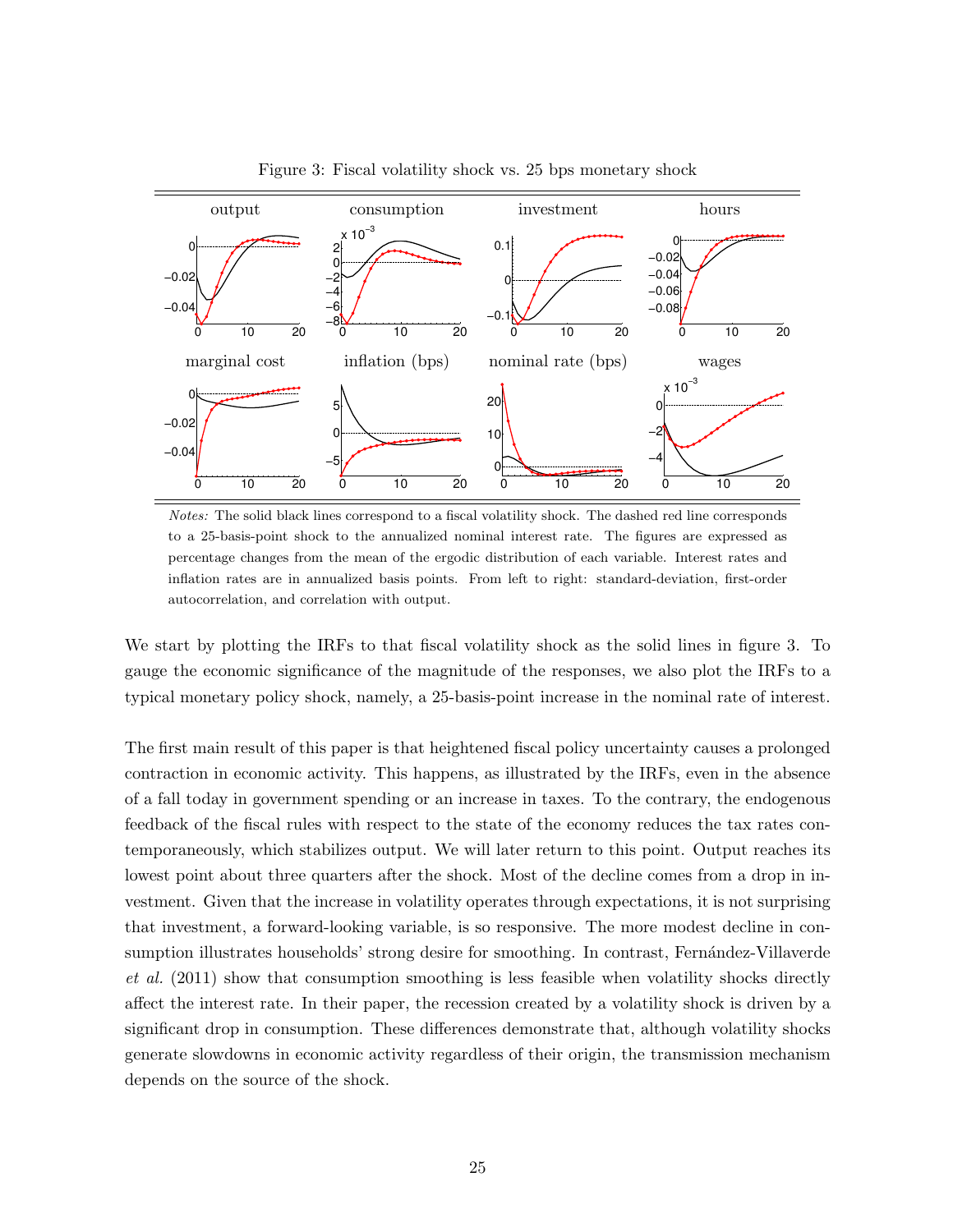The intuition for these effects is as follows. Take capital taxes (as we will document later, the main driving force of our results). General equilibrium effects apart, a positive fiscal volatility shock to capital income taxes  $(\sigma_{k,t})$  represents a mean-preserving spread of the distribution of future tax rates on capital income. As a result, both a steep increase in tax rates and a large decrease become more likely in the future. Since the distortions associated with capital taxation are convex in the tax rate, the increased likelihood of a negative outcome outweighs the benefits of a higher chance of lower taxes. The prospect of tax increases thus impedes capital accumulation. Amplified (but not caused) by capital adjustment costs, this leads to a contemporaneous decline in investment. Reducing the stock of future capital in turn decreases the expected wage. The combined effect of lower future capital and labor income induces a contraction in consumption and, in sum with a lower investment, in aggregate demand. Firms respond to lower aggregate demand by reducing hours and capital utilization. Finally, wages and the return on capital drop, reflecting the slack created by uncertainty.

A similar set of arguments can be presented for a positive fiscal volatility shock to labor income taxes,  $\sigma_{l,t}$ . This increase makes future labor income and, hence, consumption more volatile. This unpleasant variability results in an increase in the expected marginal utility of consumption, which, through the Euler equation, translates into a contemporaneous contraction in consumption (this result requires convexity of the marginal utility and separable preferences). Furthermore, this fiscal volatility shock raises the likelihood of future jumps in the labor income tax and hence lower economic activity. But lower future output reduces the demand for capital, which leads to a contemporaneous decline in investment. Ultimately, weak demand forces firms to cut hours worked and capital utilization. In the same vein, a positive fiscal volatility shock to consumption taxes increases the expected value of marginal utility, resulting in a fall of consumption today. Last, more volatile government spending, due to a jump in  $\sigma_{q,t}$ , increases the volatility of demand. The resulting uncertainty about labor and capital income discourages investment through the channels discussed in the previous lines.

One interesting additional observation is that inflation increases after the fiscal volatility shock. This is because the intermediate good producer faces a higher probability of high marginal cost due to higher labor and capital taxes. Since the adjustment cost is quadratic, it is optimal to increase prices contemporaneously to preempt even larger (and more costly) increases in the future. As we will discuss below, this is a fundamental mechanism in our model.

## 5.2 Fiscal Volatility Shocks versus a Monetary Policy Shock

Figure 3 also shows the IRFs of the economy to a 25-basis-point (annualized) increase in the nominal interest rate (dotted red lines). From this comparison, we obtain the second main result of the paper. Fiscal volatility shocks and monetary shocks induce contractions of comparable size but of different persistence. The effect of a fiscal volatility shock on output lasts longer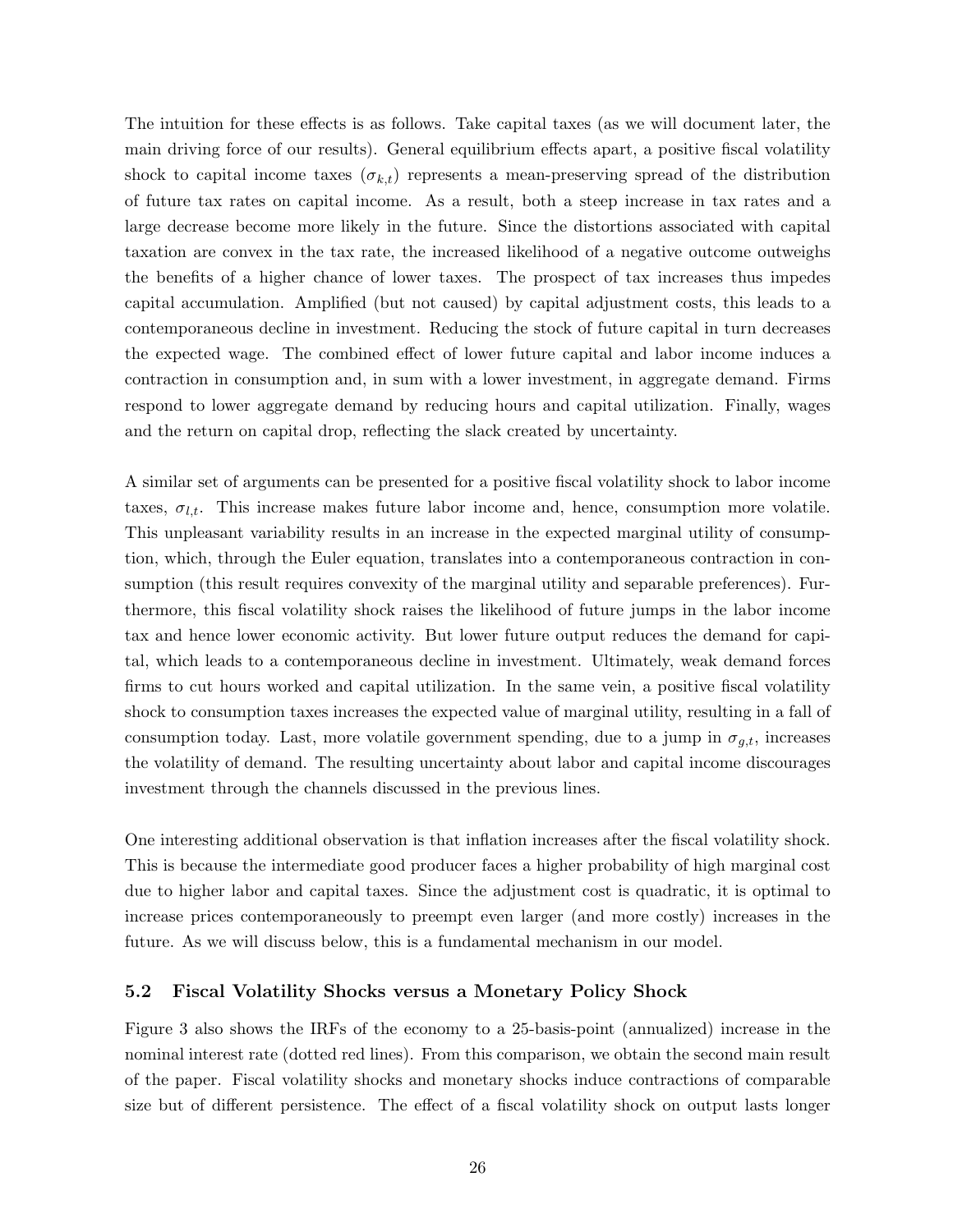than the monetary shock and it is around 70 percent of the monetary shock at its peak. In the case of investment, the fiscal volatility shock has more or less the same impact as the monetary policy shock and lasts about twice as long. Its effects on wages and inflation look even bigger. Figure 3 also reveals that the mechanism through which the contraction comes to pass differs. The decline in economic activity after a fiscal volatility shock is driven by a strong decline in investment, whereas a monetary shock works mainly through consumption. The response of inflation is also different: it falls after a monetary shock but rises in the wake of a fiscal volatility shock.

The finding that a fiscal volatility shock and a 25-basis-point change in monetary policy have comparable implications is quite suggestive. Hamilton (2008) and Hamilton and Wu (2010) estimate that a purchase of \$300 billion in long-term securities such as the one undertaken by the Fed between March and October 2009 translates into a drop of roughly 25 basis points in the fed funds rate.<sup>10</sup> In other words, the effects of a fiscal volatility shock are equivalent to the size (but of opposite sign) of the effects of the stimulus achieved through the recent exercise in quantitative easing.

## 5.3 Fiscal Volatility Shocks versus Fiscal Shocks

Our next exercise is to compare, in figure 4, the IRFs to a fiscal volatility shock (solid black line) to the IRFs to a 50-basis-point fiscal shock in the capital tax rate (dotted red line). Note that in a fiscal shock, the tax rate goes up, while, in a fiscal volatility shock, it is the variance of its future changes that goes up, while the tax rate itself does not move.

A persistent shock to the capital tax rate implies that capital is less profitable in the short to medium run. Consequently, households reduce their investment. Higher taxes increase expected marginal costs, thus inducing an increase in inflation. Monetary policy responds with higher real interest rates that further curb economic activity. Simultaneously, the negative wealth effect leads households to supply more labor to compensate for lower capital income, which drives wages down. As the shock unfolds, investment and output continue their decline, as do wages. With lower capital and labor income, households reduce their consumption.

The effects of the fiscal shock are clearly much larger. While the tax rate changes the returns to capital today, and hence has a first-order impact, time-varying volatility works through households' and firms' expectations, a quantitatively weaker channel.

<sup>&</sup>lt;sup>10</sup> Hamilton (2008) finds that a \$300 billion purchase of 10-year Treasuries amounts to a decline of about 10 basis points in their yield. Hamilton and Wu (2010), in turn, find that a 40-basis-point change in the 10-year yield is equivalent to a change of 100 basis points in the fed funds rate. Combining the two results, we arrive at the number in the text.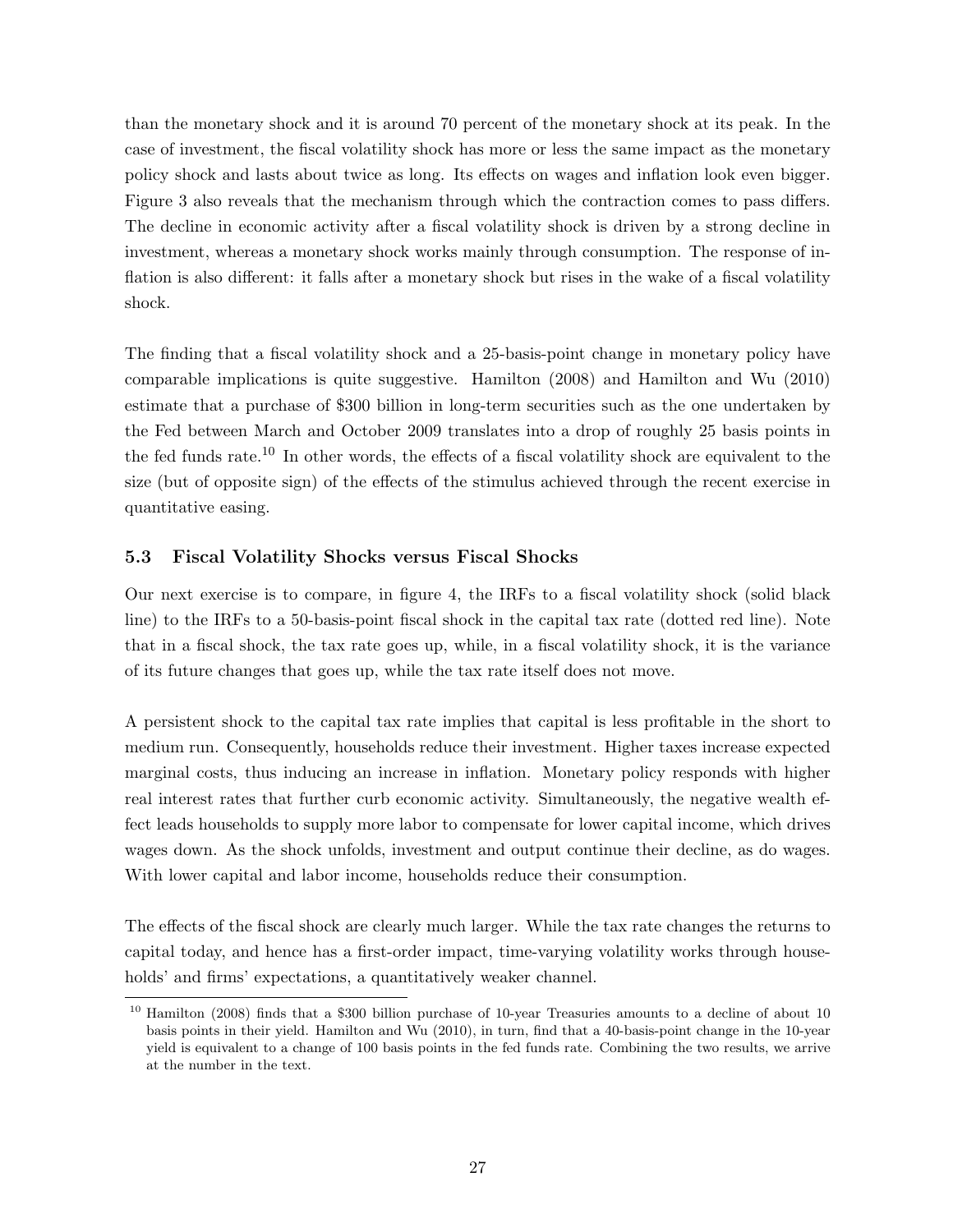

Figure 4: Fiscal volatility shock vs. 50bps fiscal shock in the capital tax rate

Notes: The solid black line corresponds to a fiscal volatility shock. The dotted red line corresponds to a 50-basis-point fiscal shock to the capital tax rate. The figures are expressed as percentage changes from the mean of the ergodic distribution of each variable. Interest rates and inflation rates are in annualized basis points.

## 5.4 The Role of Nominal Rigidities

The increase in inflation after a fiscal volatility shock that we pointed out above is an intriguing phenomenon. To a casual observer, the spike in inflation may suggest that the fall in output was triggered by a negative supply shock. Yet figure 3 reveals that the marginal cost is declining, not rising as it would be after a negative supply shock. Similarly, one could think that the fall in output was caused by a negative preference shock, but then we should observe a fall in inflation, not an increase. The true mechanism that explains this "stagflation" of lower output and higher inflation, the higher probability of future large marginal costs, is somewhat hidden from more traditional analyses that assume constant volatility.

Hence, it is important to illustrate how, in our model, nominal rigidities are key for the effects on aggregate activity of fiscal volatility shocks. The best way to understand the mechanism is to look at the period profits of intermediate goods firms (to simplify the exposition, we abstract for a moment from price adjustment costs and we focus on the steady state):

$$
\left(\frac{P_j}{P}\right)^{1-\epsilon}y - mc\left(\frac{P_j}{P}\right)^{-\epsilon}y,
$$

where  $mc = (\epsilon - 1)/\epsilon$ . Marginal profits, thus, are strictly convex in the relative price of the firm's product. Figure 5 illustrates this for three different levels of the demand elasticity (implying a 10 percent, 5 percent, and 2.5 percent markup, respectively).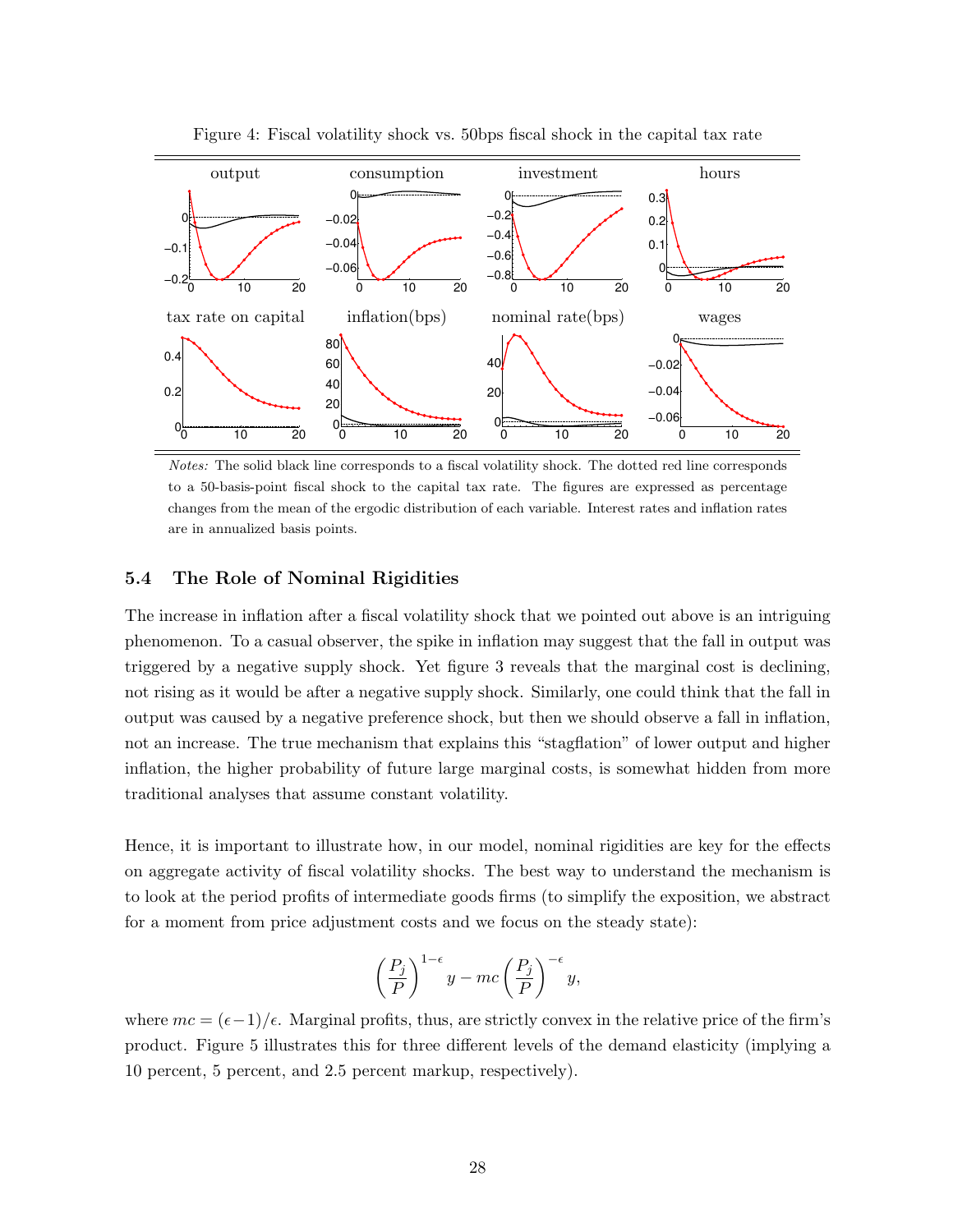

Figure 5: Properties of the profit function

Notes: Profit function and marginal profits (relative to output) for different demand elasticities as functions of the relative price. Dotted red line:  $\epsilon = 11$  (implying a markup of 10 percent), solid black:  $\epsilon = 21$  (implying a markup of 5 percent), dashed blue:  $\epsilon = 41$ (implying a markup of 2.5 percent).

The immediate consequence is that it is relatively more costly for a firm to set too low a price relative to its competitors, rather than setting it too high. Figure 5 illustrates that this effect is the stronger the more elastic the demand, since the expenditure-switching effect is more pronounced. These properties of the profit function generate an incentive for firms to raise prices in the wake of an increase in demand volatility or cost volatility, both of which could be induced by a fiscal volatility shock. As a result, inflation rises after a fiscal volatility shock despite the fall in marginal costs.<sup>11</sup> Indeed, figure 6 documents how the effect of a fiscal volatility shock on inflation is stronger the larger the elasticity of demand, and, hence, the more curved the marginal profit function is. In comparison, changing the demand elasticity barely has an effect on the IRFs to a monetary policy shock (we omit plotting those exercises in the interest of space). This observation highlights that the role of the demand elasticity is due to the interaction of the curvature of the profit function with uncertainty, rather than to a level effect.

The discussion in this subsection has powerful empirical implications because it demonstrates how fiscal volatility shocks impinge different dynamics than supply and demand shocks in key variables. Furthermore, fiscal volatility shocks can generate correlations among variables that would be otherwise difficult to interpret (especially because the shock, the increase to uncertainty, is not directly observed in any "fundamental" of the economy).

<sup>&</sup>lt;sup>11</sup> A very similar mechanism works with Calvo pricing: firms are afraid of being stuck with a price that is too low and pre-empt this risk by raising prices as soon as they can after a fiscal volatility shock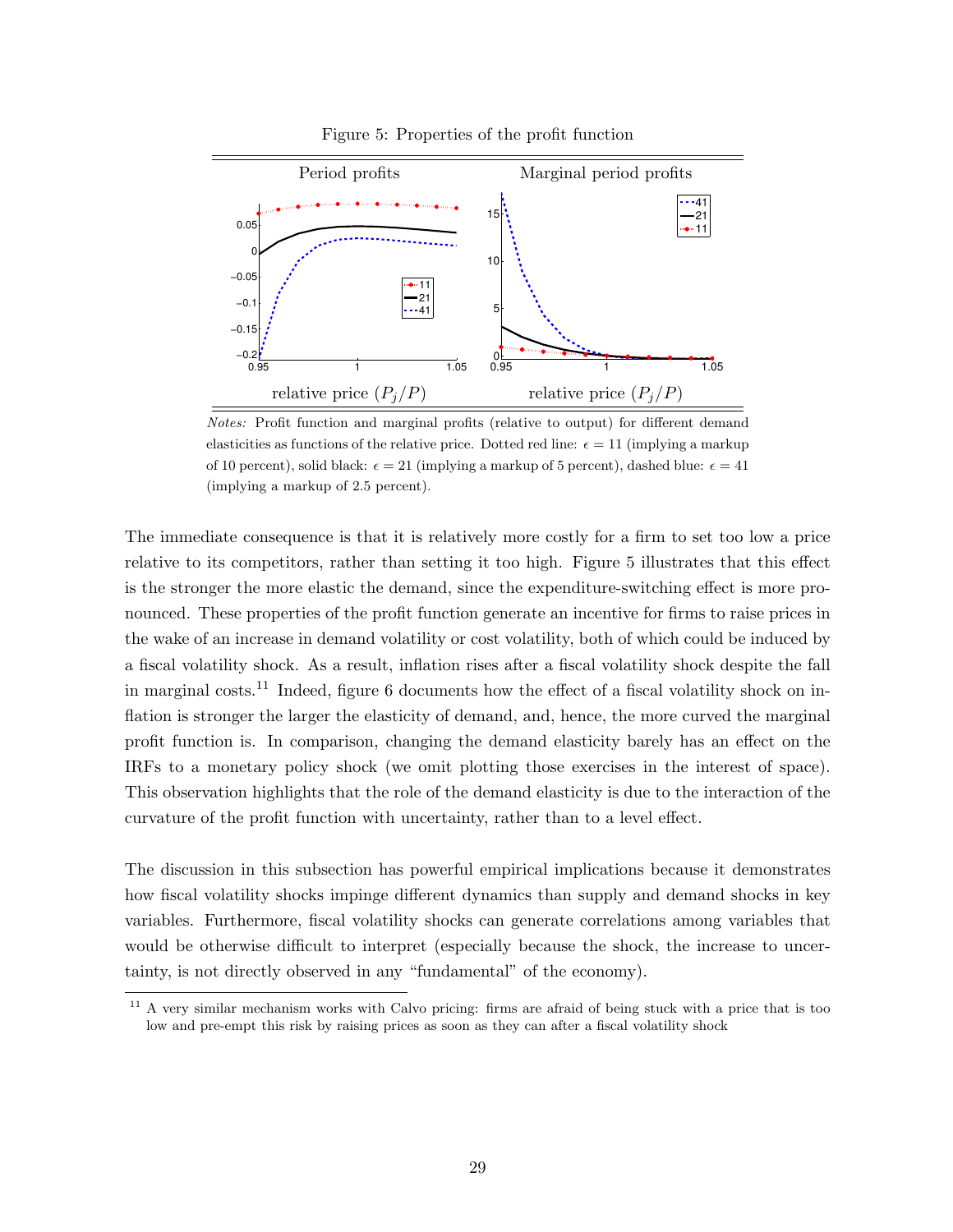

Figure 6: Fiscal volatility shock – effect of demand elasticity

*Notes:* IRFs to a fiscal volatility shock when setting  $\epsilon = 11$  (red line marked by dots, implying a steady-state markup of 10 percent),  $\epsilon = 21$  (solid black line, a markup of 5 percent), and  $\epsilon = 41$ (dashed blue line, a markup of 2.5 percent). The figure keeps the slope of the Phillips curve constant, adjusting  $\phi_p$  accordingly as it varies the value of  $\epsilon$ . The figures are expressed as percentage changes from the mean of the ergodic distribution of each variable. Interest rates and inflation rates are in annualized basis points.

## 5.5 Decomposing the Response to a Fiscal Volatility Shock

We have defined a volatility shock as a simultaneous increment of two standard deviations in the volatilities of the innovations of each fiscal instrument. Here we are interested in decomposing the total impact among the effects of each particular instrument. While a simple variance decomposition cannot be implemented (our solution method is non-linear), we can compare the IRFs with one instrument alone with the IRFs with all four instruments.

This is what we do in figure 7, where we show (in black) the response of the economy to a fiscal volatility shock and (in the dotted red lines) the IRFs where there is a fiscal volatility shock only to the tax rate of capital. Clearly, the increase in volatility of capital taxes accounts for most of the effect of the fiscal volatility shock that we found in subsection 5.1. This is due to the fact that, in our model, capital taxes are the only fiscal instrument that directly distorts the intertemporal resource allocation. Additional unreported figures with different combinations of increases in volatility of policy instruments further confirm this result: nearly all of the economy's response to fiscal volatility shocks works through the tax on capital income.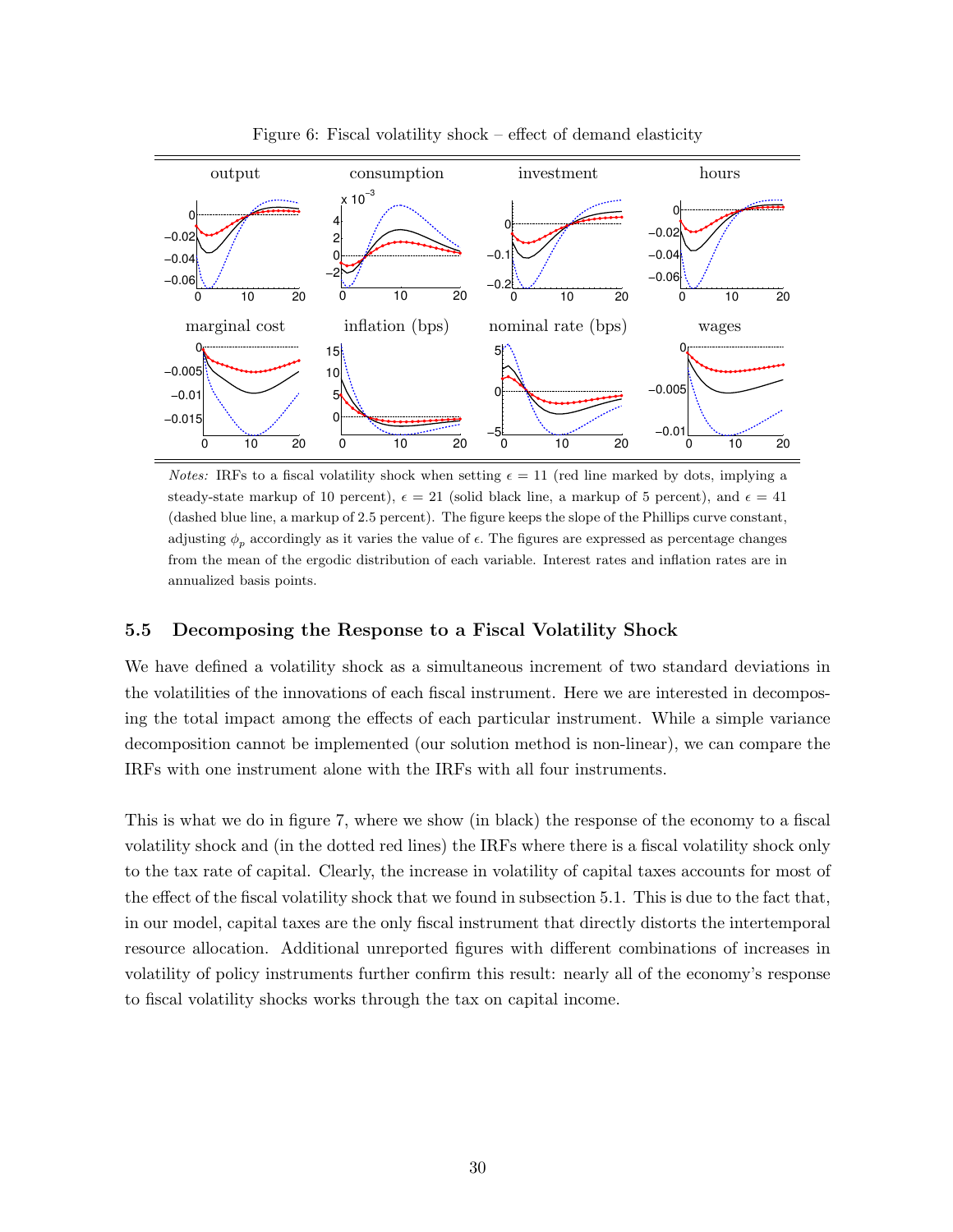

Figure 7: Fiscal volatility shocks vs. fiscal volatility shock only to capital tax rate

Notes: The solid black line corresponds to responses to a fiscal volatility shock. The dotted red line corresponds to a fiscal volatility shock to capital taxes only. The figures are expressed as percentage changes from the mean of the ergodic distribution of each variable. Interest rates and inflation rates are in annualized basis points.

## 6 Fiscal Policies with Partial and Without Feedback

In our baseline specification, we considered feedbacks from output and public debt ratios to fiscal instruments. In particular, the feedback coefficients ( $\phi_{\bullet,y}$  and  $\phi_{\bullet,b}$  in equations 1 and 2) acted as automatic stabilizers that dampened the impact of fiscal uncertainty. According to these rules, tax rates fall somewhat and government spending increases to some extent in the wake of a fiscal volatility shock. This response automatically ameliorated any negative impact of a fiscal volatility shock.

A logical exercise is, then, to eliminate this feedback as we described in section 2.3 and just rely on the responses of lump-sum taxes to ensure stability of the equilibrium. This may also be a more relevant exercise for the current situation in the U.S., which so far seems not to have experienced much of a response of taxes or government expenditure to the increased fiscal volatility. The absence of a feedback component also captures the notion that, moving forward, the government would conduct less stabilization policy via taxes in its attempt to balance the budget.

Figure 8 compares the responses under the baseline rules (solid black line) to the responses with partial feedback and without feedback. The dotted red lines switch off the response to output in the fiscal rules  $(\phi_{x,y} = 0$  for all  $x \in {\tilde{g}, \tau_l, \tau_k, \tau_c}$ . The dashed blue lines switch off in addition the response to debt  $(\phi_{x,b} = 0)$ . The main finding is that, in the absence of feedback in the fiscal rules, the impact of fiscal volatility shocks is considerably stronger. For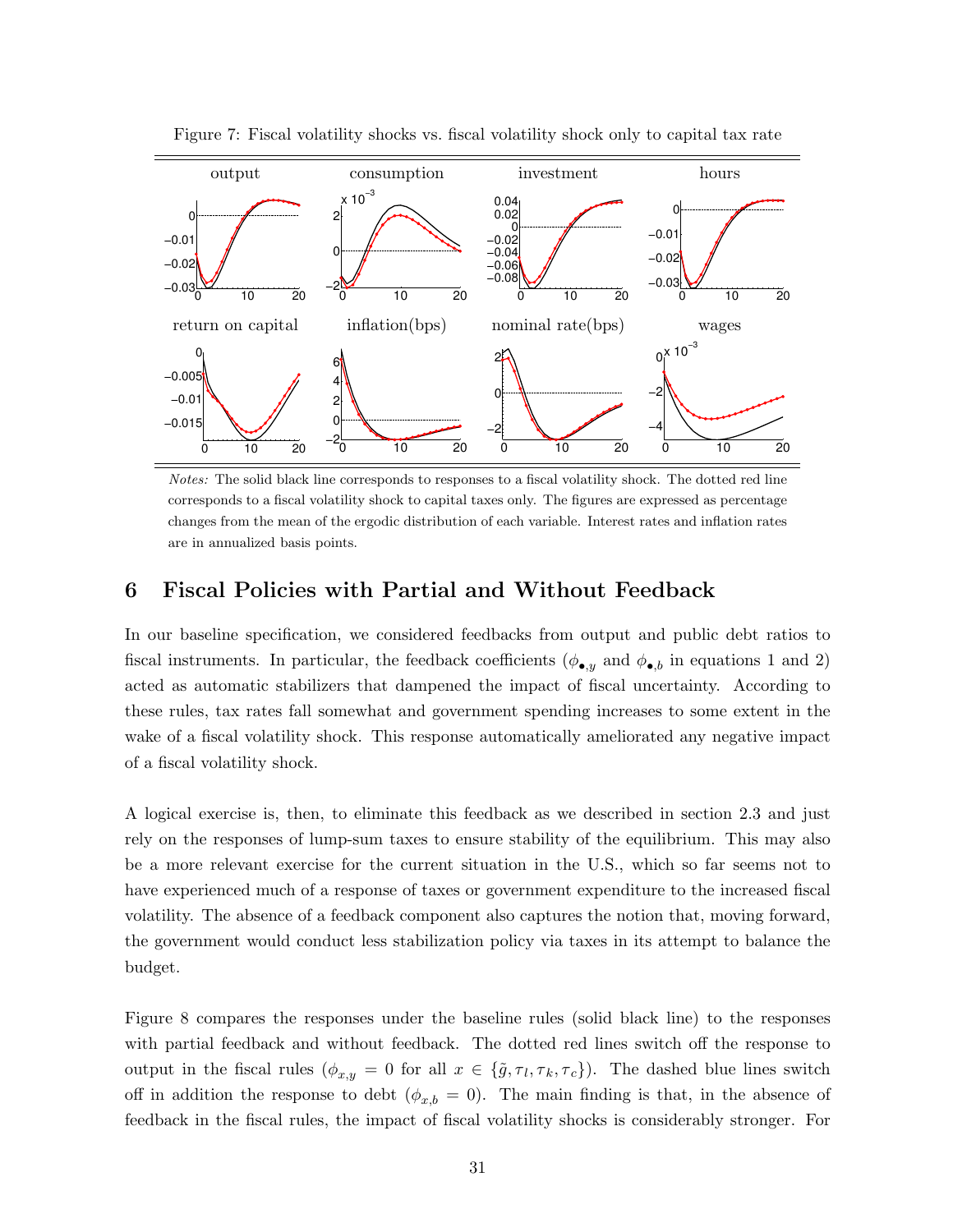

Figure 8: Fiscal volatility shocks – effect of feedback

Notes: The solid black line corresponds to responses to a fiscal volatility shock with the baseline fiscal rules. The dotted red line corresponds to fiscal rules with partial feedback. The dashed blue line is the response when fiscal rules without feedback are considered. The figures are expressed as percentage changes from the mean of the ergodic distribution of each variable. Interest rates and inflation rates are in annualized basis points.

instance, output falls almost five times more. Much of this decline is due to a sharper drop in investment (-0.48 percent). We conclude that, in situations such as those without feedback, the impact of an increase in fiscal urcentainty can be considerable. If, as argued by some observers, we are currently in such a situation in the U.S., fiscal volatility shocks might be a factor to be considered in more detail.

# 7 Timing of Shocks

A growing literature, exemplified by Leeper et al. (2009), has suggested that time-series approaches may not allow identification of the true structural fiscal shocks in the face of legislative or implementation lags of fiscal measures. This can be clearly seen in Ramey (2011), who presents compelling evidence that military buildups require time to be carried through.<sup>12</sup> Thus, the news component of the fiscal shock has a different timing than the realization of the purchases recorded in the data. Consequently, the shocks identified by VARs or other time-series methods would reflect a mixture of past and current innovations instead of the true shock, which invalidates inference about the fiscal transmission mechanism. This is shown by the fact that the shocks recovered by VARs are partly predictable.

<sup>&</sup>lt;sup>12</sup> Similarly Romer and Romer (2010) build a narrative to identify changes in tax policy that can reasonably be considered exogenous to current economic conditions. Using their data, Mertens and Ravn (2011) argue that the median implementation lag of these measures is six quarters.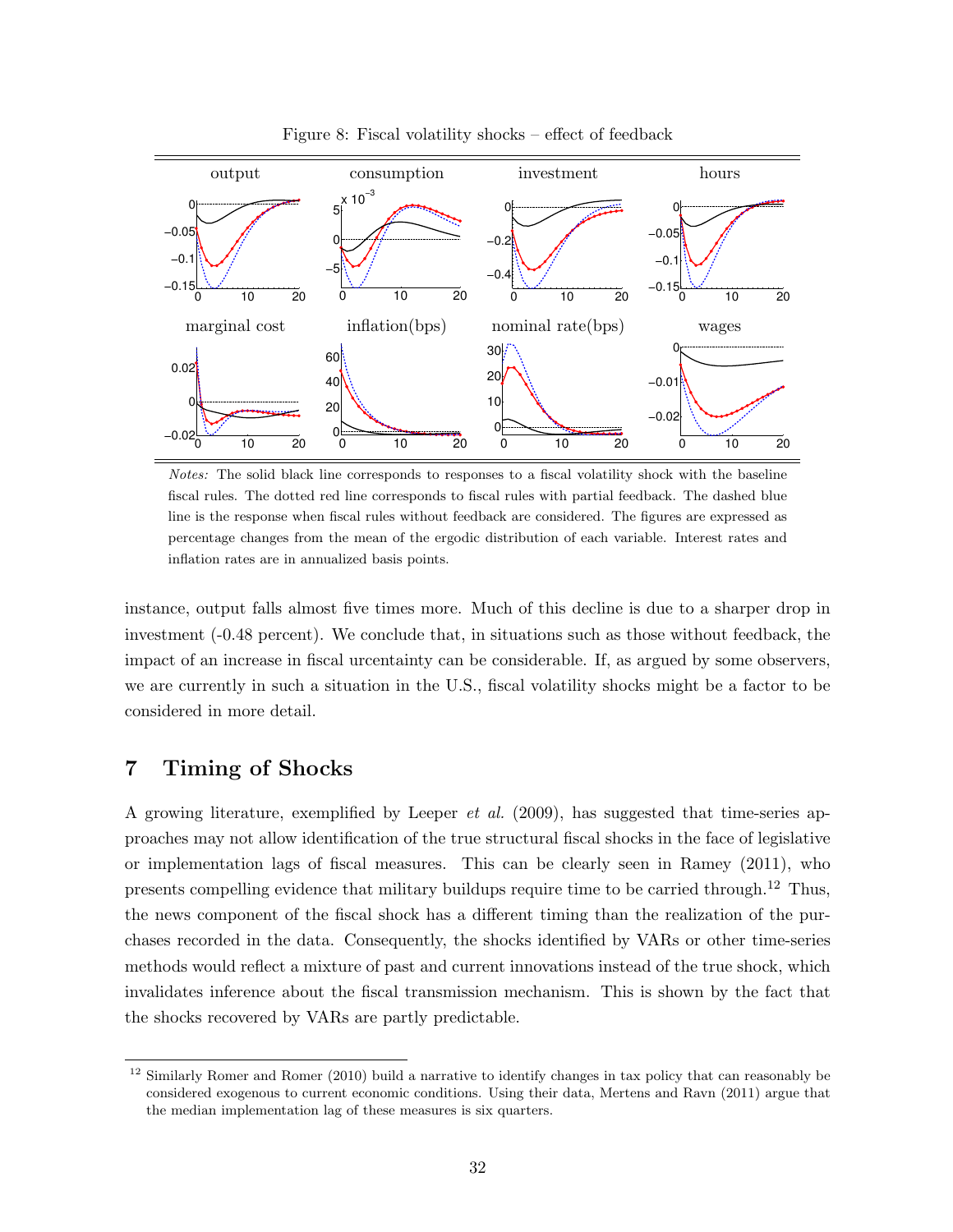Since this can be a potentially important concern, and as a robustness check, we estimate fiscal rules that allow for implementation lags of the form:

$$
x_t - x = \rho_x (x_{t-1} - x) + \phi_{x,y} \tilde{y}_{t-1} + \phi_{x,b} \left( \frac{b_{t-1}}{y_{t-1}} - \frac{b}{y} \right) + \exp(\sigma_{x,t}) \varepsilon_{x,t} + \exp(\sigma_{x,t-j}) v_{x,t-j}, \quad (11)
$$

where  $\varepsilon_{x,t}$ ,  $v_{x,t} \sim \mathcal{N}(0,1)$  still follows 2. Equation 11 allows for the fiscal measures to be affected by both a contemporaneous shock and by a shock that was realized  $j$  quarters ago (and the size of which was, therefore, influenced by the fiscal volatility back then). In our model, this shock  $j$  quarters ago is part of the information set of the agents, since it was realized and hence it has affected their decisions rules from that moment on.

Since we documented in the previous section that the tax on capital income is the most important for our results, we restrict ourselves to estimating the tax rule with anticipation for that instrument. Also, in the interest of space, it suffices to report only the case where  $j = 1$ . Our main finding below is that the role of anticipation is small and unreported cases with  $j > 1$ generate similarly small impacts.

|                    | Volatility Parameters |                         |              | Level Parameters |                        |                   |
|--------------------|-----------------------|-------------------------|--------------|------------------|------------------------|-------------------|
|                    | $\sigma_{\tau_k}$     | $\mu_{\sigma_{\tau_k}}$ | $\eta_k$     | $\mu_{\tau_k}$   | $\varphi_{\tau_k,ads}$ | $\phi_{\tau_k,b}$ |
| No Anticp $(i=0)$  | $-4.96$               | 0.76                    | 0.57         | 0.96             | 0.10                   | 0.005             |
|                    | $[-5.26, -4.58]$      | [0.48, 0.93]            | [0.34, 0.89] | [0.93, 0.99]     | [0.007, 0.25]          | [0.001, 0.02]     |
| One Period $(j=1)$ | $-5.36$               | 0.70                    | 0.60         | 0.96             | 0.095                  | 0.004             |
|                    | $[-5.68, -5.05]$      | [0.29, 0.91]            | [0.33, 1.02] | [0.93, 0.99]     | [0.006, 0.24]          | [0.002, 0.01]     |

Table 6: Posterior Median Parameters – Fiscal Rules with Anticipation

Notes: For each parameter, the posterior median is given and a 95 percent probability interval (in parenthesis).

Table 6 compares the posterior median estimates and probability intervals of the parameters of the fiscal rule with and without anticipation. The first row, the case without anticipation, is equal to the corresponding row in table 2. Direct inspection shows that the inclusion of anticipation has only a secondary impact on those estimates.

We care, however, about the IRFs implied by the new rules rather than by the point estimates themselves (we worry much less about the smoothed volatilities in any given quarter within the sample since they are not the object of our analysis). Thus, we plot in figure 9 the new IRFs (dotted red line) and compare them with the original IRFs without anticipation (solid black line). Output, for instance, falls somewhat less because part of the effect already happened in period  $t = -1$  when the agents incorporated into their information sets the news about future tax rates. This small difference goes through for all the other variables. However, we conclude, from this figure, that the role of anticipation in the effects of fiscal volatility shocks is minor.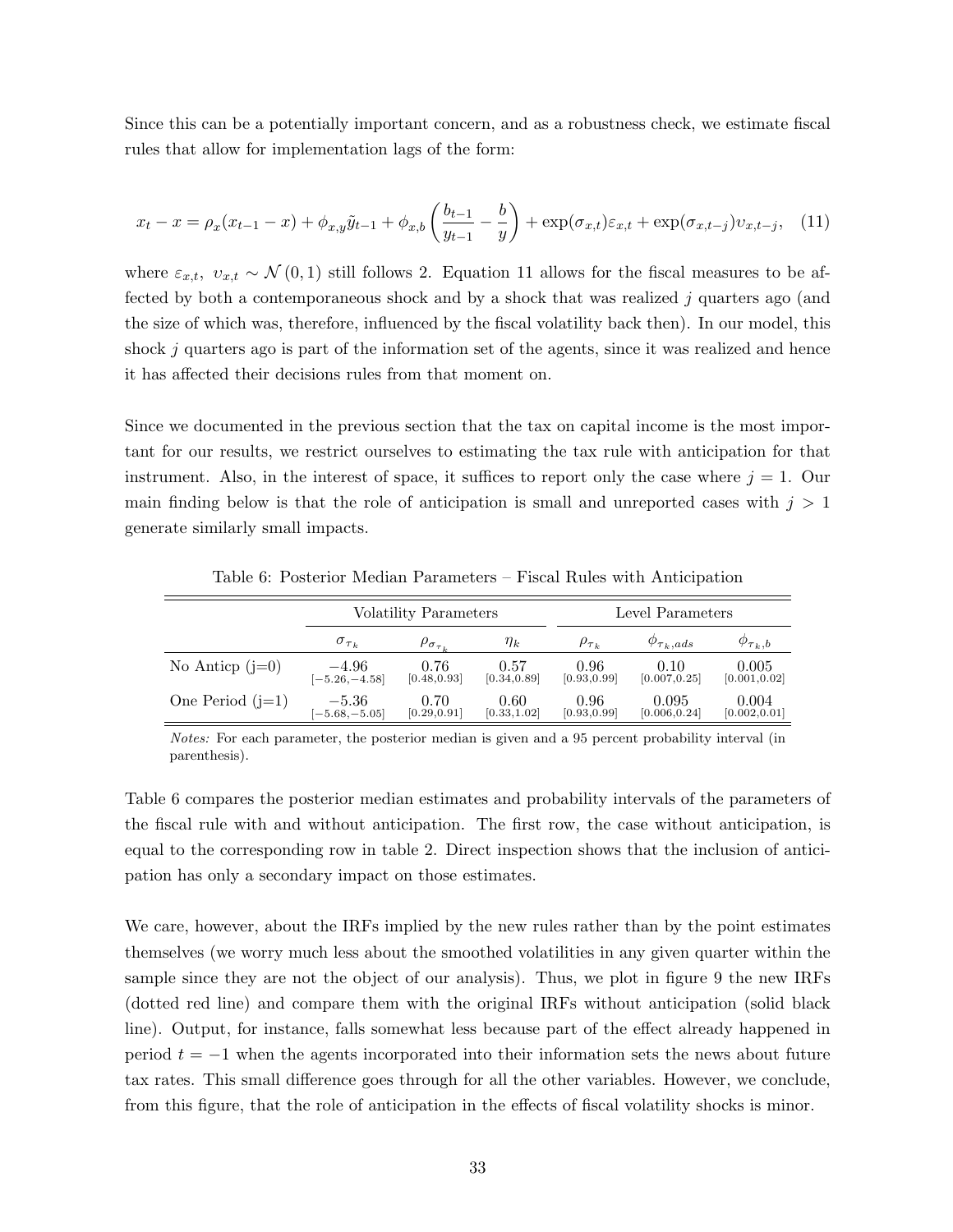

Figure 9: Fiscal volatility shocks – effect of anticipation

Notes: The solid black line corresponds to responses to a fiscal volatility shock with the baseline fiscal rules. The dotted red line is the response when fiscal rules with anticipation are considered. The figures are expressed as percentage changes from the mean of the ergodic distribution of each variable. Interest rates and inflation rates are in annualized basis points.

# 8 Robustness Analysis

In this section we explore how robust our results in previous sections are to several of our assumptions. A common thread that emerges from this section is that our baseline IRFs should be understood as a lower bound on the effect of fiscal uncertainty. Simple departures from our assumptions noticeably increase the importance of fiscal volatility shocks.

We have already encountered this result. In section 6, we argued that when we eliminate the feedback of output and public debt in the policy rules, the effects of an increase in fiscal uncertainty are considerably larger. Now, we show first how a larger persistence of the fiscal volatility shocks also increases their impact. Second, we document the consequences if the monetary authority accommodates an increase in fiscal uncertainty. Third, we study the consequences of eliminating the depreciation allowance, which makes the tax system more distortionary. Finally, we measure how the IRFs to a fiscal volatility shock depend on the degree of nominal rigidity in the economy.

## 8.1 More Persistent Fiscal Volatility Shocks

We assess, first, the effect of a fiscal volatility shock that is more persistent than the median of the posterior would suggest. This exercise is motivated by the large uncertainty surrounding the posterior estimates of the persistence parameters of the volatility shocks to any of the fiscal instruments (see table 2).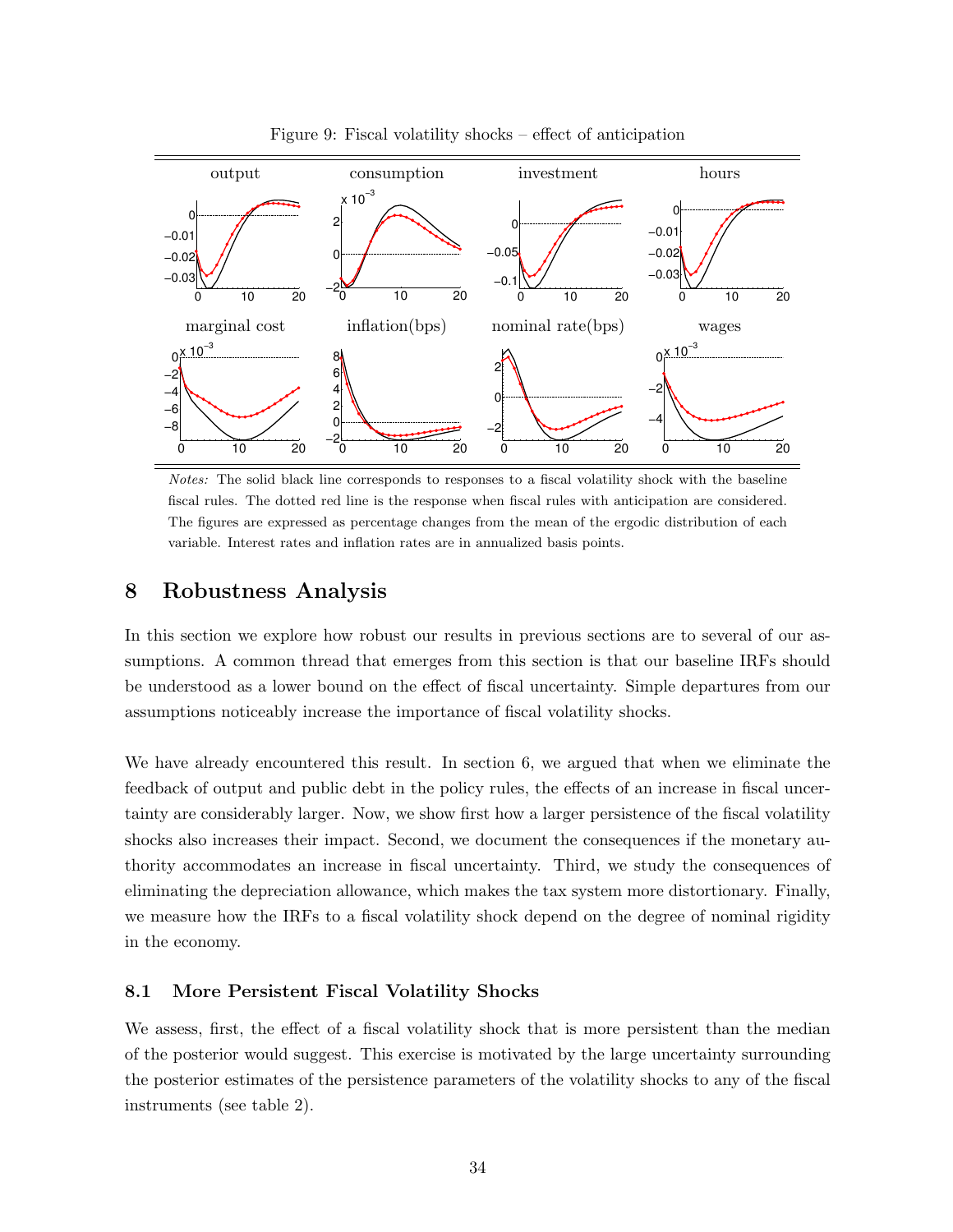

Notes: The solid black line corresponds to responses to a fiscal volatility shock with the baseline fiscal rules. The other lines correspond to highly persistent fiscal volatility shocks. The dotted red line rescales the variances of the innovations. The dashed blue line does not rescale the innovations. The figures are expressed as percentage changes from the mean of the ergodic distribution of each variable. Interest rates and inflation rates are in annualized basis points.

For illustrative purposes, in figure 10, we consider a persistence parameter of  $\rho_{\sigma} = 0.95$  for all volatility shocks to all fiscal instruments. Then, the volatility shocks have a half-life of about three and a half years. The red dots illustrate the effect of more persistent fiscal volatility shocks when rescaling the innovations to keep the unconditional variance of volatility unaffected by the change in persistence.

A more persistent fiscal volatility shock generates a deeper and longer recession. Now households fear that large tax increases are more likely for more than the next few quarters. As a result, they reduce their exposure to future taxes by reducing investment. The dashed blue line shows the same exercise without rescaling the innovations. In that case, output, for example, drops about three times as much as in the baseline.

As we argued in the introduction, the current fiscal impasse has made the future path of fiscal policy quite uncertain for a longer than normal horizon. Hence, we think that the exercise documented in figure 10 suggests that fiscal volatility may be, at this moment, a drag on the economy.

Figure 10: Fiscal volatility shocks – effect of persistence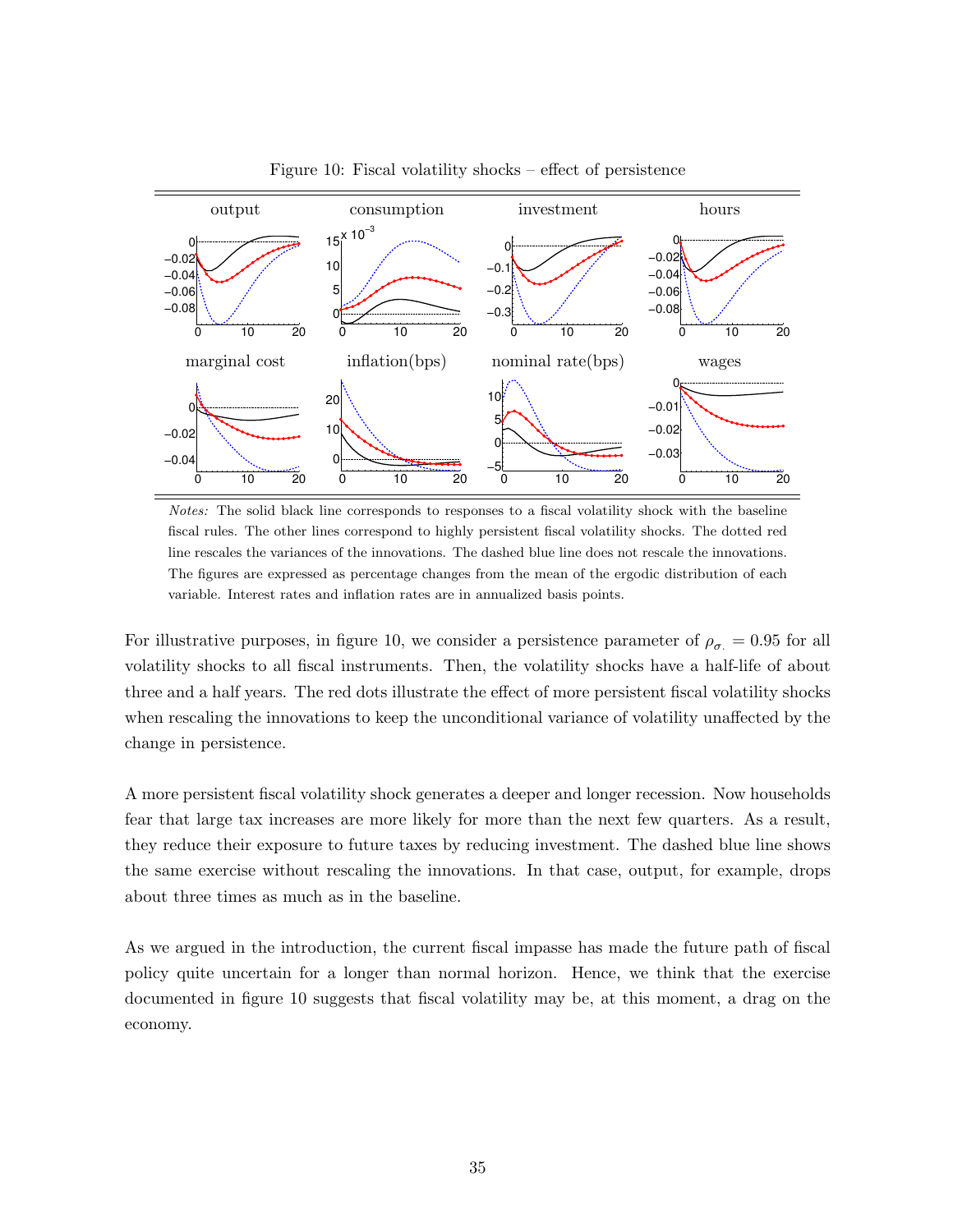## 8.2 The Role of Monetary Policy

The "stagflation" (the combination of a fall in output and higher inflation) induced by a fiscal volatility shock hints at a difficult trade-off for monetary policymakers. The monetary authority could try to smooth fiscal volatility shocks by lowering interest rates. However, this would increase inflation in a situation when inflation is already higher than usual.



Figure 11: Fiscal volatility shocks – effect of Taylor rule

Notes: The solid black lines correspond to responses to a fiscal volatility shock. The dashed blue line corresponds to baseline model with  $\gamma_y = 0.5$ . The dotted red line corresponds to the baseline model with  $\gamma_{\Pi} = 1.5$ . The figures are expressed as percentage changes from the mean of the ergodic distribution of each variable. Interest rates and inflation rates are in annualized basis points.

The IRFs in figure 11 show the baseline response, as a solid line, and two alternative scenarios. In the first one, the monetary authority reacts more strongly to output than in the baseline case (a value of  $\gamma_y = 0.5$  instead of  $\gamma_y = 0.25$ , dashed blue line). In the second one, the monetary authority reacts more aggressively to inflation (a value of  $\gamma_{\Pi} = 1.5$  instead of  $\gamma_{\Pi} = 1.25$ , dotted red line).

The mechanism behind these IRFs is the following. In the model, inflation rises after a fiscal volatility shock while output falls. When the response to output in the Taylor rule  $(\gamma_y)$  is high, firms anticipate that inflation will be tolerated. To counterbalance declining profits, firms aggressively increase prices with a view toward higher markups. The anticipation by firms of a loose stance of monetary policy would, therefore, result in still higher inflation and lower output. In contrast, if the central bank assigns less weight to stabilizing output, firms consider future inflation a less likely event, which reduces their temptation to increase prices ahead of any actual tax increase. Thus, in equilibrium, the smaller the monetary response to output, the more moderate is the inflation response and the more moderate the contraction in output. As a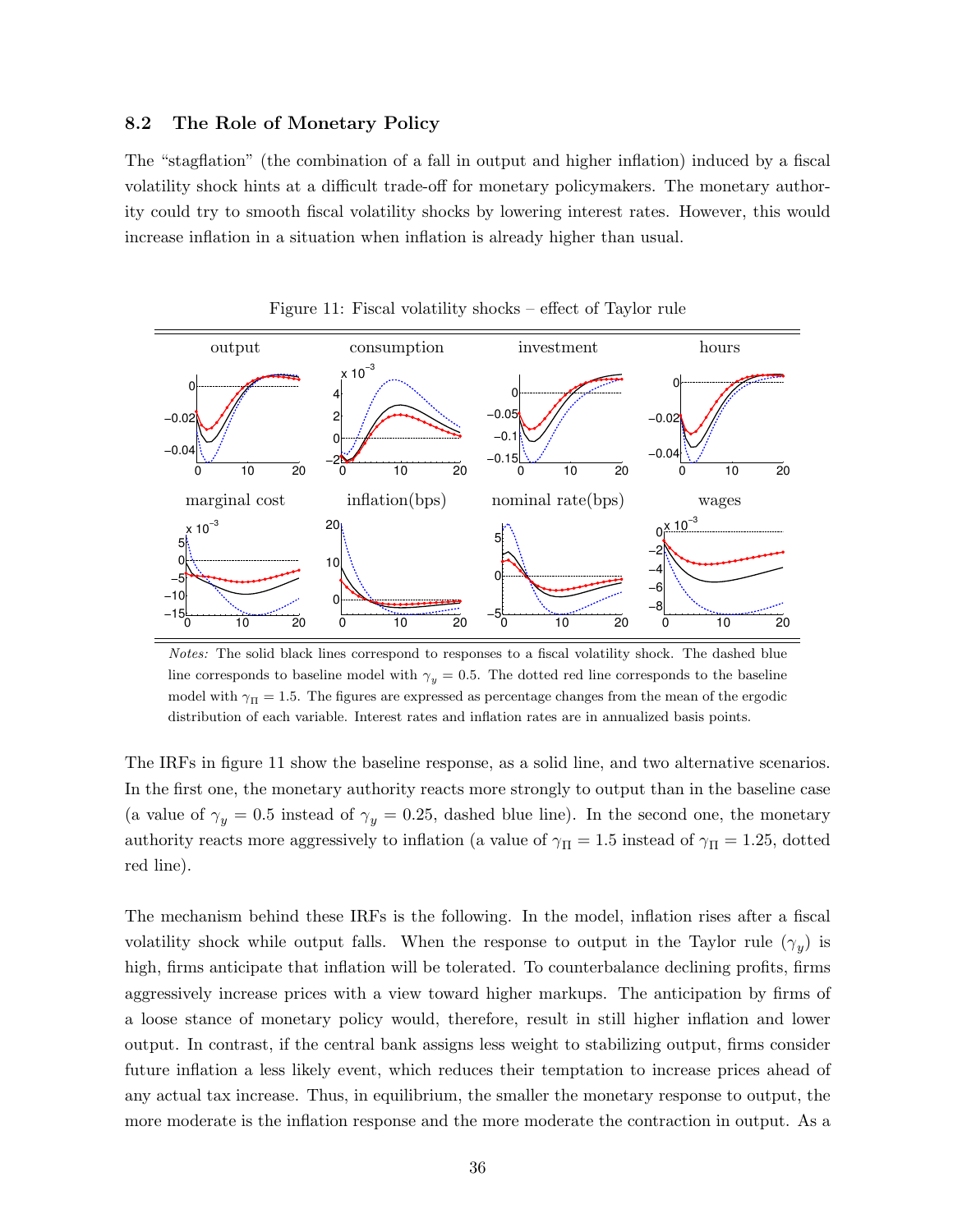result, if the central bank becomes more responsive to inflation (higher  $\gamma_{\text{II}}$ ), the stagflationary effects of fiscal uncertainty become less pronounced.

#### 8.3 Eliminating Depreciation Allowances

Next, we assess the impact of eliminating depreciation allowances. These allowances impact the utilization decision in equation (6) because they change the value of the marginal Tobin's Q that appears on the right-hand side of that expression. In particular, we can think about depreciation allowances as a hedge against the capital income tax. When the capital income tax rises, the depreciation allowance also rises. Similarly, when the tax rate falls, the depreciation allowance falls. Thus, when allowances are eliminated, the fear of future changes in capital taxation due to a fiscal volatility shock today is exacerbated. Figure 12 shows how, consequently, output is more sensitive to a fiscal volatility shock and how the economy experiences a recession that is stronger than in the baseline case.



Figure 12: Fiscal volatility shocks – effect of depreciation allowances

Notes: The solid black lines correspond to responses to a fiscal volatility shock. The dotted red line corresponds to the model without depreciation allowances. The figures are expressed as percentage changes from the mean of the ergodic distribution of each variable. Interest rates and inflation rates are in annualized basis points.

Since we can think about depreciation allowances as a reduction in the distortions created by the tax system, our result can be read as indicating that more distortionary tax systems increase the effects of fiscal volatility shocks.

## 8.4 The Role of Nominal Rigidities

In our last exercise, figure 13 shows how the degree of nominal rigidity affects the impact of fiscal uncertainty. The dashed blue line plots the IRFs when we reduce price stickiness to the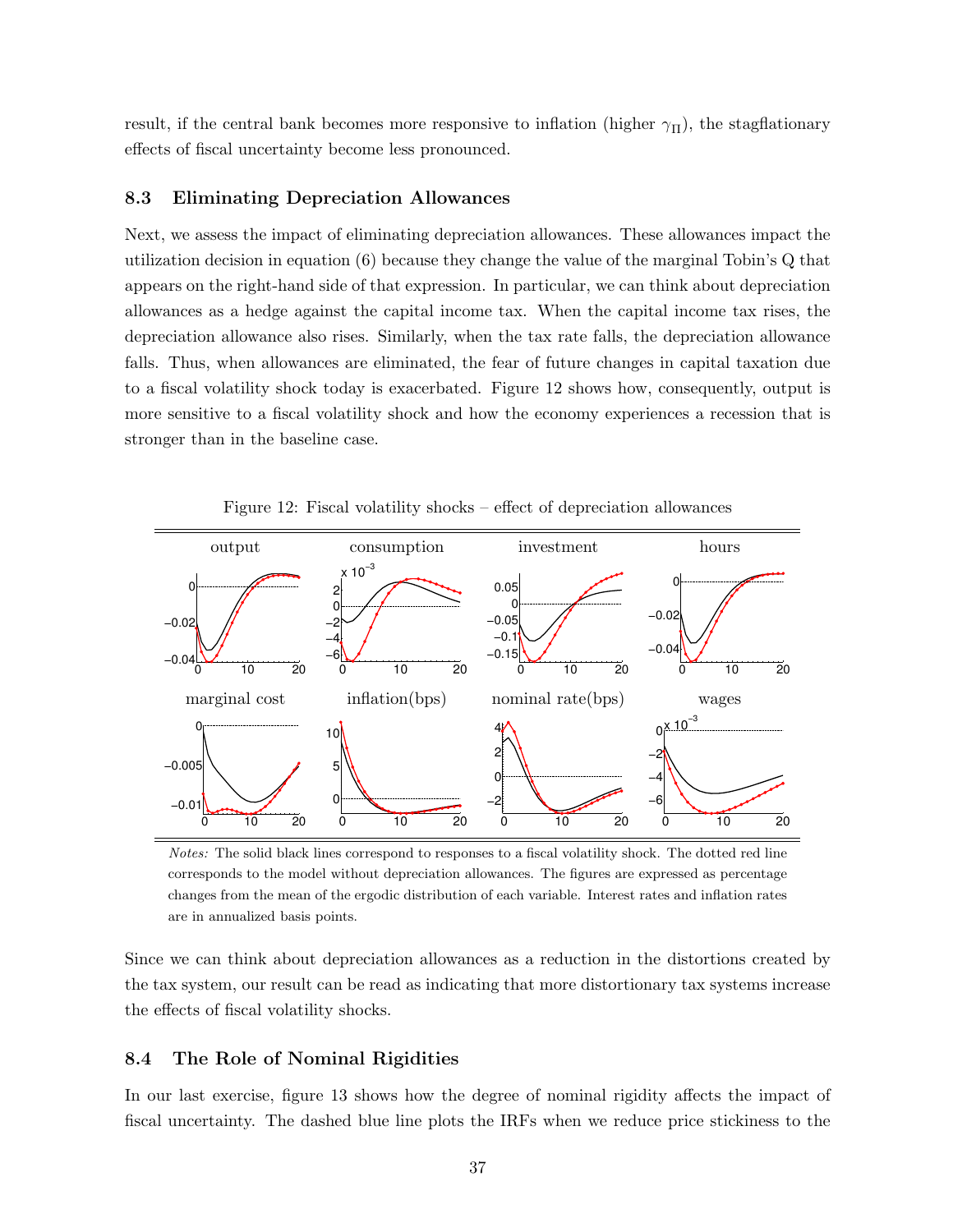one equivalent to a Calvo model with an average price duration of two quarters. The response is both more pronounced on impact, but also shorter-lived, since the economy recovers more rapidly.



Figure 13: Fiscal volatility shocks – effect of nominal rigidities

Notes: The dashed blue line corresponds to responses of a fiscal volatility shock if price stickiness is equivalent to a Calvo  $\phi_p = 0.5$ . The dotted red line corresponds to the case if wage stickiness is equivalent to a Calvo  $\phi_w = 0.5$ . The magenta-colored squares pertain to the case of (Calvo)  $\phi_p = 0.1$  and  $\phi_w = 0.1$ . The figures are expressed as percentage changes from the mean of the ergodic distribution of each variable. Interest rates and inflation rates are in annualized basis points.

The dotted red line reduces wage stickiness to the one equivalent to a Calvo model with an average wage duration of two quarters. From these IFRs we can see how wage stickiness amplifies the response of the economy to the shock. Finally, the figure also shows, in the magenta line marked by squares, the responses when both price and wage stickiness are set to values that make them close to irrelevant (corresponding to price and wage durations of just above a quarter). In this absence of nominal rigidities, fiscal uncertainty – due to being short-lived and small – has only a negligible impact on economic activity. This finding resembles the results in the real models of Bloom  $(2009)$  and Bloom *et al.*  $(2008)$  that require irreversibilities at the individual firm level for generating the propagation of uncertainty. At the same time, it also suggests that irreversibilities will make the effects of fiscal volatility shocks bigger.

# 9 Conclusions

Most economic decision-making is subject to pervasive uncertainty, some of this introduced by the political process itself. This applies, in particular, to uncertainty about future tax and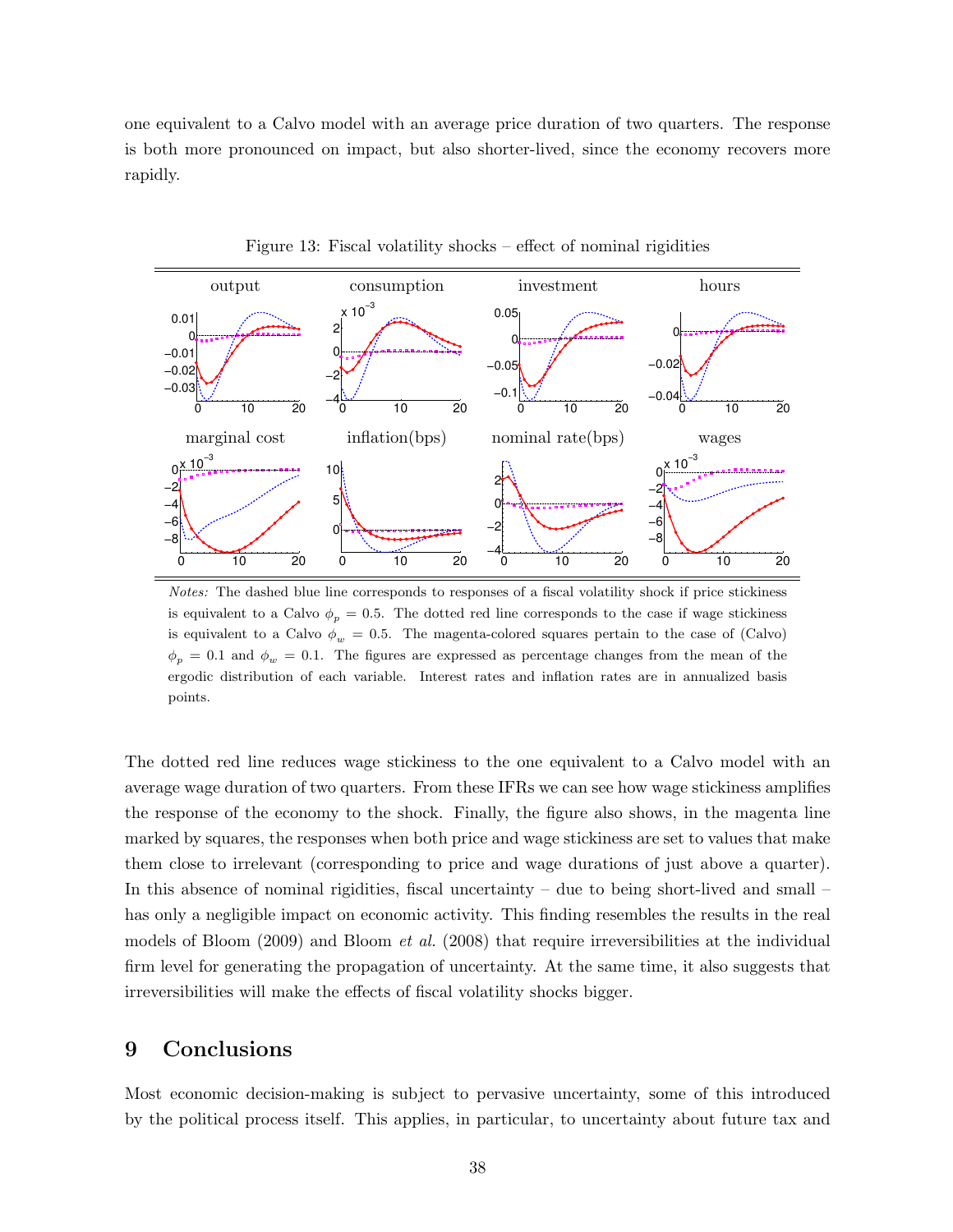spending plans. Several observers have argued that the increase in fiscal uncertainty has weighed negatively on the U.S. economy's recovery from the recent financial crisis. To assess this concern, in this paper, we have analyzed the effect that fiscal volatility shocks can have on economic activity and have discussed the mechanisms behind our results.

We have found that uncertainty can shave off up to about 0.15 percentage point from output. We interpret this result, though, as a lower bound. We have ignored, for instance, longer-term budgetary issues, such as the impact of entitlement programs, financial frictions, or non-convexities on investment. All these channels are likely to increase the effects of fiscal volatility shocks. Furthermore, our experiments considered a spread in tax and spending risk, so the risk was twosided. To the extent that observers have in mind one-sided risks (for example, lack of clarity about the size of future increases alone in taxes), the effects of fiscal uncertainty on economic activity could also be considerably larger.

It would be simple to extend our model to incorporate this one-sided risk: we would only need to feed our fiscal policy rules with a trend in the average tax rate and government consumption over the next few years. We have not done so in the interest of clarity: fiscal volatility matters even when the risk is two-sided.

We have also abstracted from modeling explicitly the political process that generates the fiscal volatility shocks. Thus, we do not have clear policy recommendations about how to eliminate or reduce the "noise" from the fiscal policy and, with it, to help the recovery from the recession. This modeling of the political economic determinants of fiscal volatility shocks is an important issue that we plan to take up in future work.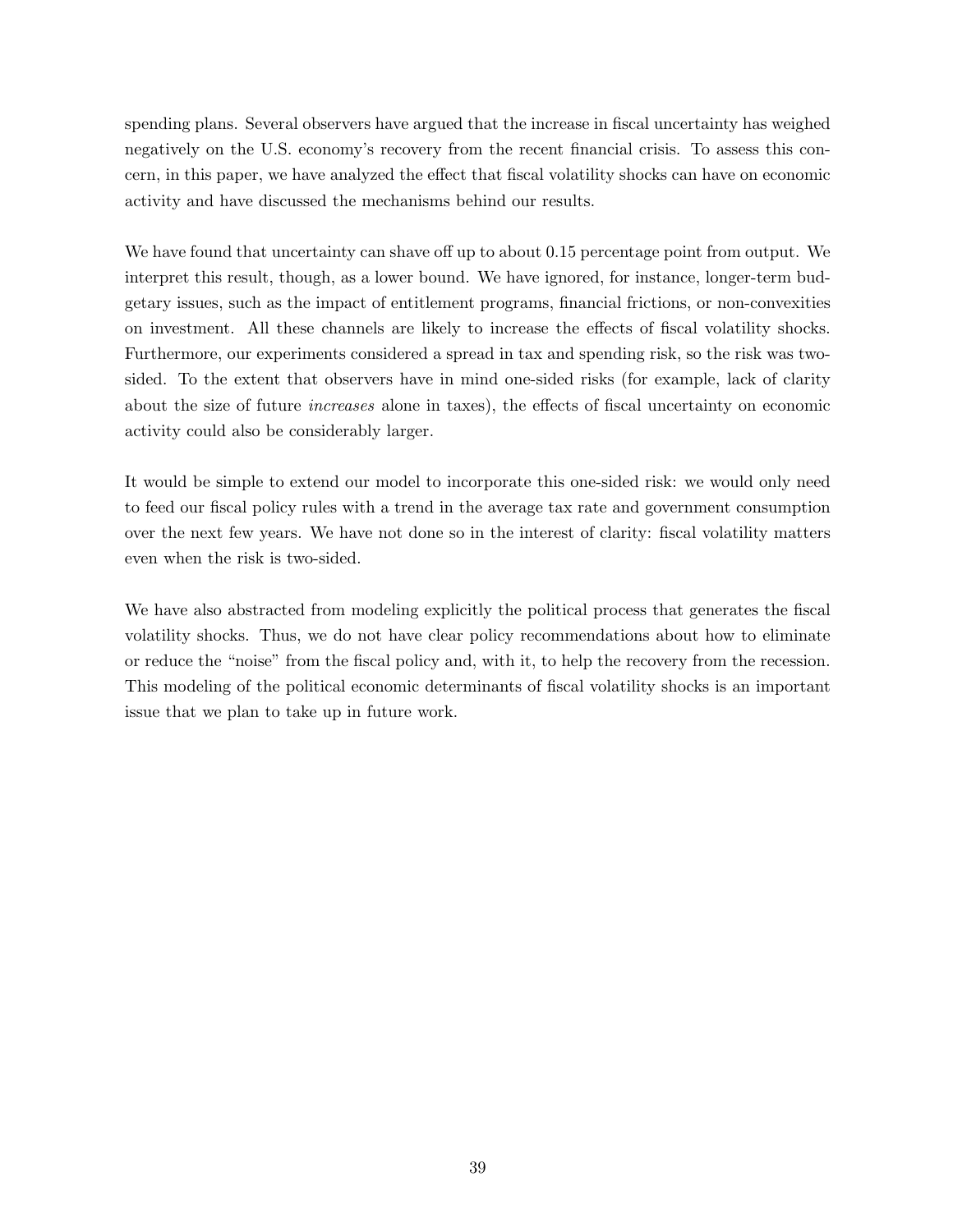# References

- Abel, A. B. (1983). Optimal Investment Under Uncertainty. American Economic Review, 73(1), 228–233.
- Alm, J. (1988). Uncertain Tax Policies, Individual Behavior, and Welfare. American Economic *Review*,  $78(1)$ ,  $237-245$ .
- Altig, D., Christiano, L. J., Eichenbaum, M., and Linde, J. (2011). Firm-specific Capital, Nominal Rigidities and the Business Cycle. Review of Economic Dynamics, 14, 225–247.
- Arellano, C., Bai, Y., and Kehoe, P. (2010). Financial Markets and Fluctuations in Uncertainty. Federal Reserve Bank of Minneapolis Working Paper .
- Aruoba, S. B., Diebold, F. X., and Scotti, C. (2009). Real-Time Measurement of Business Conditions. Journal of Business and Economic Statistics, 27, 417–427.
- Bachmann, R. and Bayer, C. (2009). Firm-specific Productivity Risk over the Business Cycle: Facts and Aggregate Implications. Manuscript, University of Michigan.
- Baker, S. and Bloom, N. (2011). Does Uncertainty Drive Business Cycles? Using Disasters as Natural Experiments. Stanford University mimeo.
- Barro, R. J. (1989). The Ricardian Approach to Budget Deficits. *Journal of Economic Perspec*tives,  $3, 37 - 54$ .
- Barro, R. J. and Redlick, C. J. (2010). Macroeconomic Effects from Government Purchases and Taxes. Harvard University mimeo.
- Barro, R. J. and Sahasakul, C. (1983). Measuring the Average Marginal Tax Rate from the Individual Income Tax. Journal of Business, 56(4), 419–52.
- Barro, R. J. and Sahasakul, C. (1986). Average Marginal Tax Rates from Social Security and the Individual Income Tax. Journal of Business,  $59(4)$ ,  $555-66$ .
- Basu, S. and Bundick, B. (2011). Uncertainty Shocks in a Model of Effective Demand. Boston College mimeo.
- Bi, H., Leeper, E., and Leith, C. (2011). Uncertain Fiscal Consolidations. Indiana University mimeo.
- Bizer, D. S. and Judd, K. L. (1989). Taxation and Uncertainty. American Economic Review, Papers and Proceedings,  $79(2)$ , 331–336.
- Blanchard, O. and Perotti, R. (2002). An Empirical Characterization of the Dynamic Effects of Changes in Government Spending and Taxes on Output. Quarterly Journal of Economics,  $117(4)$ , 1329–1368.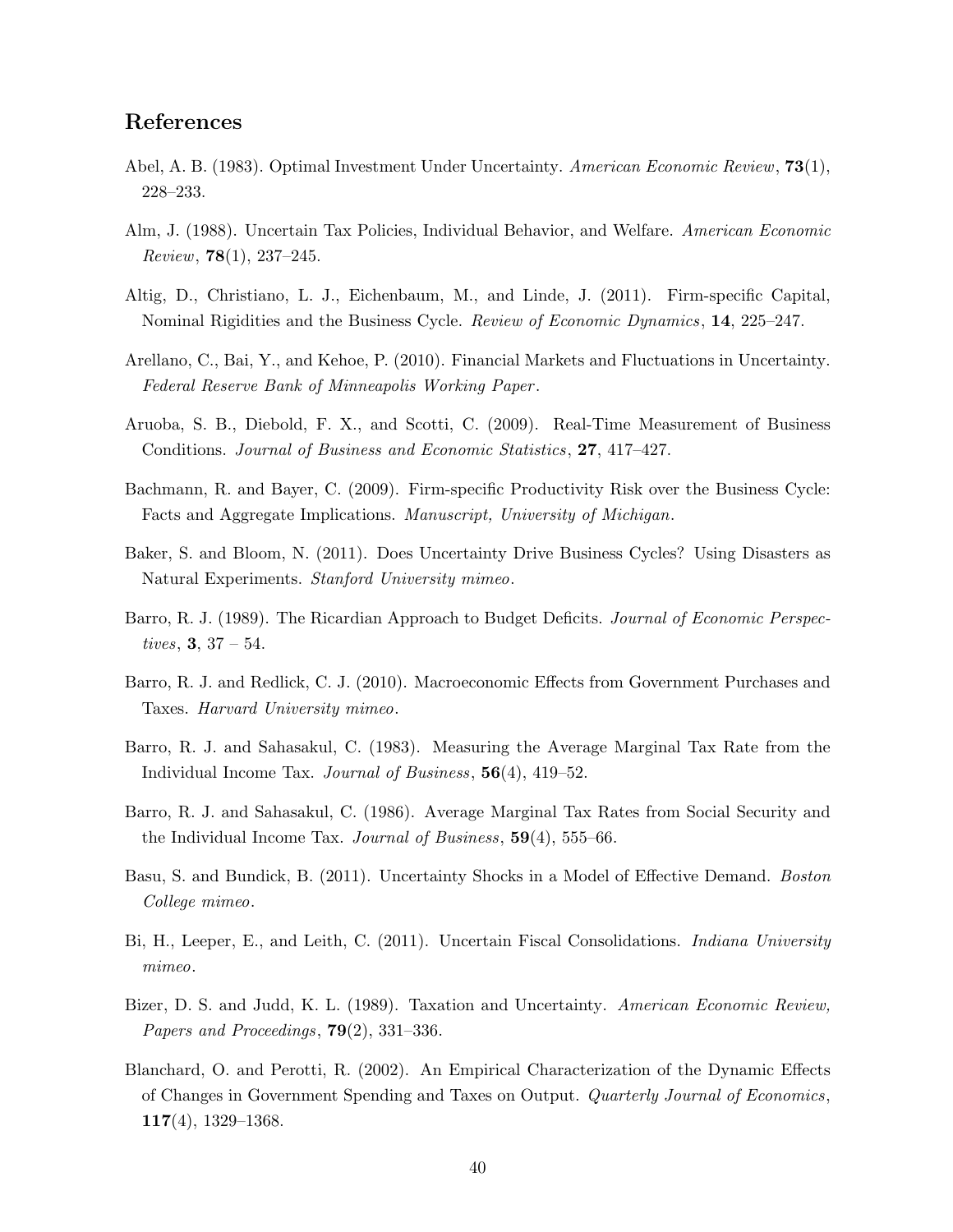Bloom, N. (2009). The Impact of Uncertainty Shocks. Econometrica, 77(3), 623–685.

- Bloom, N., Jaimovich, N., and Floetotto, M. (2008). Really Uncertain Business Cycles. Stanford University mimeo.
- Bohn, H. (1998). The Behavior of U.S. Public Debt and Deficits. *Quarterly Journal of Eco*nomics,  $113(3)$ , 949–963.
- Boivin, J. (2006). Has U.S. Monetary Policy Changed? Evidence from Drifting Coefficients and Real-Time Data. Journal of Money, Credit, and Banking, 38(5), 1149–1173.
- Born, B. and Peifer, J. (2011). Policy Risk and the Business Cycle. University of Bonn mimeo.
- Braun, R. A. (1994). Tax Disturbances and Real Economic Activity in the Postwar United States. Journal of Monetary Economics, 33(33), 441–462.
- Caballero, R. J. (1991). On the Sign of the Investment-Uncertainty Relationship. American Economic Review, 81(1), 279–288.
- Chetty, R., Guren, A., Manoli, D., and Weber, A. (2011). Micro versus Macro Labor Supply Elasticities. American Economic Review: Papers and Proceedings, 101, 472–475.
- Christiano, L. and Fitzgerald, T. (2003). The Band Pass Filter. International Economic Review, 44, 435–465.
- Christiano, L., Eichenbaum, M., and Evans, C. L. (2005). Nominal Rigidities and the Dynamic Effects of a Shock to Monetary Policy. Journal of Political Economy, 113, 1–45.
- Christiano, L., Motto, R., and Rostagno, M. (2010). Financial Factors in Economic Fluctuations. Working paper, European Central Bank, 1192.
- Craine, R. (1989). Risky Business the Allocation of Capital. Journal of Monetary Economics, 23, 201–218.
- Dotsey, M. (1990). The Economic Effects of Production Taxes in a Stochastic Growth Model. American Economic Review,  $80(5)$ , 1168 – 1182.
- Erceg, C. J., Henderson, D. W., and Levin, A. T. (2000). Optimal Monetary Policy with Staggered Wage and Price Contracts. Journal of Monetary Economics, 46, 281–313.
- Fernández-Villaverde, J., Guerrón-Quintana, P., and Rubio-Ramírez, J. (2010). Fortune or Virtue: Time-Variant Volatilities versus Parameter Drifting. Federal Reserve Bank of Philadelphia Working Paper, 10-14.
- Fernández-Villaverde, J., Guerrón-Quintana, P., Rubio-Ramírez, J., and Uribe, M. (2011). Risk Matters: The Real Effects of Volatility Shocks. American Economic Review, forthcoming.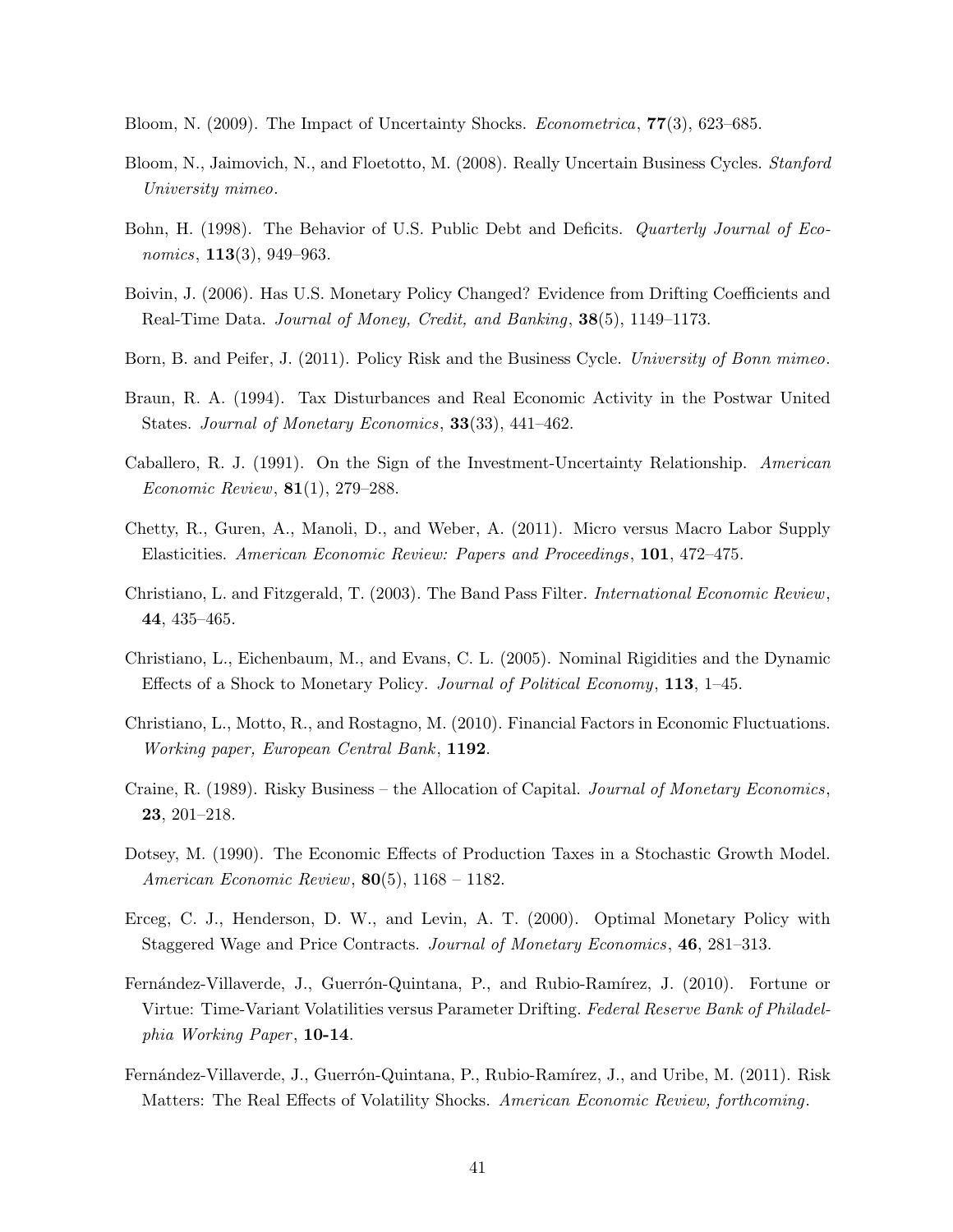- Galí, J. and Gertler, M. (1999). Inflation Dynamics: A Structural Econometric Analysis. *Journal* of Monetary Economics,  $44(2)$ , 195–222.
- Galí, J. and Perotti, R. (2003). Fiscal Policy and Monetary Integration in Europe. *Economic* Policy,  $18(37)$ ,  $533-572$ .
- Hamilton, J. (2008). Assessing Monetary Policy Effects Using Daily Federal Funds Future Contracts. Federal Reserve Bank of St. Louis Review, 90, 377 – 93.
- Hamilton, J. and Wu, J. (2010). The Effectiviness of Alternative Monetary Policy Tools in a Zero Lower Bound Environment. University of California San Diego mimeo.
- Hartman, R. (1972). The Effects of Price and Cost Uncertainty on Investment. *Journal of* Economic Theory, 5, 258–266.
- Hurwicz, L. (1962). On the Structural Form of Interdependent Systems. Studies in Logic and the Foundations of Mathematics, 44, 232–239.
- Jones, J. B. (2002). Has Fiscal Policy Helped Stabilize the Postwar U.S. Economy? *Journal of* Monetary Economics, **49**, 709–746.
- King, R. and Rebelo, S. (1999). *Resuscitating Real Business Cycles*, pages 927–1007. Handbook of Macroeconomics. North-Holland, Amsterdam.
- Lane, P. R. (2003). The Cyclical Behaviour of Fiscal Policy: Evidence from the OECD. Journal of Public Economics, 87(12), 2661–2675.
- Leeper, E., Plante, M., and Traum, N. (2010). Dynamics of Fiscal Financing in the United States. Journal of Econometrics,  $156(2)$ ,  $304-321$ .
- Leeper, E. M. (1991). Equilibria under 'Active' and 'Passive' Monetary and Fiscal Policies. Journal of Monetary Economics,  $27(1)$ , 129-147.
- Leeper, E. M., Walker, T. B., and Yang, S.-C. S. (2009). Fiscal Foresight and Information Flows. NBER Working Paper 14630 .
- McGrattan, E. R. (1994). The Macroeconomic Effects of Distortionary Taxation. Journal of Monetary Economics,  $33(3)$ , 573-601.
- Mendoza, E. G., Razin, A., and Tesar, L. L. (1994). Effective Tax Rates in Macroeconomics – Cross-country Estimates of Tax Rates on Factor Incomes and Consumption. Journal of Monetary Economics, **34**, 297–323.
- Mertens, K. and Ravn, M. O. (2011). Empirical Evidence on the Aggregate Effects of Anticipated and Unanticipated U.S. Tax Policy Shocks. American Economic Journal: Macroeconomics, forthcoming.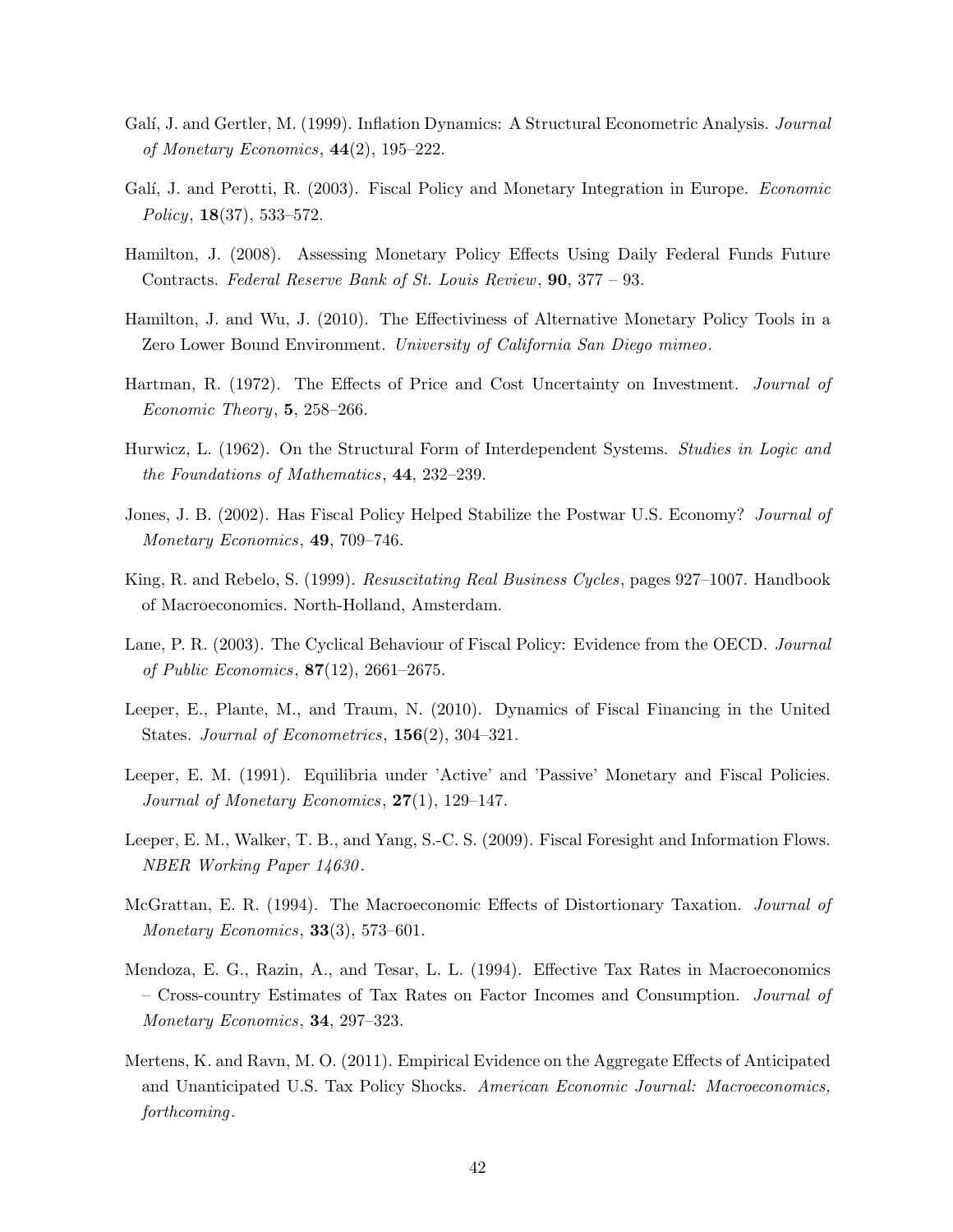- Mountford, A. and Uhlig, H. (2009). What Are the Effects of Fiscal Policy Shocks? Journal of Applied Econometrics,  $24(6)$ , 960–992.
- OECD (2010). OECD Economic Outlook No. 88, November 2010 . OECD Publishing.
- Perotti, R. (2007). In Search of the Transmission Mechanism of Fiscal Policy. In D. Acemoglu, K. Rogoff, and M. Woodford, editors, *NBER Macroeconomics Annual 2007*, pages 169–226. Chicago University Press.
- Pindyck, R. S. (1988). Irreversible Investment, Capacity Choice, and the Value of the Firm. American Economic Review, 78(5), 969–985.
- Pindyck, R. S. (1993). A Note on Competitive Investment under Uncertainty. American Economic Review, **83**(1), 273–277.
- Ramey, V. A. (2011). Identifying Government Spending Shocks: It's All in the Timing. *Quarterly* Journal of Economics,  $126(1)$ , 1–50.
- Ramey, V. A. and Shapiro, M. (1998). Costly Capital Reallocation and the Effects of Government Spending. Carnegie Rochester Conference on Public Policy, 48(1), 145–194.
- Roberts, G. O., Gelman, A., and Gilks, W. R. (1997). Weak Convergence and Optimal Scaling of Random Walk Metropolis Algorithms. Annals of Appplied Probability, 7, 110–120.
- Rogerson, R. and Wallenius, J. (2009). Micro and Macro Elasticities in a Life Cycle Model with Taxes. Journal of Economic Theory, 144, 2277–2292.
- Romer, C. D. and Romer, D. H. (2010). The Macroeconomic Effects of Tax Changes: Estimates Based on a New Measure of Fiscal Shocks. American Economic Review, 100, 763–801.
- Rotemberg, J. J. (1982). Sticky Prices in the United States. *Journal of Political Economy*, **90**, 1187–1211.
- Smets, F. and Wouters, R. (2007). Shocks and Frictions in US Business Cycles: A Bayesian DSGE Approach. American Economic Review, 97(3), 586–606.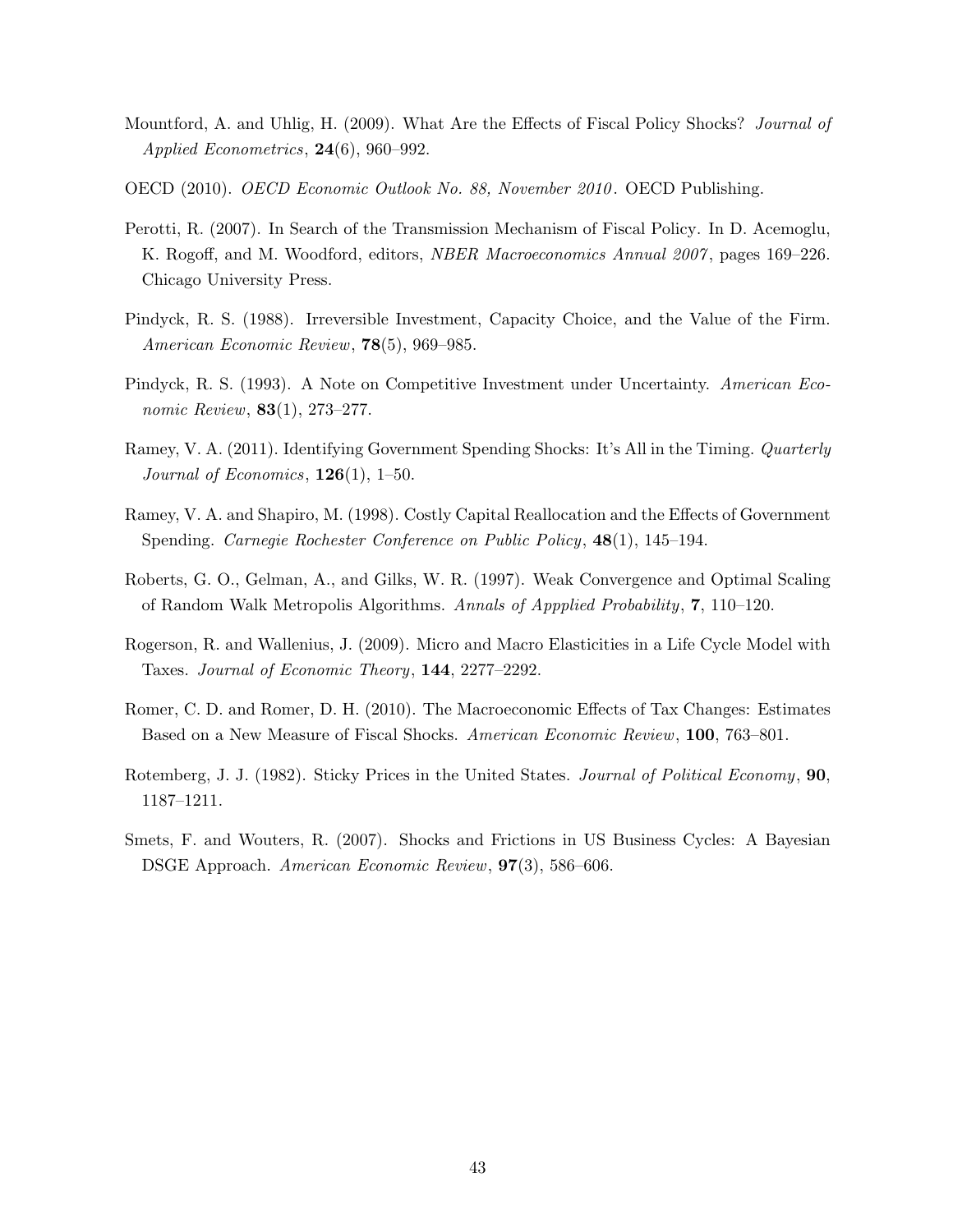# A Tax data

In this appendix, we describe how we build our sample of tax data. In particular, we follow (most of the) methodology of Leeper *et al.* (2010), who construct aggregate effective tax rates using readily available national account information. Their work in turn is based on earlier contributions by Mendoza et al. (1994) and Jones (2002).

We aggregate all levels of the government (state, local, and federal) into one general government sector. While state, local and federal governments are legally different entities that could merit a separate treatment, in practice, the different levels of government are closely interconnected. For instance, there are joint programs such as Medicaid or federal matching funds for UI and education, and, as we have seen in the last several years, changes in federal policy such as the American Recovery and Reinvestment Act of 2009 have a direct impact on the fiscal situation of state and local governments.

There are two alternatives to our choice. One would be to explicitly model three levels of government (or perhaps just two, federal and non-federal). However, this would considerably increase the state space and would come at the expense of reduced transparency. For example, state and local governments are largely subject to balanced-budget requirements, while the federal government can engage in tax-smoothing by issuing debt. Besides, the different levels of government use different bases for their taxation. All these aspects would need to be (at least partially) included in a model with several levels of government. A second possibility could be to disregard local and state tax revenue altogether and focus entirely on the federal side as in Leeper *et al.* (2010). However, state and local finances have been hit hard by the current recession. As a result, at least some of the uncertainty about the fiscal mix going forward appears to originate at the state and local level (and what the federal government may eventually do about the weaknesses at the local and state fiscal level).

We now explain how we derive measures of tax rates.

## A.1 Consumption Taxes

The average tax rate on consumption is defined as:

$$
\tau_c = \frac{\text{TPI} - \text{PRT}}{\text{PCE} - (\text{TPI} - \text{PRT})}.\tag{12}
$$

The numerator is taxes on production and imports (TPI, NIPA Table 3.1 line 4) less state and local property taxes (PRT, NIPA Table 3.3 line 8). The denominator is personal consumption expenditures (PCE, NIPA Table 1.1.5, line 2). Property taxes make up a large share of the cost of housing. In the national accounts, homeowners are treated as businesses who rent out their properties to themselves. Property taxes are therefore accounted for as taxes on capital.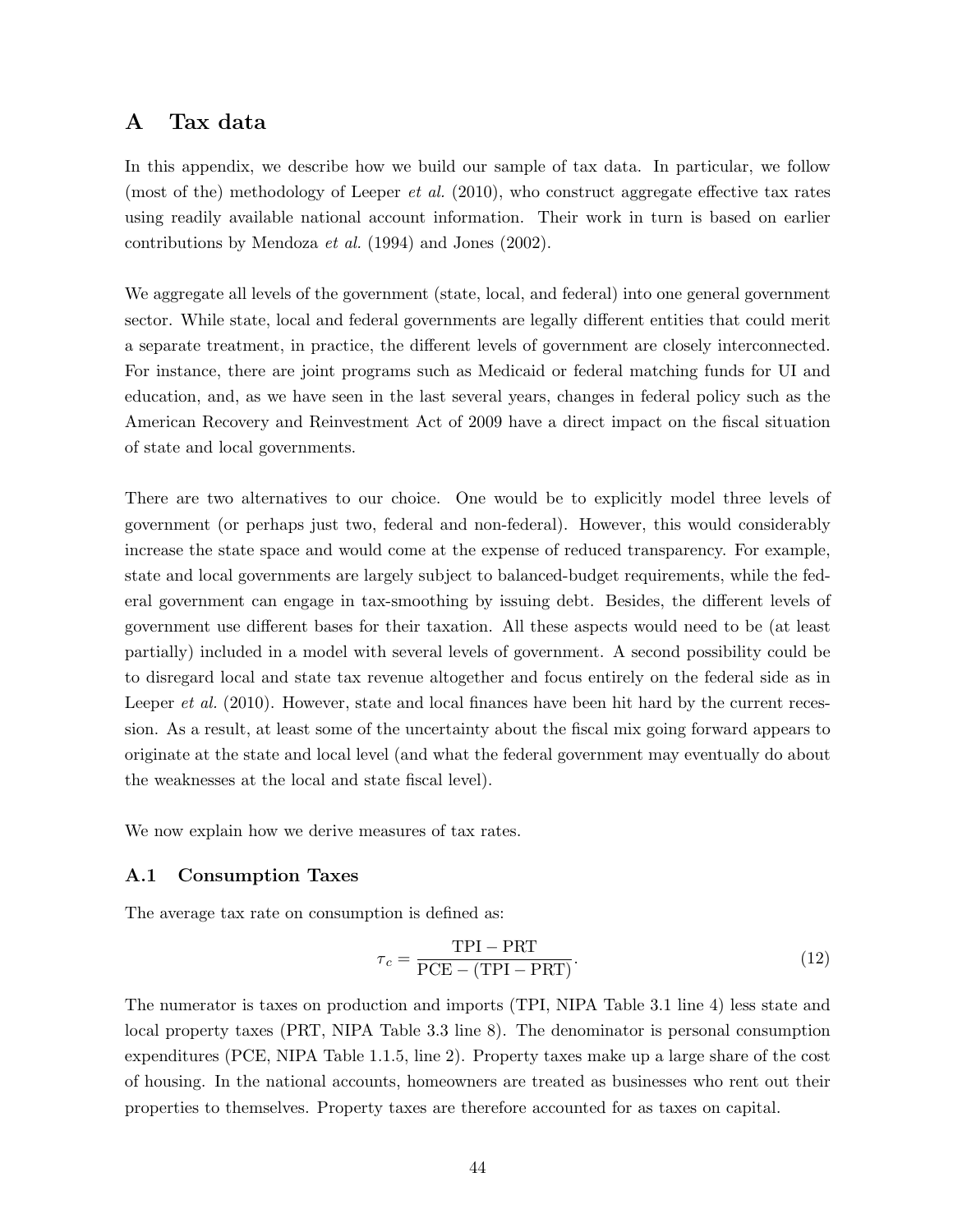## A.2 Labor income taxes

Following Jones (2002), the average personal income tax is computed as:

$$
\tau_p = \frac{\text{PIT}}{\text{WSA} + \text{PRI}/2 + \text{CI}}.\tag{13}
$$

The numerator is federal, state, and local taxes on personal income (PIT, NIPA Table 3.2, line 3 plus NIPA Table 3.3, line 4). The denominator is given by wage and salary accruals (WSA, NIPA Table 1.12, line 3), proprietor's income (PRI, NIPA Table 1.12, line 9) and capital income (CI). We define  $CI = PRI/2 + RI + CP + NI$ , where the first term is half of proprietor's income, and the latter three terms are, respectively, rental income (RI, NIPA Table 1.12, line 12), corporate profits (CP, NIPA Table 1.12, line 13) and interest income (NI, NIPA Table 1.12, line 18).

The average tax on labor income is computed as:

$$
\tau_l = \frac{\tau_p \left[ \text{WSA} + \text{PRI}/2 \right] + \text{CSI}}{\text{CEM} + \text{PRI}/2}.
$$
\n(14)

In the numerator are taxes paid on personal income plus contributions to Social Security (CSI, NIPA Table 3.1, line 7). The denominator features compensation of employees (CEM, NIPA Table 1.12, line 2) and proprietor's income.

## A.3 Capital taxes

The average capital tax rate is calculated as:

$$
\tau_k = \frac{\tau_p \text{CI} + \text{CT} + \text{PRT}}{\text{CI} + \text{PRT}}.\tag{15}
$$

The denominator features taxes on capital income, taxes on corporate income (CT, NIPA Table 3.1, line 5), and property taxes (PRT, NIPA Table 3.3, line 8).

## A.4 Other variables

Real domestic product is obtained by dividing seasonally adjusted nominal domestic product (NIPA Table 1.1.5) by the output deflator (NIPA Table 1.1.4). Real output is detrended using the Christiano-Fitzgerald band pass filter (Christiano and Fitzgerald (2003)).

## A.5 Plots of the data

Figure 14 plots the resulting data series for the tax rates and government spending.